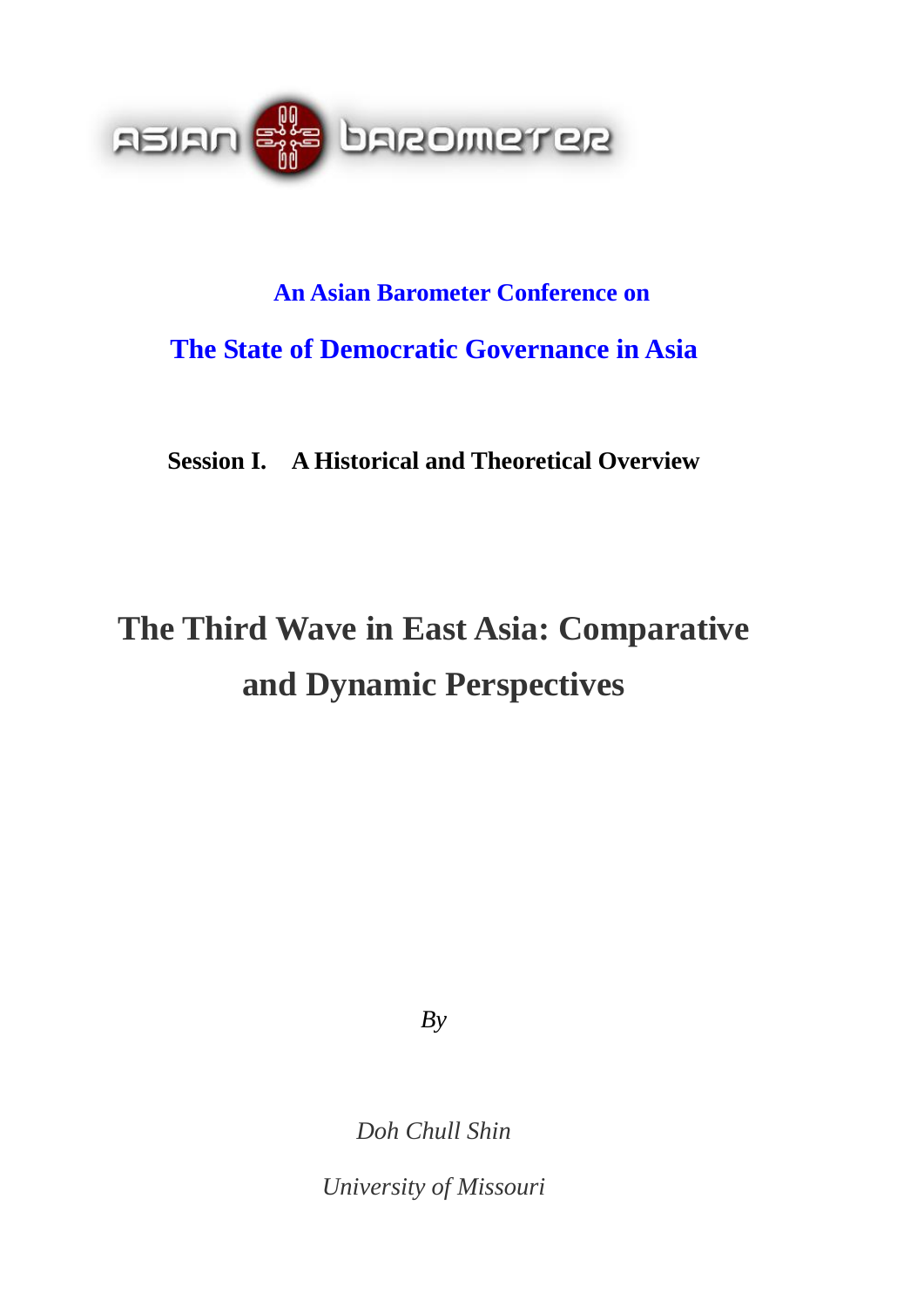# **The Third Wave in East Asia: Comparative and Dynamic Perspectives\***

 "More than any other region, Asia will determine the global fate of democracy in the next to three decades."

Larry Diamond 2008

 "Generalizing the achievement of East Asia for democracy and development promises emancipatory observations and projects hidden by Occidentalism."

Edward Friedman 1995

Asia, the world's largest continent, is also the most populous continent on Earth. More than 60 percent of the world's population lives on the mass of land stretching from the Middle East to the South Pacific islands and as many as 60 countries have their homes there. Asia's cultural contributions include the birth of Buddhism, Confucianism, Hinduism, Islam, Shintoism, and Daoism, and it is also home to the largest Muslim population in the world. Economically, Asia encompasses countries of great wealth, including Japan and Singapore, and countries of extreme poverty, including Bangladesh and Myanmar. Politically, as well, it covers a startling range of regimes, from the oldest non-Western democracies of India and Japan to the world's most oppressive regimes of Myanmar and North Korea. All in all, it is hard to overstate the enormous differences among countries in Asia in terms of their natural resources, cultural and religious heritages, socioeconomic development, and political legacies.

Indeed, Asia is so large and so diverse that it is difficult to compare all of its countries and identify even a few general patterns of "Asian democratization." In an attempt to ascertain such patterns, we follow the customary practice of separating the continent into regions and focus on the region known as East Asia, which covers the Northeastern and Southeastern parts of the continent (Croissant 2004; Gomez 2002; World Bank 2005). In this chapter, we analyze the process of democratization that has taken place within this particular region since the third wave of globalization began to spread from Southern Europe in the mid-1970s. Of the fourteen countries in the region, much of our analysis presented below focuses on the seven countries that have undergone democratic regime change over the past two decades, namely Cambodia, Indonesia, Mongolia, the Philippines, South Korea, Taiwan, and Thailand.

\*The authors gratefully acknowledge the helpful comments and suggestions from Aurel Croissant, Edward Friedman, Chong Nam Kim, Doris Solinger, Conrad Rutkowski, Rollin Tusalem, and Jack Van Der Slik

\_\_\_\_\_\_\_\_\_\_\_\_\_\_\_\_\_\_\_\_\_\_\_\_\_\_\_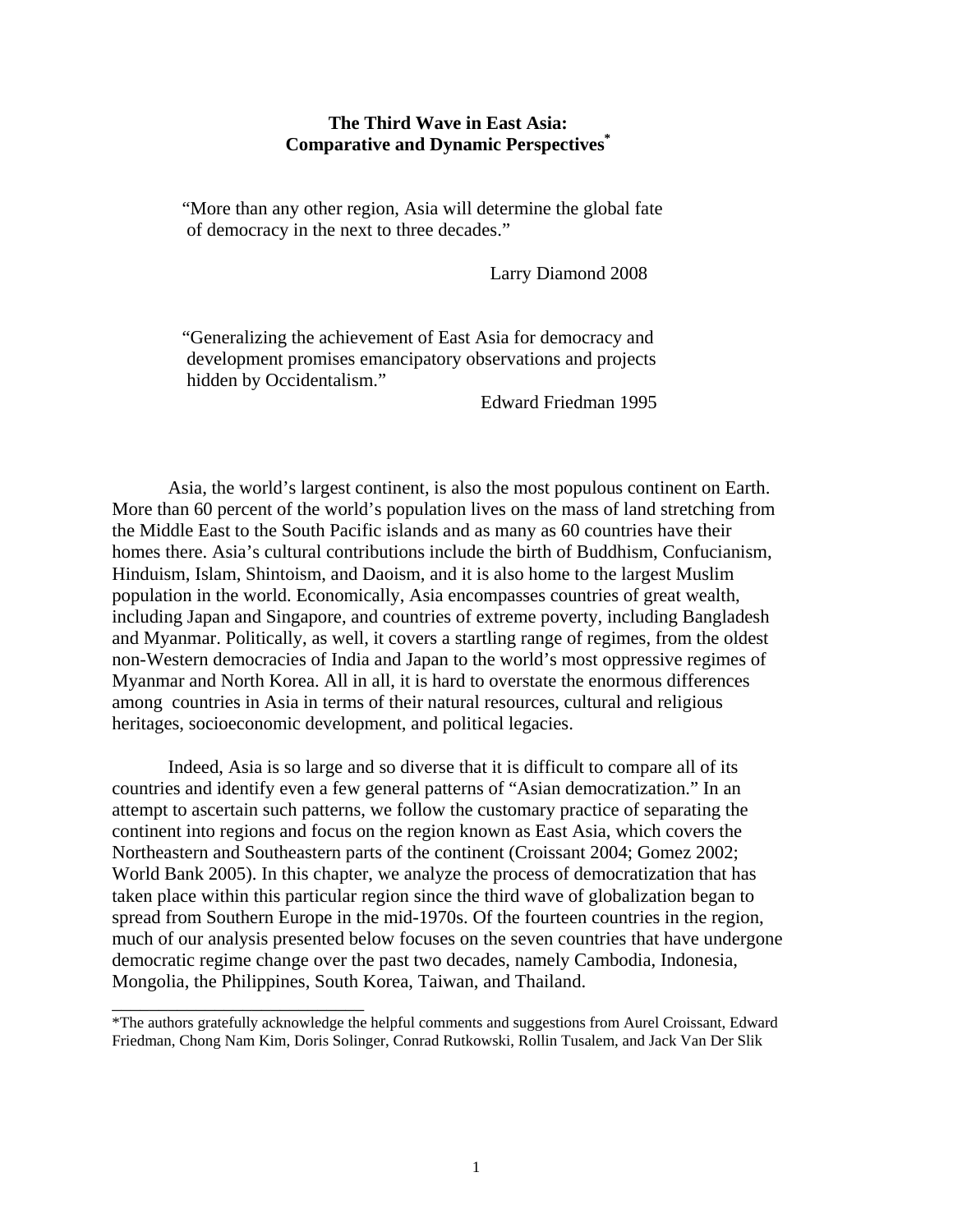In addition to these countries, we examine the prospects of democratic regime change in China and Singapore, two of the world's most notable non-democratic regimes.

To offer a comprehensive and dynamic account of the third wave of democratization in East Asia, we conceptualize democratization as a multifaceted phenomenon encompassing much more than the installation of representative institutions and the establishment of a democratic constitution**.** Institutionally, our concept involves a transition from authoritarian rule to a political system that allows ordinary citizens to participate on a regular basis and compete in the election of political leaders. Substantively, it involves a process in which electoral and other institutions consolidate and become increasingly responsive to the preferences of the citizenry. Culturally, it represents a process in which ordinary citizens dissociate themselves from the values and practices of authoritarian politics and embrace democracy as "the only game in town." Theoretically, we conceive democratization to be a dynamic phenomenon constantly shaped by the extent to which the mass citizenry demands democracy and ruling elites are willing to supply it (Inglehart and Welzel 2005; Rose, Mishler, and Haerpfer 1998; Shin 2007).

The chapter begins with a brief discussion of the three forces—economic development, Confucianism, and elite conceptions of democracy—that are known to have caused the contours of democratization in East Asia to be different from the contours of all other regions. Next, we briefly discuss the history of the third wave of democratization in East Asia, which began with the demise of the personal dictatorship in the Philippines in 1986. In the following four sections, we analyze how East Asian countries have democratized institutionally, substantively, and culturally. After these multidimensional analyses of third-wave democratization in East Asia, we examine the prospects China and Singapore have of joining in the wave. The final section highlights the distinguishing characteristics of East Asian democratization and discusses their implications to the ongoing theoretical debate about the sources and consequences of democratization.

#### **East Asia as a Region in Democratization**

A multitude of forces, including domestic and international contextual factors, shape democratization, and the political leaders and ordinary people participate in its process (Diamond 2008; Geddes 2007). In the words of Samuel P. Huntington (1993), the former constitute "causes" and the latter "causers" of democratization. Of the various causes reported to have shaped the process of democratization in East Asia over the past two decades (Chu 2006; Croissant 2004; Shelly 2005), economic development and Confucian Asian cultural values constitute the two most unique contextual forces. Of the people involved in the democratization process, political elites are known to be the most powerful causers (Compton 2000; Curtis 1997; Friedman 1995). In this section, we explore how these two structural and cultural forces shape the reactions of political leaders and ordinary people to democratic regime change.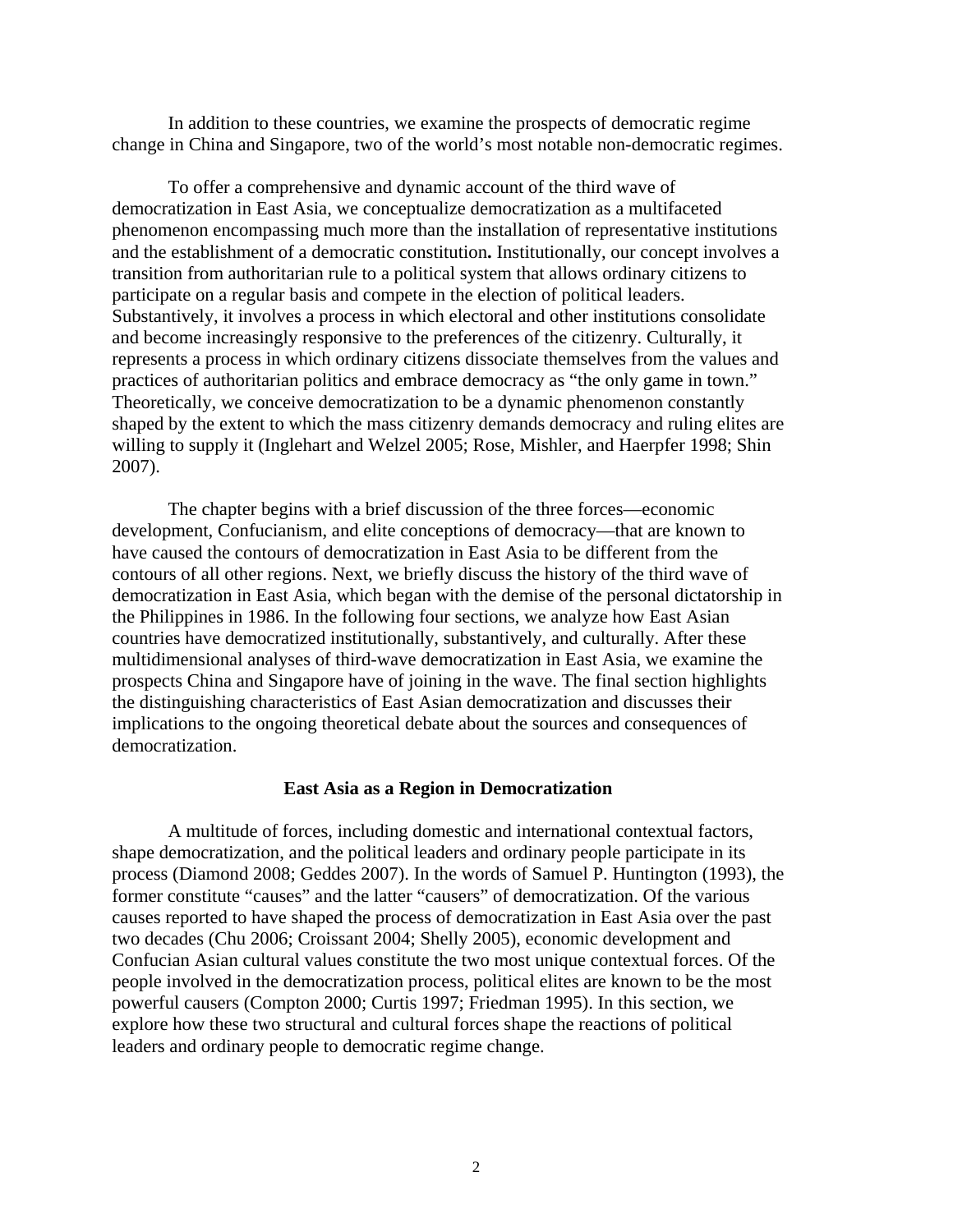Economically, East Asia is vastly different from the rest of the democratizing world. Unlike their peers in other regions, a number of countries in this region achieved unprecedented economic growth and social modernization under authoritarian rule. Prior to their transitions to democracy, East Asian countries, with a few exceptions such as Mongolia and the Philippines, experienced rapid and sustained economic growth for decades and freed millions of people from poverty and illiteracy. This pattern of rising economic prosperity and expanding social modernization under authoritarian rule contrasts sharply with that of incessant economic stagnation and social decay that East and Central Europe experienced under communist rule, and Latin America under military rule **(**Haggard and Kaufman 1995; Linz and Stepan 1996). Growing prosperity under authoritarian rule meant ordinary citizens of new democracies in East Asia had less incentive to abandon authoritarian rule in favor of democracy than did their counterparts in other authoritarian regimes.

Culturally, East Asia is a region infused with the core values of Confucianism, even in Malaysia and other countries in non-Confucian Southeastern Asia (Inoguchi and Newman 1997). These Confucian values, once promoted as "Asian values," have historically played a significant role in prioritizing and justifying the rights and duties of individual citizens and the power and authority of their political leaders (Bell 2006; Bell et al 1995; Compton 2000; Pye 1997; Tu 1996). Besides the distinct makeup of political institutions and their practices, these values have also shaped the formulation and implementation of political order and national security as national development goals. They are also known as the major source of delegative democracy with the concentration of powers within the executive (Im 2004; see also Ling and Shih 1998; O'Dwyer 2003).

As Huntington (1993) and many others point out, these values emphasize family and community over individuals, discipline and hierarchy over freedom and equality, and consensus and harmony over diversity and conflict. Many theorists have argued that these cultural values of collectivism, hierarchism, and conformism are likely to detract from the process of cultural democratization by discouraging East Asians from rejecting the norms of authoritarian rule and accepting those of democracy (Ketcham 2004; Chang, Chu, and Tsai 2005; Linder and Bachtiger 2005; Park and Shin 2006).

The same Confucian authoritarian values are also known to have affected East Asians' intellectual understanding of democratization by promoting non-liberal or undemocratic conceptions of good government and politics, especially among political leaders in these countries. Specifically these values motivated some East Asian political leaders, such as former Prime Ministers Lee Kuan Yew of Singapore and Mahathir Mohamad of Malaysia, to develop a model of authoritarian governance under the name of "Asian democracy" (Hoot 1998; Neher 1994; Zakaria 1994). Placing the peace and prosperity of the community above the rights and freedom of its individual citizens, these leaders equated democracy with benevolent or soft authoritarian rule and defended it as a viable alternative to Western liberal democracy, which is based on the values of individualism and pluralism. By invoking East Asia's cultural differences from the West, these leaders sought to fend off pressure for the democratization of their authoritarian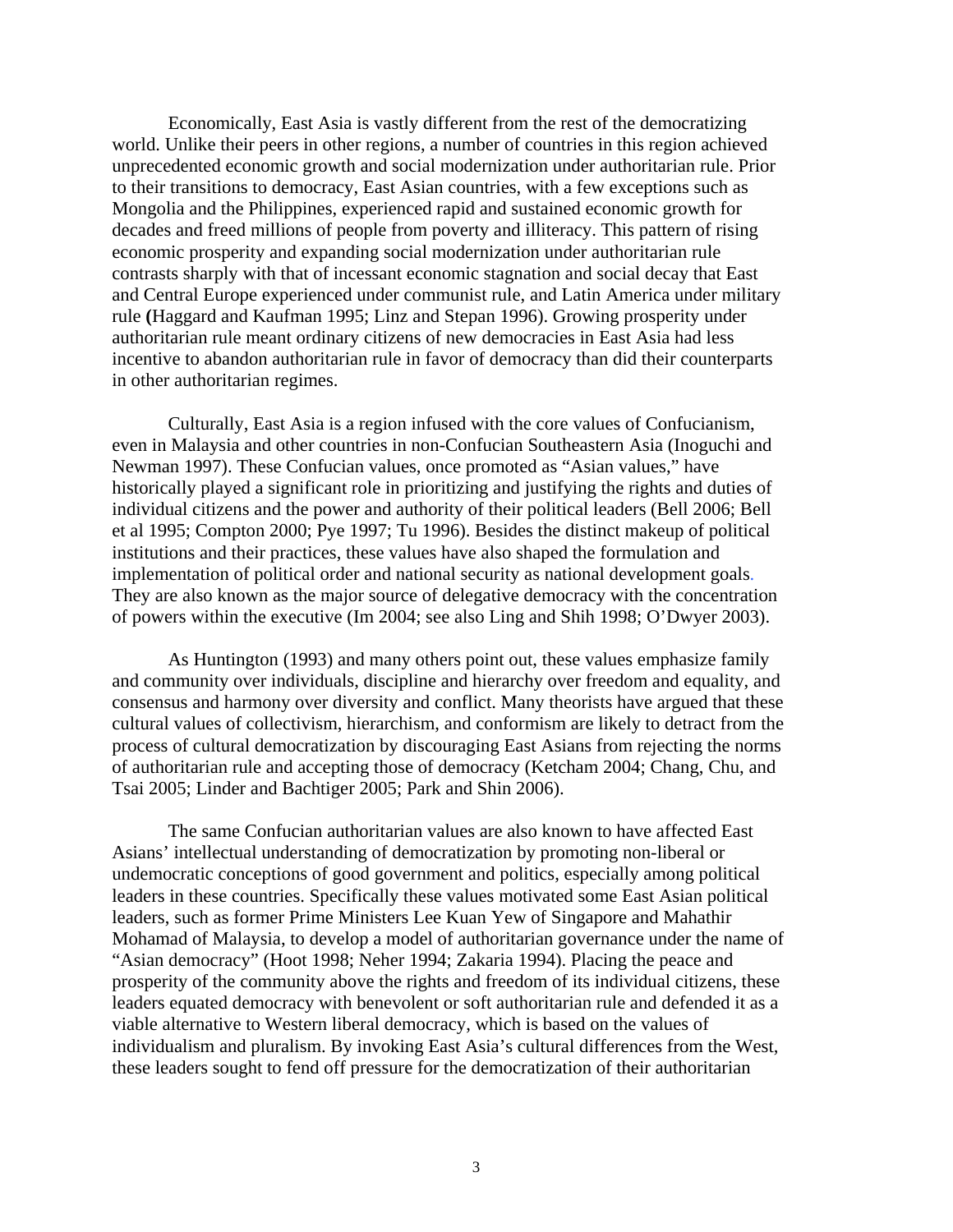political systems (Emerson 1996; Foot 1995; Koh 1993; Thompson 2000; Thompson 2001).

Confucian values have not only affected the leaders of East Asia's authoritarian regimes but also the first-generation leaders of third-wave democracies in the region (Kihl 2004; Shin 1999). As democratically elected presidents, for example, Kim Young Sam and Kim Dae Jung of South Korea recognized the installation of free, fair, and competitive elections as an essential component of democratic politics. Being inculcated in the Confucian norm emphasizing virtuous leadership above the rule of law, however, they themselves oftentimes failed to obey the basic laws and rules of democratic politics. In the case of Kim Dae Jung, he secretly transferred \$500 million to North Korea for the first summit meeting between the two Koreas, which earned him a Nobel Peace Prize. Even in the other East Asian countries, leaders are known to have a minimal conception of democracy, limited to free and competitive elections (Kurlantzick 2007).

In summary, the economic and cultural contexts in which democracy was introduced to East Asia were different from those of Europe and Latin America. The intellectual climate in which East Asian political leaders understood democracy was also different from that in the other regions. Improvements in their personal lives under authoritarian rule restrained ordinary East Asians from endorsing their new democratic governments unconditionally until the new governments began to deliver tangible material benefits to them. The Confucian notions of good government and leadership in terms of harmony and the virtuous example were likely to have motivated the old generation of political leaders to embrace the notion that democracy brings chaos (Friedman 2003). Consequently, these notions were likely to have dissuaded them from accommodating citizen demand for democratic regime change and for expanding partial democracy into full democracy**.** 

#### **The Diffusion of the Third Wave of Democratization**

The current, third wave of democratization reached the shores of East Asia more than a decade after it began to spread from Southern Europe in 1974. The region's participation in this wave began in 1986 with the removal of the dictator Ferdinand Marcos through the people's power movement in the Philippines. One year later, South Korea ended military rule and elected a new president in a free and competitive election for the first time in nearly three decades. In the same year, after ending more than three decades of the Kuomintang's one-party rule, Taiwan lifted martial law and ushered in an era of highly competitive multiparty democracy. In 1990, Mongolia became a third-wave democracy by abandoning its sixty-year-old communist one-party system and holding competitive multiparty elections. The October 1991 Paris Accord (Ear 1997) made it possible for Cambodia to begin its transition to democracy. In 1992, Thailand reestablished democratic rule after massive protests ousted the military-backed government. In 1999, Indonesia ended three decades of Suharto's personal dictatorship and thereafter held democratic elections to become the largest third-wave democracy in the region. By the end of the last decade, the third wave had brought about seven new democracies in East Asia.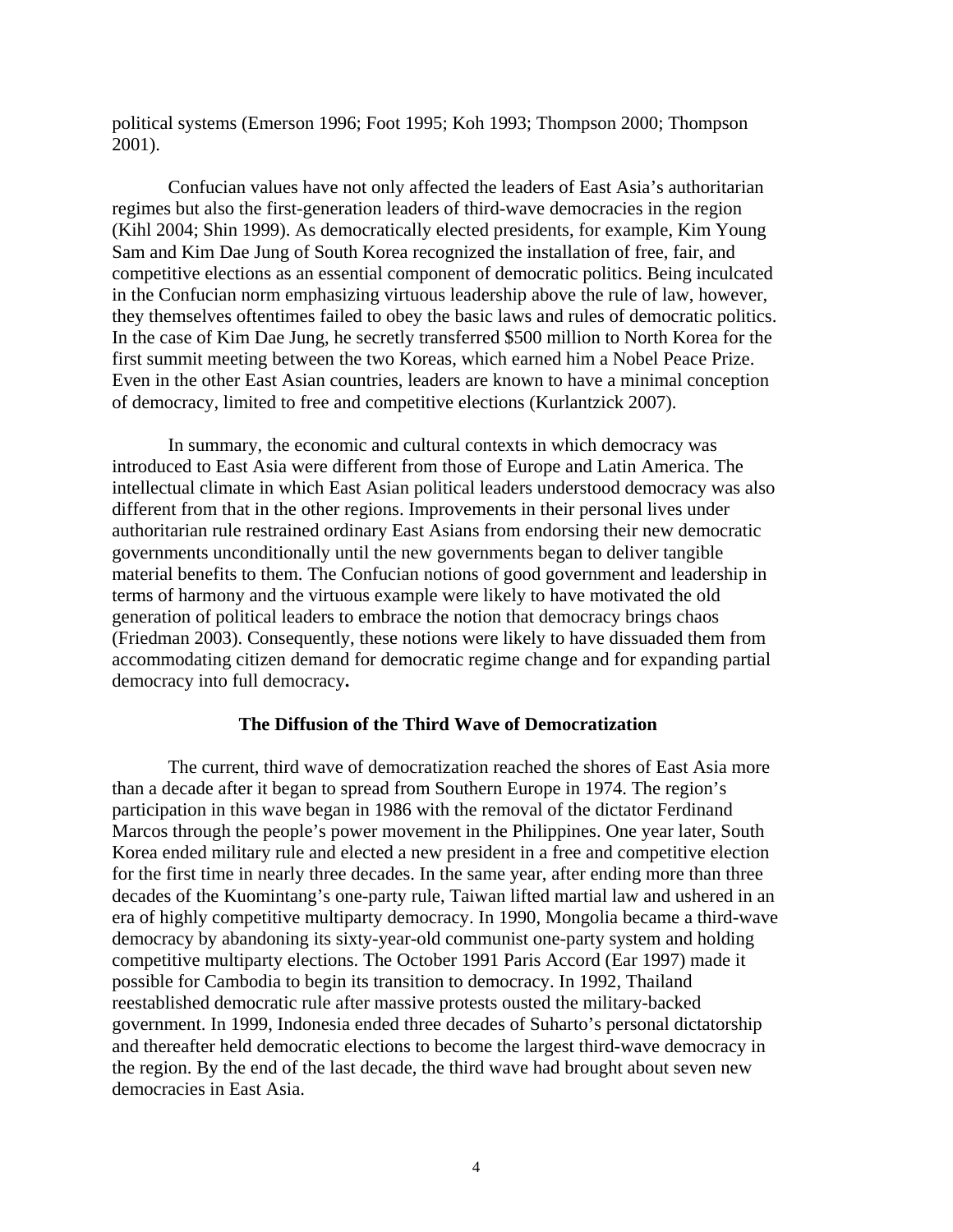As this history shows, the third wave of democratization in East Asia has been a gradual movement. Today, more than three decades after democratization began to spread from Southern Europe, nearly half the countries in East Asia have yet to undergo democratic regime change (see Table 1). Moreover, two of these third-wave democracies (Cambodia and Thailand) have reverted back to authoritarian rule. The Philippines, also, is no longer rated an electoral democracy due to political killings targeting left-wing political activists. As a result, the 2008 report by Freedom House (2008) designates a minority of five countries (36%) in the region as democracies, including Japan, South Korea, Mongolia, Indonesia, and Taiwan. All in all, the democratic transformation of authoritarian regimes in East Asia has virtually stalled for more than a decade.

#### [Table 1 here]

Why has East Asia been slower than other regions in responding to the surging wave of global democratization? One reason is lack of precedent for change. In most of East Asia's history, governmental or regime change, not to mention democratic regime change, has been rare. In Singapore, for example, the People's Action Party has ruled since 1959. In Japan, except for a brief span of eleven months in the early 1990s, the Liberal Democratic Party has ruled since World War II . In Malaysia, the United Malays National Organization of former Prime Minister Mahathir Mohammed is still in power after more than fifty years. Indonesia's Golkar party ruled from 1967-2001, and Taiwan's Kuomintang governed for more than forty years. Many scholars attribute East Asians' unyielding allegiance to one-party rule and their general aversion to political turnovers to a Confucian value system that emphasizes deference to authority and antipathy to political change (Robinson 1996).

## **Democratic Transition**

#### **Modes of Democratic Regime Change**

The first step in transforming authoritarian governments into *full* democracies is to exchange the authoritarian regime for a democratic one, even a limited democratic one. What role did ordinary East Asians and their political leaders play in this transition process? Concerning the mode of democratic transitions, Huntington (1993, 114) classified transition processes into three broad types in terms of those who play the leading role in those processes. When opposition groups play such a role, *replacement* occurs. When ruling elites play the role, *transformation* occurs. When ruling elites and opposition groups together play an equally important role, *transplacement* occurs. Of these three modes, replacement and transformation represent, respectively, the most and least radical modes of democratic transition.

Table 2 lists all of the East Asian third-wave democracies with their modes of transition and their combined Freedom House ratings of political and civil rights at the cusp of transition and their most recent score in 2008. Also included in this table is an indication of what forces drove each Asian country's transition, and if the transition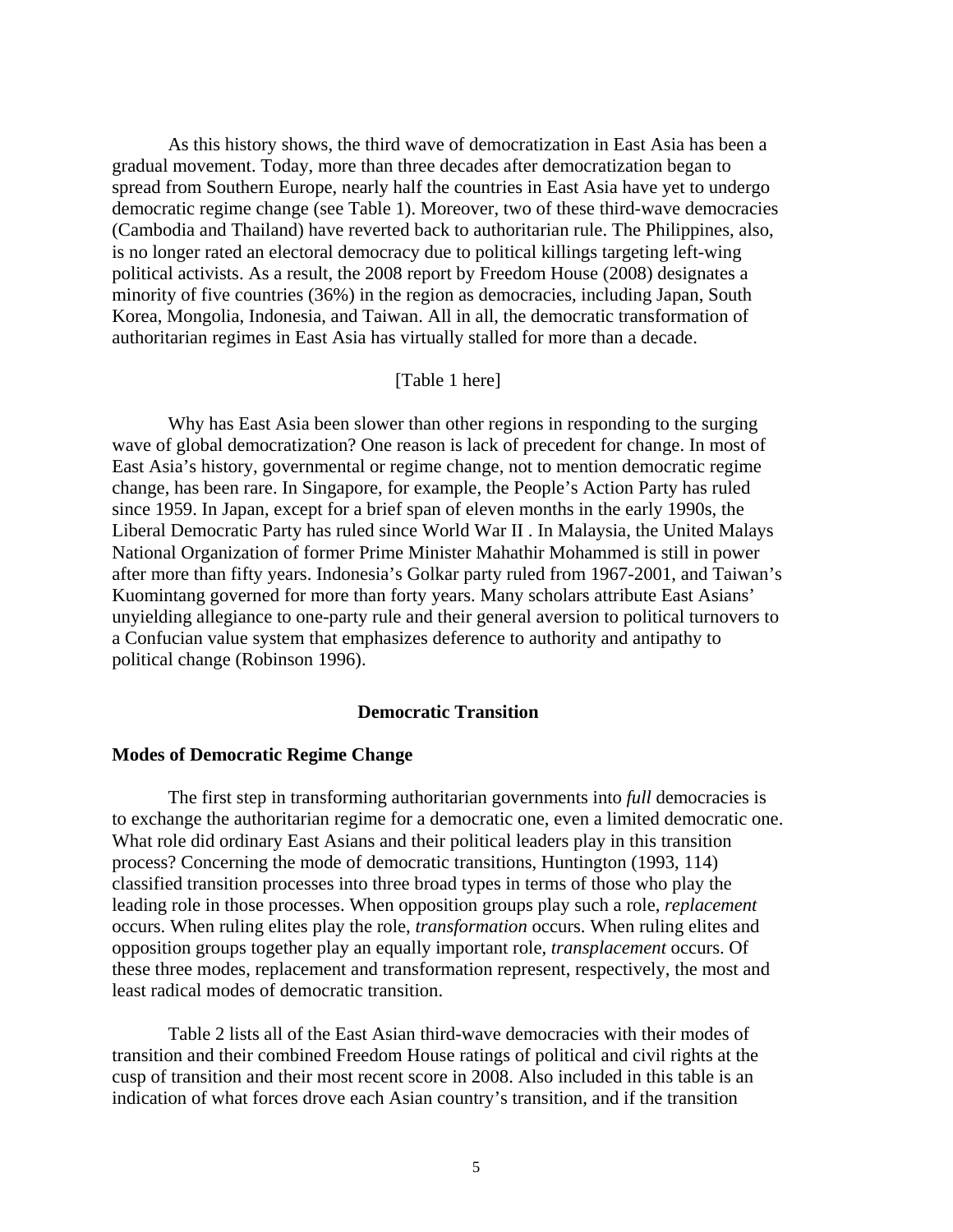involved significant violence between the state and opposition forces. In East Asia, the Philippines was the only replacement case of installing democracy by this violent mode of popular uprising, while Taiwan was the only transformation case of gradual democratic regime change in which the ruling elite played the initial and leading role.

## [Table 2 here]

**The Philippines.** This country's move to democracy began with the presidency of Ferdinand Marcos, who ruled for more than two decades, from 1965 to 1986. During this period, he suspended and replaced the 1935 democratic constitution so that he could be elected for a term of six years with no term limits. He entrusted key positions in the government to his wife, children, and relatives or close friends. He also imposed martial law to solidify his power and allowed state security agencies to torture and kill more than 30,000 people, including Senator Benigno Aquino, Jr., the main opposition figure, in 1983. At the same time, he and his family were enriching themselves through open and widespread corruption. During his entire tenure, he legally earned no more than an annual salary of \$5,700. When he left the country in 1986, his personal fortune was estimated to be in excess of \$5 billion.

Increasingly rampant corruption and widespread political violence alienated every segment of the population, including Marcos's former supporters. In February 1986, he ran against Corazon Aquino for his fourth term. Though declared the winner of the highly fraudulent presidential elections, Marcos was forced to leave the country for Hawaii on the day of his swearing in by a people's uprising known as the "People Power Revolution," which involved as many as 500,000 ordinary Filipinos as well as a number of religious, political, and military leaders. With Marcos's departure, Corazon Acquino**,** the leader of the opposition movement, became the president of the first third-wave democracy in East Asia.

**South Korea.** From the Philippines, the third wave of democratization spread to other countries in East Asia and triggered a negotiated transition in South Korea. For nearly two decades beginning in 1961, General Park Chung Hee ruled the country ruthlessly, while developing its economy rapidly by promoting export industries. Less than two months after Park was assassinated in October 26, 1979, General Chun Doo Hwan assumed power through another coup d'etat to suppress the awakening of the democracy movement after the death of President Park Chung Hee. In May 17, 1980, Chun extended martial law over the entire country and disbanded the National Assembly. In May 18, he dispatched troops to quell growing protests against martial law in Kwangju; those troops killed 207 people and injured 987. This event is symbolic of despotism and to this date is remembered as the infamous Kwangju massacre.

From June 10 to June 29, 1987, street demonstrations, often referred to as the "June Popular Uprising," drew increasingly larger crowds and overwhelmed police forces. The Chun government confronted a painful choice. Should it bring in the army to quell those demonstrations just months before the scheduled Summer Olympics, or accept the demands of anti-government forces for the direct election of the president by the people?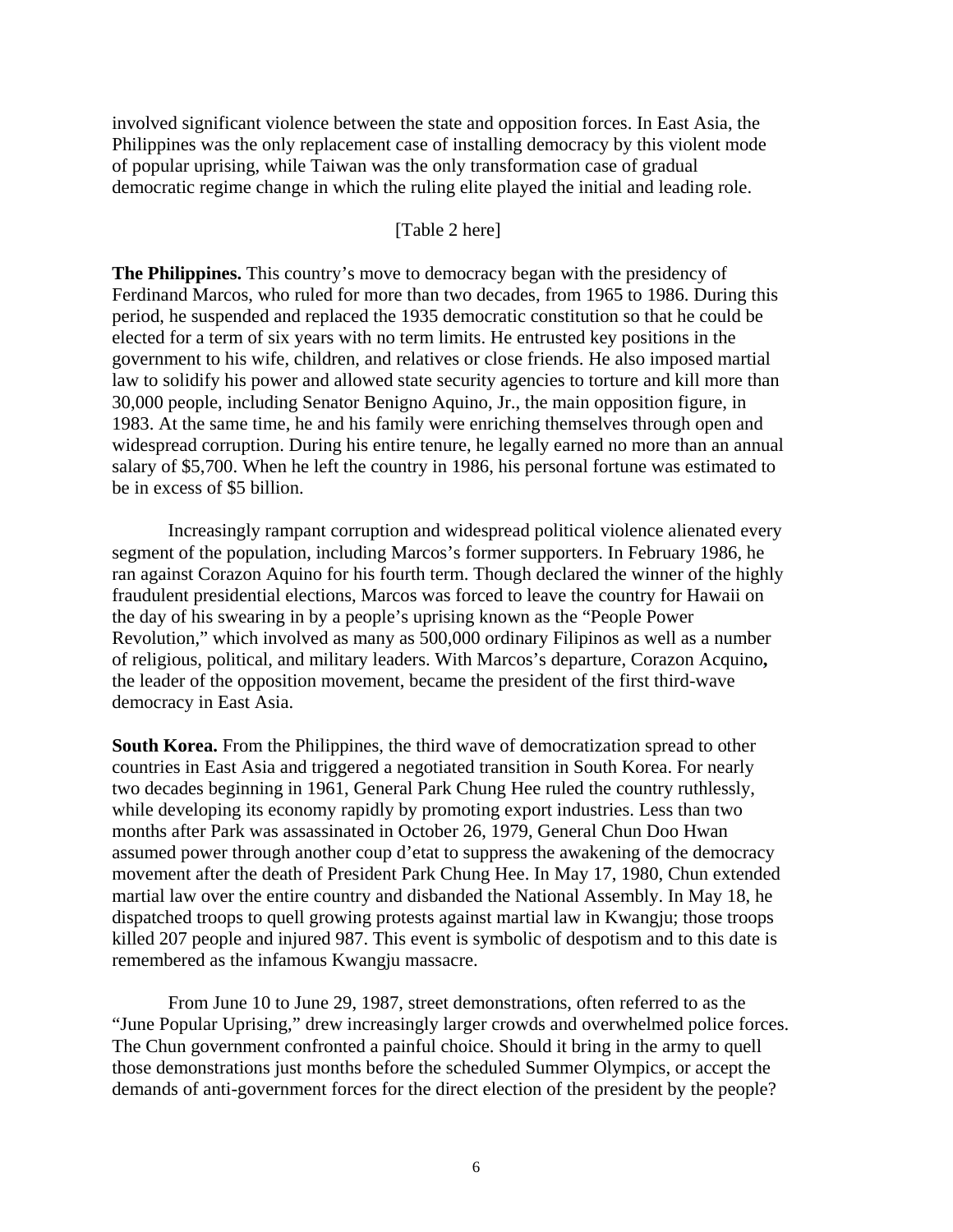After 17 consecutive days of demonstrations and under intense pressure from the United States and the International Olympics Committee, the government agreed to popular demands for democratic reforms. This agreement, dubbed as the June 29 Declaration of Democratic Reform, served as a foundation for South Korea's peaceful transition to democracy. It also served as a transplacement model of democratic transition in other East Asian countries.

**Taiwan.** Taiwan became a third-wave democracy after five years of gradual liberalization initiated by Chang Ching-Kuo, the leader of the ruling Kuomintang (KMT hereafter). Since Tawain's break from China in 1949, the KMT had ruled the island as a one-party state under martial law. For nearly four decades, opposition parties were banned and political dissidents were not allowed to contest national elections. From 1980 on, however, the opposition movement against martial law gradually gained momentum, especially in the aftermath of the Philippines' People's Power Revolution. In September 1986, the movement illegally formed the Democratic Progressive Party (DPP) as the first opposition party in Taiwan to counter the KMT. On June 12, 1987, the DPP sponsored a rally to protest the National Security Law in front of the Legislative Yuan. Realizing unmanageable consequences of growing protests and under increasing pressure from the U.S. Congress to build a framework for democracy, President Chiang Ching-Kuo lifted martial law on July 14, 1987, more than a year after he informally indicated the need to lift it.

With the lifting of martial law, the Taiwanese were formally allowed to engage in protests and demonstrations against the KMT government. More new political parties, like the Chinese New Party and the Taiwanese Independence Party, were also formed to demand the end of one-party rule. These parties demanded more political liberalization and challenged the KMT in every important policy arena, as well as about its close relationship with mainland China. Finally, the KMT and opposition forces agreed to a series of constitutional amendments, which provided for holding free, fair, and competitive national assembly elections in 1992, and the election of a president and vice president by direct popular vote in 1996. As compared to South Korea's, Taiwan's democratic regime change moved more slowly and gradually while the leaders of the ruling party played greater leadership roles.

**Thailand.** Thailand followed a path similar to South Korea's in that the country had been under military rule for decades prior to its democratization. Beginning with a 1932 coup that transformed the absolute monarchy into a constitutional monarchy, the army ruled periodically. In 1986, General Prem, who was once the junta leader, began to liberalize the political system by allowing civil society forces and opposition groups to form. In 1988, the country conducted fully democratic parliamentary elections and formed a coalition government under General Chatichai Choonhaven. While the economy was booming under his government, Prime Minister Choonhaven was arrested in a military coup on February 23, 1991, on charges of corruption and incompetence.

The new military junta led by Generals Sunthordn and Suchinda initiated draconian measures aimed at undoing the political liberalization reforms of Generals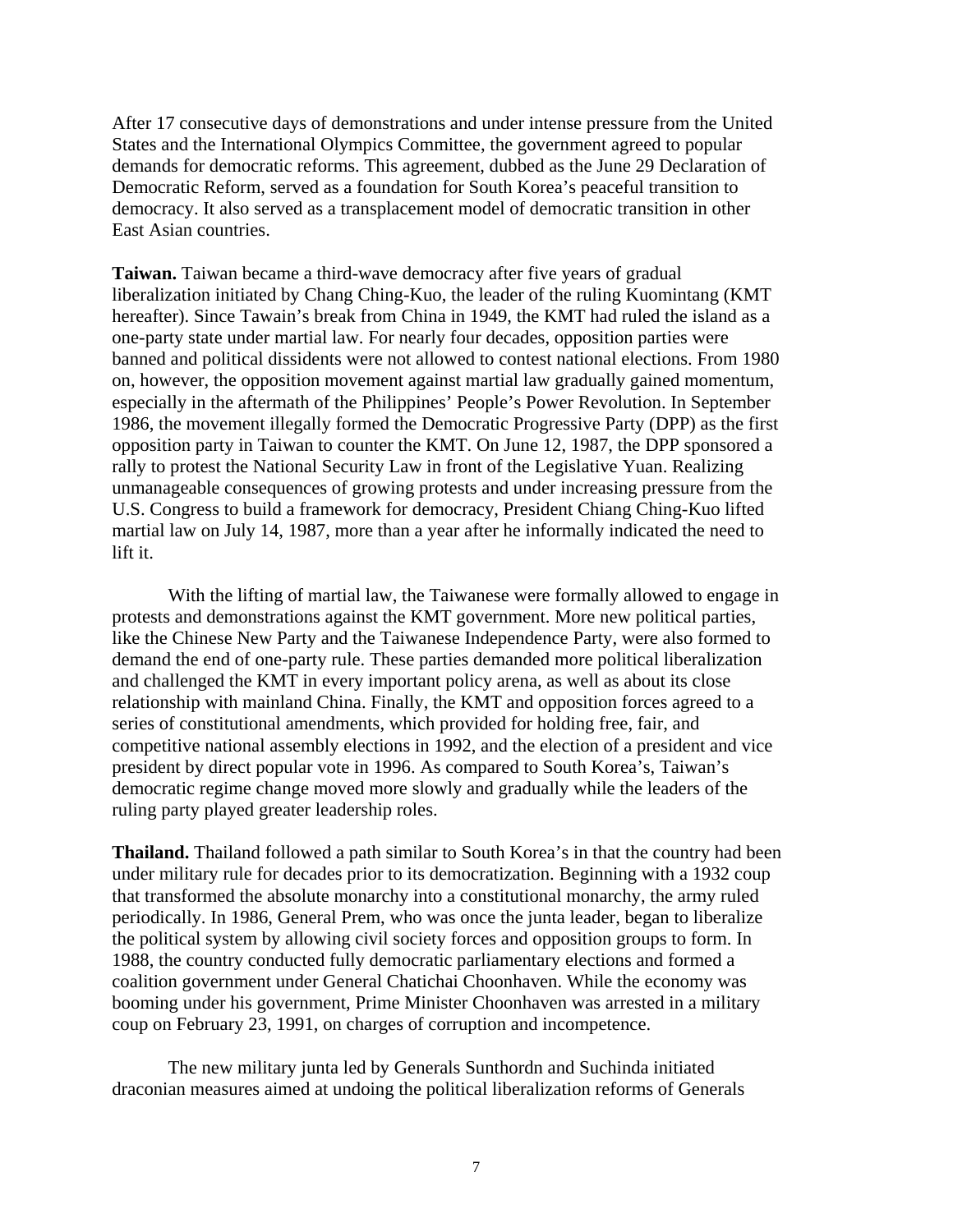Prem and Choonhavan. This led to massive demonstrations in the streets. The junta responded with aggressive force, shooting protesters in Bangkok who demanded the return of civilian rule. This did not deter the public from massing in the streets. After three weeks of significant violence in May 1992, the military junta and opposition forces entered into a binding agreement that the constitution would be amended to minimize the role of the military in politics. It was also agreed that the prime minister should be elected from among the members of the parliament instead of being selected by the military establishment. The "People's Constitution" of 1997 the region's most democratic constitution, created three new democratic institutions and mandated the direct election of the Senate; as a result, Thailand was well on its way toward the consolidation of its nascent democratic rule. However, its military staged another coup to oust the democratically elected Thaksin government on September 19, 2006, claiming as a reason endemic corruption in his government.

**Mongolia.** Mongolia began its transition to democracy as the Soviet Union began to fragment. In early 1989, civic groups, mostly led by members of the middle class, began to demand democratic reforms and formed opposition parties such as the Mongolian Democratic Union. In response, soft-liners of the Mongolian People's Revolutionary Party, the former communist party known as the MPRD, entered into protracted negotiations with the opposition forces to pass democratic reforms and to draft a new democratic constitution. In July 1990, Mongolia held its first free and fair parliamentary elections, which led to the restoration of the MPRD to power under a democratic system. In July 2003, the first election was held under the new constitution guaranteeing political rights and civil liberties. To date, Mongolia has the distinction of being the only country outside Eastern Europe to have made a successful transition from communist rule to a highly competitive multiparty capitalist democracy.

**Cambodia.** Like Mongolia, Cambodia began its transition to democracy from Communist one-party rule. But unlike Mongolia, its history was blighted by an ongoing conflict with Vietnam, which necessitated the international community to play a major role in its transition to democracy. In October 1991, four rival groups (the Khmer Rouge, the royalist Funcinpac, the pro-Vietnamese CCP of Hun Sen and a very small republicanbourgeois faction) together with eighteen countries, signed the Treaty of Paris, which began the transition process. The goal of the treaty was to make Cambodia a truly sovereign state with limited Vietnamese influence in its domestic politics. The installed democracy, therefore, did not emanate from a strong grassroots movement of middleclass segments. With the consociational agreements among pro-monarchy and pro-Hun Sen forces, the May 1993 parliamentary elections created a multiparty democracy, which became highly unstable. In July 1997, a bloody and brutal coup restored the dictatorial power of Hun Sen, a former Khmer Rouge soldier. Cambodia is unique among newly emerging Asian democracies primarily because its democratic constitution and free elections resulted from a peace settlement and the direct involvement of the United Nations.

**Indonesia.** Indonesia's transition to democracy marks the most recent civilian authoritarian regime to collapse in the East Asian region. The transition, which began in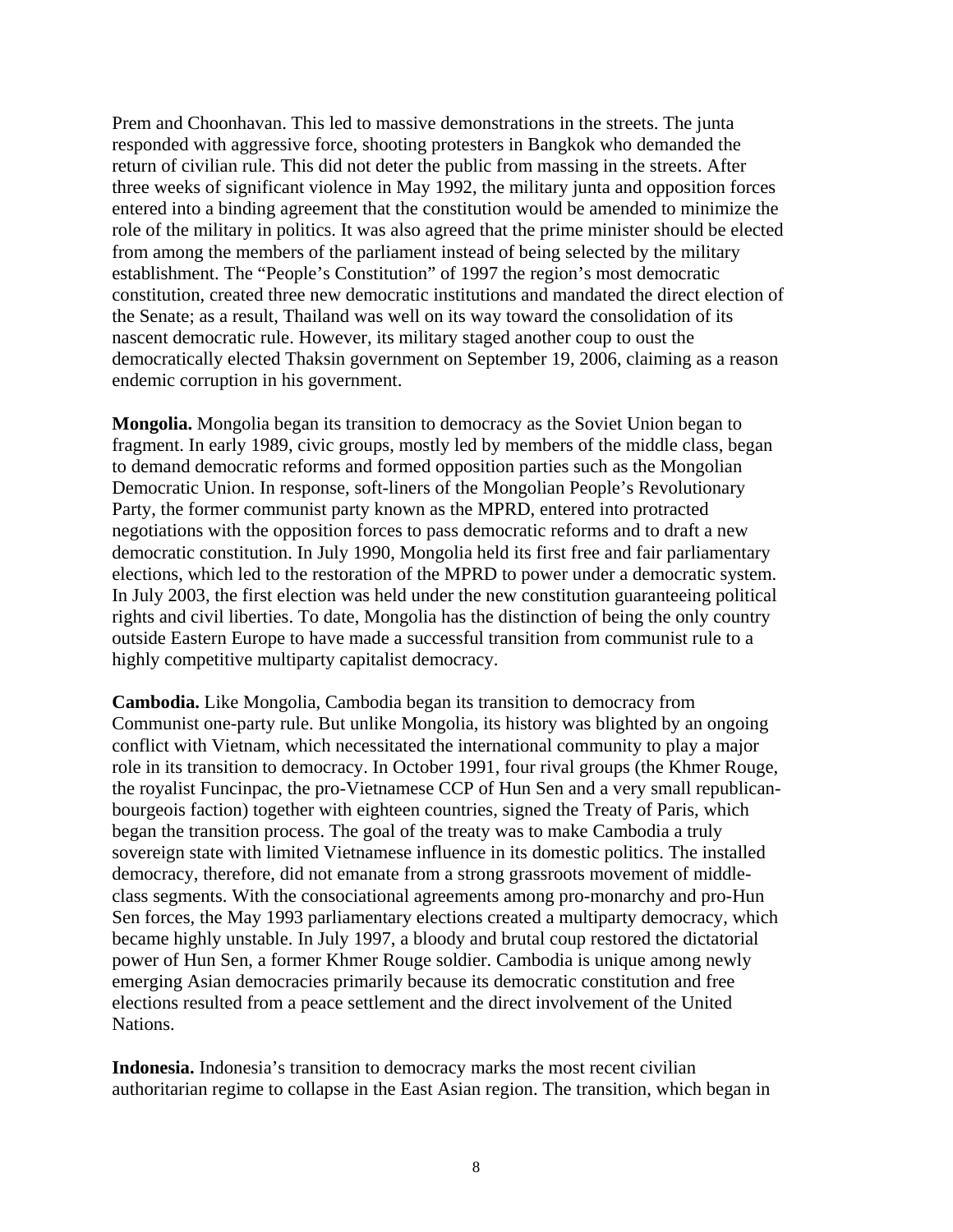1998, was mostly a result of a protracted economic crisis fueled by the Asian economic crisis which broke out in late 1997. Food and medicine shortages led university students and other ordinary citizens to wage waves of protests against President Suharto, who ruled the country for more than 30 years from 1967 to 1998. In May 21, 1998, facing growing mass mobilizations against his regime, he handed his power over to Vice President Habibie, a loyalist who also belonged to the Golkar party. For months, the new Golkar party negotiated with opposition parties and the military about a new democratic constitution and the holding of free, fair, and competitive elections. The successful negotiations between the ruling and opposition forces led to Indonesia's first democratic parliamentary elections in 1999 and a presidential election in 2004, which created the largest Muslim democracy in the world.

As we have documented above, six of the seven democratic transitions in East Asia involved a series of negotiations between the ruling and opposition forces and required compromises from each of them. The only exception to this mode of transplacement was the Philippines, where the people forced the authoritarian leaders to depart. Five of the seven transitions overturned authoritarian regimes that were not ideologically based (The Philippines, South Korea, Taiwan, Thailand, and Indonesia). Only two were transitions from states built on the ideology of Communism (Cambodia and Mongolia).

The literature on the third wave of democratization shows that the mode of transplacement, which required political pact-making before the advent of transition, has consistently produced stable democracies that are less susceptible to reversals or breakdowns than those that follow other modes (Linz and Stepan 1996). In Portugal, Spain, and Greece, for example, such pacted transitions produced stable and consolidated democracies in less than a decade by facilitating conciliation, compromise-building, and consensus-seeking between the democratic opposition and authoritarian elites. In sharp contrast, unpacted transitions, from either above or below, have yielded either authoritarian reversals or unstable democratic regimes because either democratic or authoritarian forces were excluded from the process of installing a new democratic system.

The Philippines fit this pattern. A case of replacement, the Philippine transition to democracy has been highly unstable. The country has seen a series of unsuccessful coup attempts and mass protests. However, all of the other third-wave democracies in East Asia, which were built on pacts, have also been unstable. In Indonesia, the National Assembly impeached President Abdurahman Wahid and elected Vice President Megawati Sukarnoputri as his successor. In South Korea, the National Assembly impeached President Roh Moo Hyun and suspended his executive powers. In Taiwan, the loser of a presidential election tried to bring down the democratically elected government through the extralegal means of mass protests. Coups overthrew the democratically elected governments in Cambodia and Thailand. By dissolving parliaments and banning all political activities, these two countries reverted to authoritarian rule. Regardless of the mode of transition, new democracies in East Asia have been unstable. Evidently, the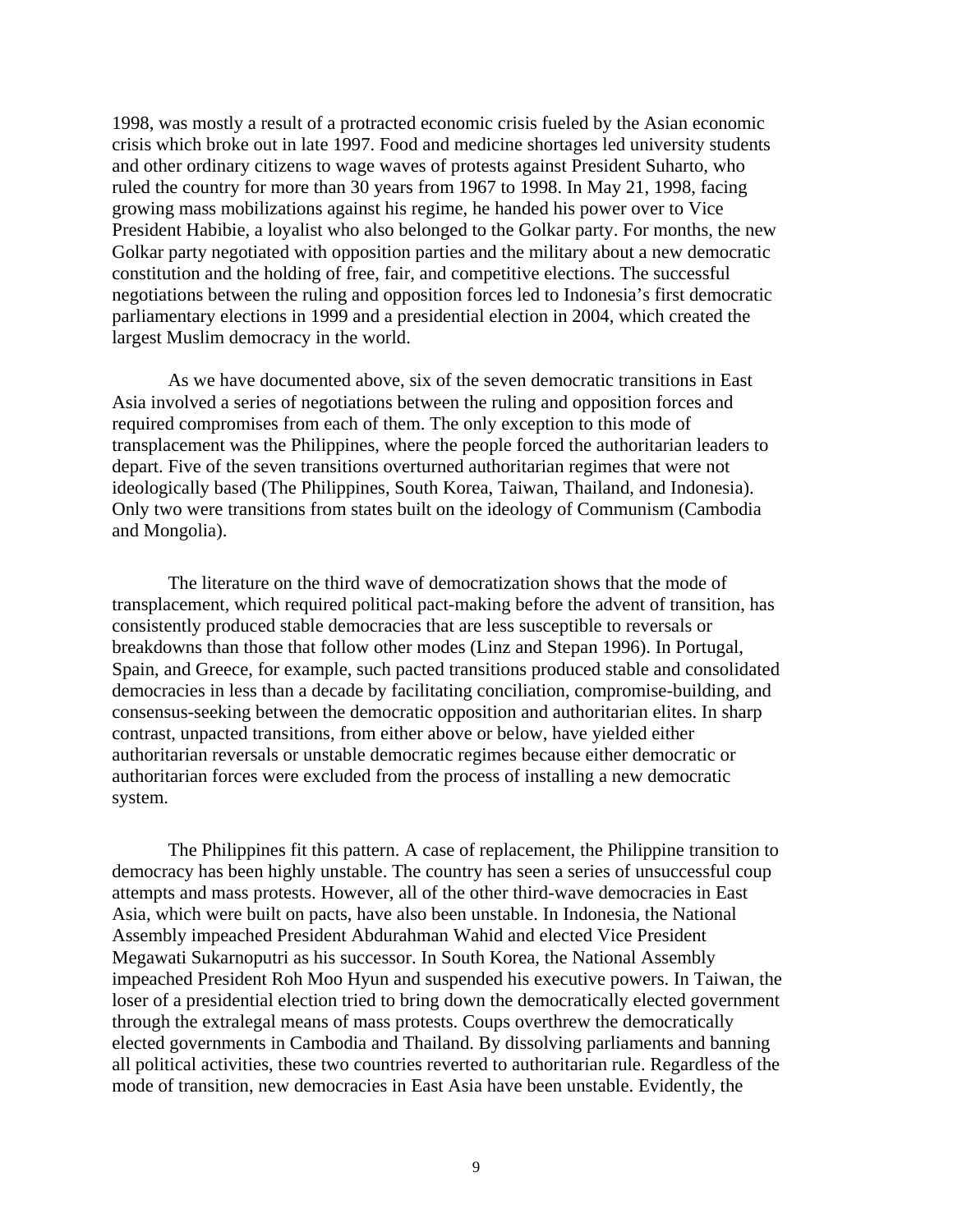mode of transition is not determinative in the process of democratic consolidation in East Asia.

## **Causes of Democratic Transitions**

What propelled seven East Asian countries to join the third wave of democratization? The existing literature has identified two sets of facilitating factors as the most probable causes of the worldwide current wave. The first set concerns political and other changes that occurred within each country, whereas the second set deals with developments in neighboring or other foreign countries (Diamond 2008; Huntington 1993). The particular mix of these two sets of factors is known to vary significantly from region to region and from country to country (Shin 1994). Between the two sets, it is known that the domestic set played a more powerful role in Latin America, while the international set predominated in Europe. In East Asia, as in Latin America, domestic factors have been more influential than international factors in propelling democratic transitions.

In Europe and Latin America, region-wide international organizations and individual governments promoted democracy. In East Asia, there were no such organizations or governments. The United States remained the single most powerful external actor. Until the collapse of the Berlin Wall, moreover, the international context of the Cold War severely constrained democratic development in East Asian countries by giving their authoritarian governments a rationale for repressing political opposition. The United States supported those repressive regimes to stop the spread of communism and thus "created an unfavorable balance of power between the state and civil society for democratization" (Shelly 2005, 143). Only after decades of rapid economic development expanded civil society did it become powerful enough to challenge those in power. Then the United States intervened directly to constrain authoritarian regimes from using force against the democracy movement.

There is no doubt that the interventions of the United States contributed to peaceful democratic transitions especially in the Philippines, South Korea, and Taiwan. As Diamond (2008) and others point out, there is also no doubt that the desire of authoritarian rulers to see their countries accepted as developed countries in an international event, such as the Summer Olympics, contributed to peaceful transitions in these countries. The Philippines' transition by the "People Power Revolution" also affected subsequent transitions in other East Asian countries by spreading methods and techniques of democratic change across borders (Diamond 2008, chap. 5; Ginsburg 2008). With the exception of Cambodia, however, such international interventions or snowballing effects cannot be considered the direct or primary cause of democratic transitions in East Asian countries.

As in other regions, a variety of domestic factors facilitated third-wave democratization in East Asia. Among these factors, which included the rise of the middle class and shifts in cultural values in favor of democratic rule, the expansion of civil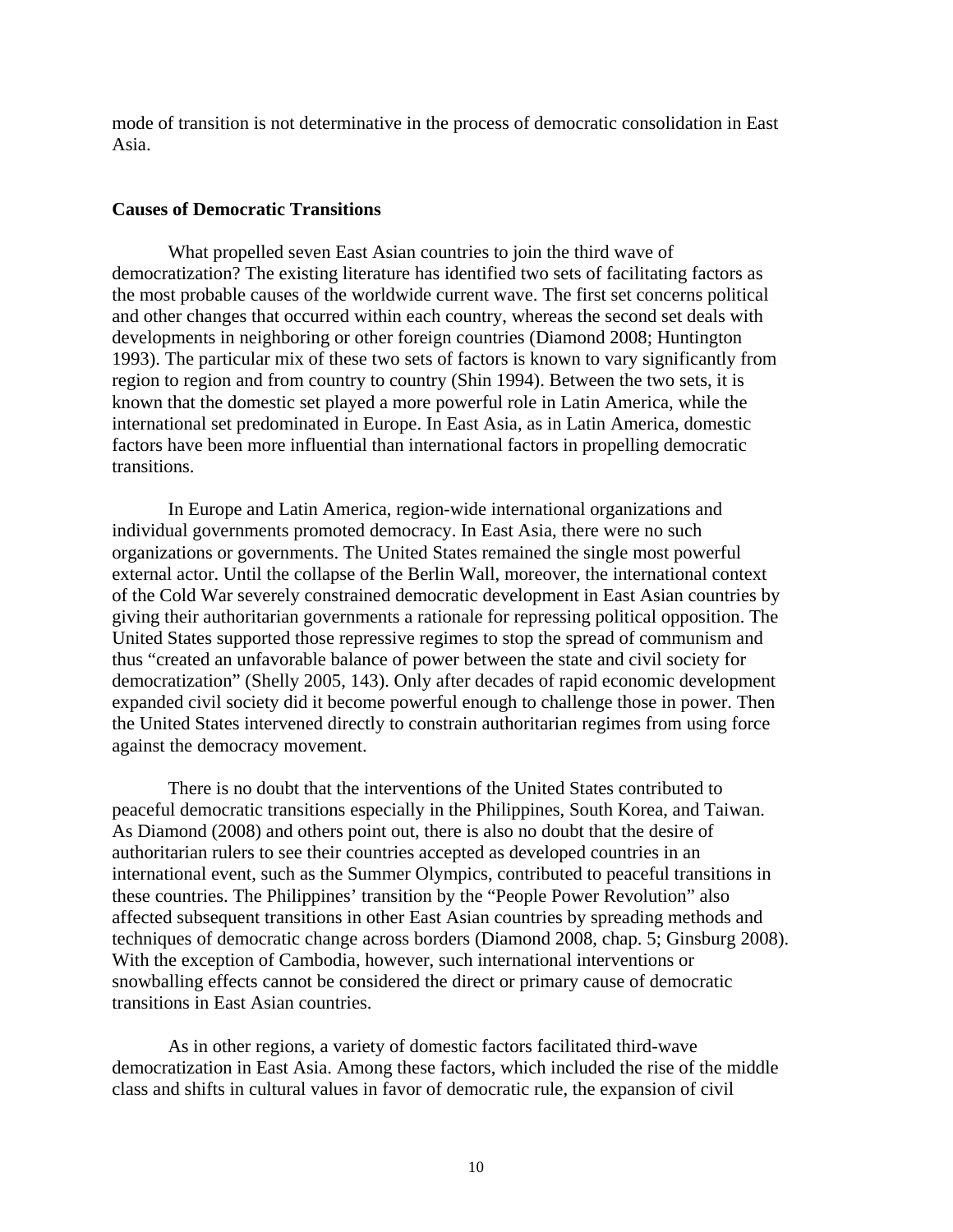society is generally considered the direct and primary cause of East Asian democratization (Alagappa 2001; Quadir and Lele 2005). The growth of civic associations and groups in civil society alone produced the balance of power between authoritarian rulers and democratic opposition. In six of the seven third-wave democracies in East Asia, such a power balance led to successful negotiations between the two rival forces and produced democratic transition by the mode of transplacement or transformation. In South Korea, for example, religious and labor organizations and students played a prominent role by promoting human rights and civil liberties. In Taiwan and Thailand, a variety of social movements organized by civil rights and environmental groups mostly from the urban middle class challenged repressive regimes and demanded democratic reforms.

According to Junhan Lee (2002), colonial legacies and external factors had no direct influence in spurring democratic regime change. It is the civic movements that spurred democratic changes in East Asia. Across the region, these movements weakened authoritarian elites by engaging in waves of demonstrations, boycotts, and strikes, and inculcated the spirit of democracy in ordinary citizens by demanding the election of new rulers and the establishment of their political rights. From the Catholic Philippines to mainly Buddhist Taiwan and Thailand and multi-religious South Korea, civic movements were the most decisive and powerful force that drove authoritarian rules in a democratic direction.

The activities of civic organizations during the process of democratic transition are known to have have long-term consequences for deepening and expanding limited democracy. A recent analysis of the Freedom House data collected by Karatnycky and Ackerman (2005) has confirmed the long-term beneficial effect of civic activism on liberal democratization in the world (Shin and Tusalem 2007). According to this analysis, of 67 countries that underwent democratic transitions over the past three decades, 75 percent of the transitions driven by strong civic coalitions became liberal democracies. Only 18 percent of the transitions that lacked active involvement of civic coalitions turned into liberal democracies. The more vigorous civil society is, the likelier the progress toward full democracy is. Where there is violence and less vigorous civil society, the reversion to non-democratic rule is more common. Is this generalization applicable to the East Asian region?

Contrary to inferences from the analysis of the Freedom House data, improvements in political rights and civil liberties in post-transition East Asia have little to do with *either the levels of civic activism or those of violence* (see Table 2)**.** For instance, the Philippines had strong civic associations pre-transition, but their political systems failed to enlarge freedom even after more than a decade of democratic rule. Taiwan had only a moderate level of civic activism but formally became a liberal democracy. Indonesia and South Korea also formally became liberal democracies despite the fact that they experienced significant levels of violence during their processes of democratic transition. Of the seven third-wave democracies in East Asia, only Mongolia fits the earlier finding that strong nonviolent civic activism leads to liberal democratization.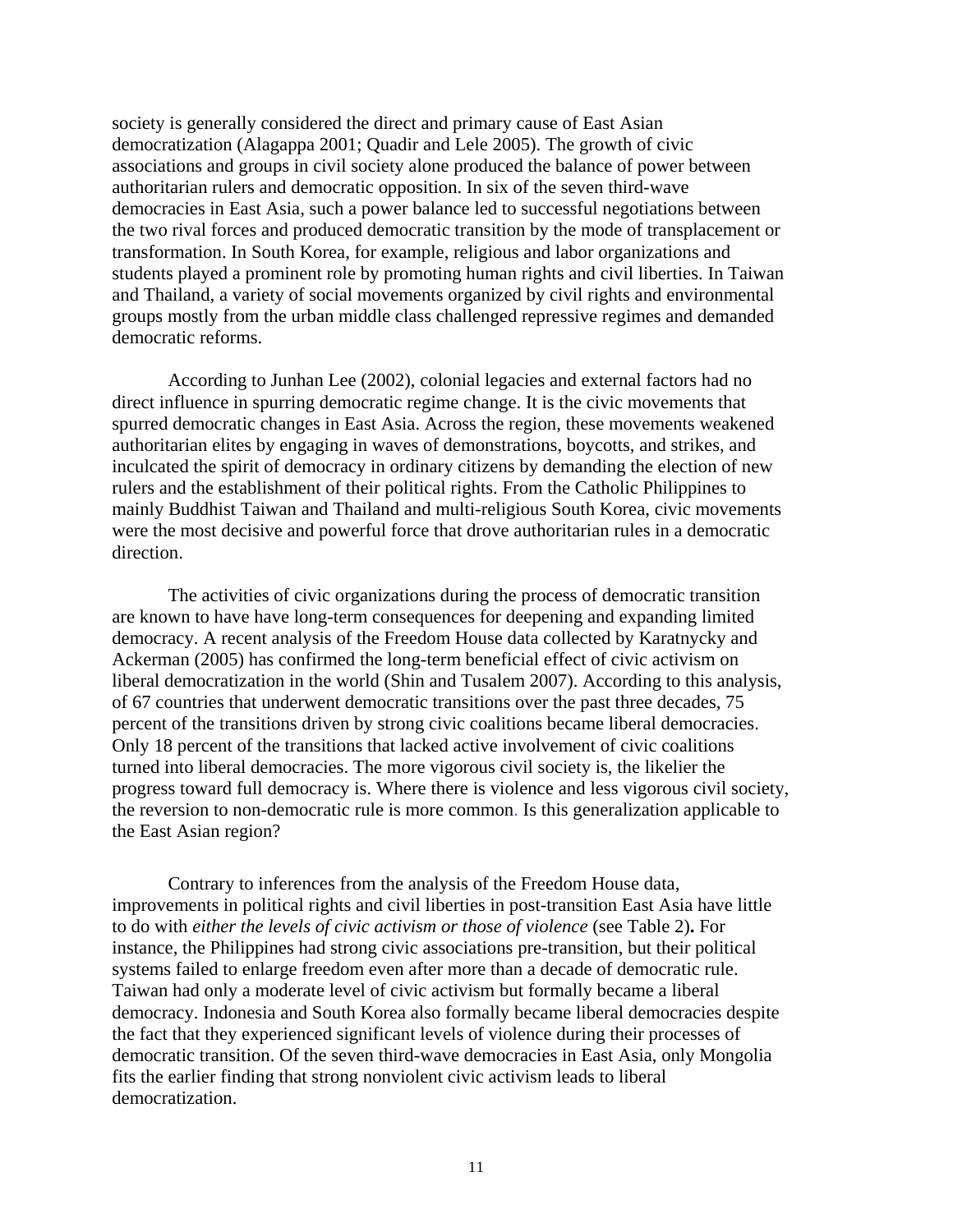In conclusion, the importance of civil society associationalism in increasing freedoms and liberties is not as highly salient in East Asia as it is in other regions. However, if we link the shifting levels of freedom in the region to the mode of transition, one thing becomes apparent. Almost all of the pacted, transplacement transitions received improved Freedom House ratings for many years after the transition. Only the Philippines failed to improve political rights and civil liberties, and it is also the only country that went through a unpacted transition involving a complete break from the authoritarian past. This finding suggests that transitions based on replacement hurt more than help the subsequent stage of democratic consolidation. It also suggests that in East Asia, the mode of transition matters more than the level of civic activism.

#### **Institutional Makeup and Reform**

The makeup of democratic institutions is widely known to affect governmental performance and stability (Fukuyama et al. 2005; Lijphart 1999). Among different forms of government, for example, the presidential form delivers greater executive stability than the parliamentary form. The parliamentary form, on the other hand, is more flexible and capable of adjusting to changing situations than the presidential form. Among new East Asian democracies, the presidential form has been slightly more typical than the parliamentary form. There are four presidential democracies—Indonesia, the Philippines, South Korea, and Taiwan—and three parliamentary democracies—Cambodia, Mongolia, and Thailand (see Table 3). The literature confirms that executive stability is slightly higher among the former countries than among the latter (Croissant 2002). According to Benjamin Reilly (2006, Table 7.1), the average duration of a cabinet for parliamentary democracies ranges from ten months in Thailand to forty-one months in Cambodia. The corresponding figures for presidential democracies range from twenty-six months in Indonesia to fifty-one months in the Philippines. In East Asia, a parliamentary democracy has a low level of cabinet stability, while a presidential democracy has a level of such stability.

#### [Table 3 here]

While almost evenly divided in their forms of government, new East Asian democracies are similar in their electoral systems. Electoral systems set the basic rules for converting popular votes into parliamentary seats and thus determining the representation of the electorate in the policymaking process. In so doing, the electoral system also shapes the contours of the political party system. Electoral reforms are, therefore, widely viewed as the most powerful tool of democratic political engineering. Since their transition to democracy, all of the new East Asian democracies have implemented a variety of highly innovative electoral reforms in order to foster a stable party system or stable multiethnic systems of governance. According to Reilly (2007 1354), these reforms forged a uniquely "Asian model of electoral system in order to engineer political stability through the design of democratic institutions." Being in favor of a majority of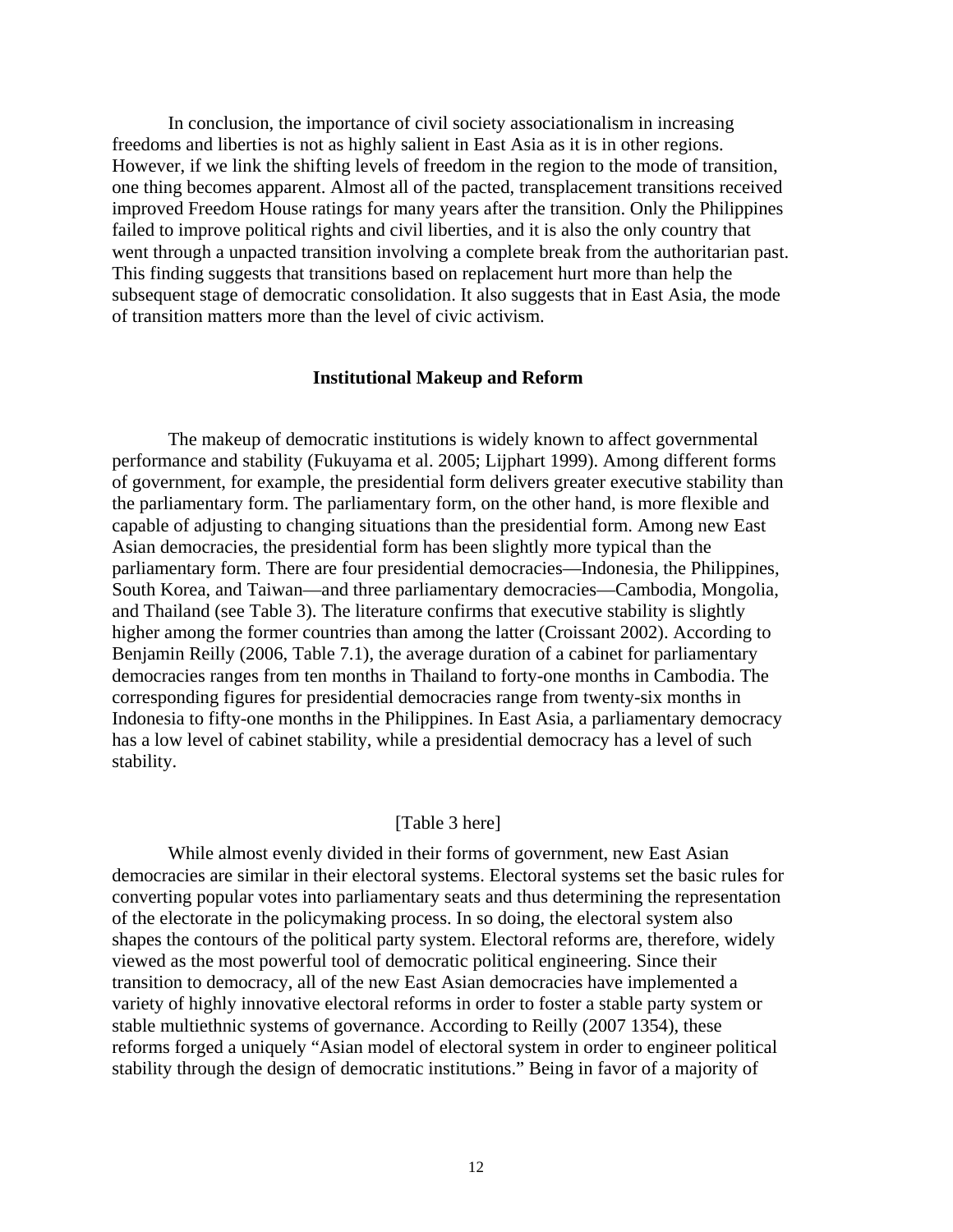the electorate, this system is also called the mixed-member majoritarian (MMM hereafter) system.

 For the past two decades, East Asian countries have abandoned the proportional representation or block vote electoral systems that produced highly unstable multi-party and fragmented coalitions in the legislature. Instead, they have adopted systems that mix the plurality and proportional methods of electing legislators (see Table 3 here). These mixed systems weigh the plurality or majority component much more heavily than the minority element and behave more like plurality systems than the mixed systems in other regions. In Taiwan, South Korea, the Philippines, and Thailand, large majorities of legislative seats, from two-thirds to four-fifths, are elected by plurality rules, while relatively small minorities are elected by the proportional representation method. Indonesia switched from closed list PR to open list PR in 2003. Cambodia has made its closed list proportional system more majoritarian by replacing its largest remainder method by the highest average method. This majority-favoring aspect of the MMM system that East Asian countries have recently adopted contrasts strikingly with the mixed systems in new democracies in other regions that guarantee a high level of minority representation.

Reilly (2007, 1353) found that the adoption of majority-favoring MMM electoral systems has resulted in significant increases in the extent to which popular votes are disproportionately converted into legislative seats in all East Asian countries. According to his estimation of such electoral disproportionality, these countries as a whole are 50 percent more majoritarian than those in Latin America and Eastern Europe. As a result of this shift toward electoral majority, East Asian countries have moved toward the Anglo-American system of majoritarian democracy and away from the European system of consensus democracy.

In addition to electoral reforms, new East Asian democracies have recently carried out reform measures to build stable broad-based party systems. They require political parties to appeal to a broad spectrum of the population and that prevents the entry of small parties into the parliament (Croissant 2002; Dalton, Shin, and Chu 2008; Reilly 2007). In Thailand, the Philippines, Indonesia, and South Korea, political parties are now required to maintain a minimum membership and branch offices in one-third or more of regions or districts. Thailand, the Philippines, South Korea, and Taiwan require vote thresholds of 2 to 5 percent to reduce the legislative representation of minor parties. In Indonesia, all parties failing to gain more than 2 percent of the seats in the lower house or 3 percent of the seats in regional assemblies are required to merge with other parties to contest future elections. In Indonesia and Thailand, moreover, only political party candidates, not independents, are allowed to run for lower house elections. In the wake of these party reforms, which have reduced the number of effective political parties, new East Asian democracies are expected to make considerable progress in building more coherent and stable party systems with support from a broad spectrum of the population at the expense of small parties.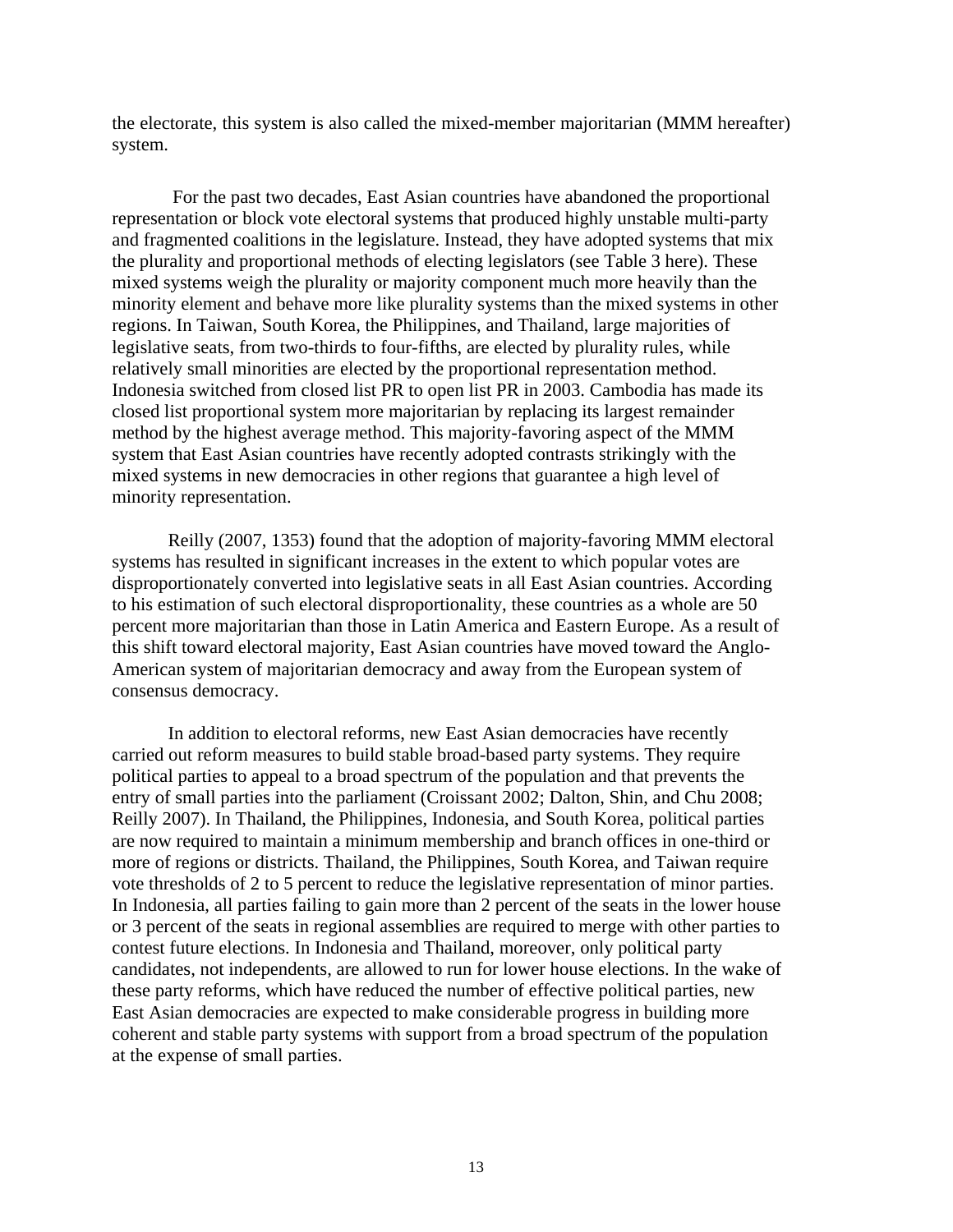Why have East Asian countries adopted the institutional reforms benefiting majority voters and large political parties at the expense of minority voters and small parties? Reilly (2007, 1368) attributes the uniform conversion of East Asian countries into the majoritarian model of democracy to the Asian values thesis that emphasizes the importance of political order and harmony (Bell 2000, 2006; Emerson 1996). Unlike electoral systems that promote minority representation and tend to produce political fragmentation with a large number of parties represented in the legislature, the majorityfavoring MMM allows for the dominance of two major parties that can produce political stability.

#### **Substantive Democratization**

#### **Democratic Governance**

All new East Asian democracies except the collapsed one in Cambodia hold competitive and free elections regularly to choose political leaders for the national and local levels of government. In institutional terms, therefore, they have been successfully transformed into electoral democracies. In substantive terms, however, they become wellfunctioning, full democracies only when electoral and other political institutions perform according to the rules and norms of democratic politics and as these institutions become increasingly responsive to the preferences of the citizenry (Diamond and Morlino 2005; O'Donnell, Cullell, and Lazzetta 2004). To monitor progress in this dimension of substantive democratization, an increasing number of scholars have attempted to evaluate improvements in democratic regime performance in other regions. Frances Hagopian (2005) and Matthew Carlson (2007), for example, analyzed the World Bank (2007) Governance Indicators (WBI hereafter) to assess and compare the changing quality of democratic governance in twelve Latin American countries.

How well do new East Asian democracies perform? How much progress have they made in consolidating democratic institutions and responding to the electorates? The WBI provides numerical measures on six dimensions of governance for the ten-year period of 1996-2006. As Hagopian (2005) points out, the first two dimensions—voice and accountability, and political stability—capture the strength of democracy; the second two—government effectiveness and regulatory quality—its effectiveness; and the last two—rule of law and control of corruption—constitutionalism. Indicator values for each country are weighted averages of what is available from a variety of sources for that country. With a mean of 0 and a standard deviation of 1, they could range from a low of - 2.5 to a high of +2.5. Negative scores indicate a substandard or relatively worse performance, while positive scores indicate a relatively better performance. For each new East Asian democracy, Table 4 reports the 2006 scores for all six dimensions of democratic governance and the differences between these scores and the 1996 scores.

#### [Table 4 here]

A look at the 2006 scores for each dimension across the seven new East Asian democracies reveals that none of the dimensions received consistently positive or consistently negative average ratings. In each dimension, the seven countries divide into two groups, one with positive ratings and the other with negative ratings. In three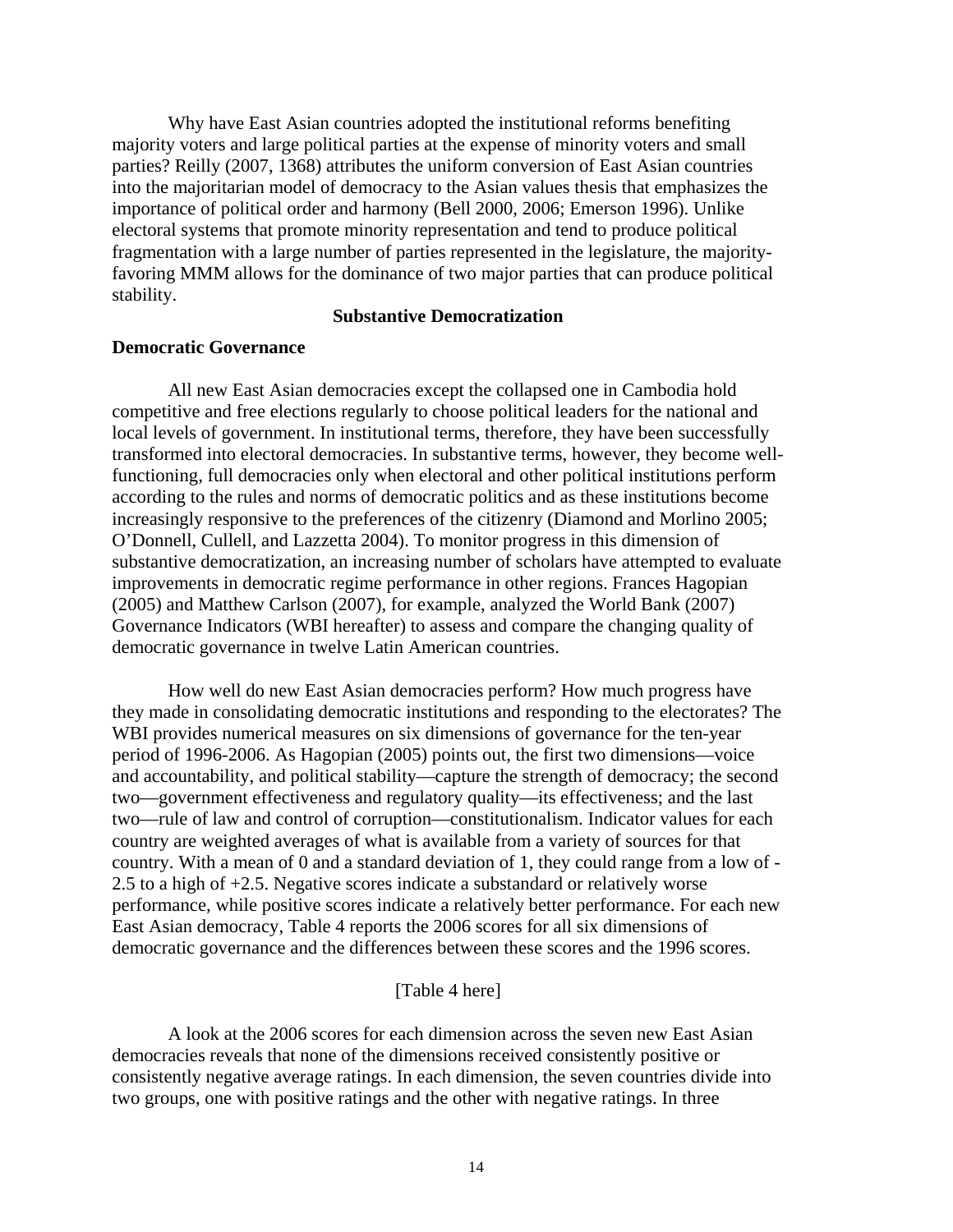domains—voice and accountability, government effectiveness, and control of corruption, for example, four of the seven countries rated positively, while three countries rated negatively. In the dimensions of political stability, regulatory quality, and rule of law, on the other hand, four countries rated negatively, while three countries rated positively. Among the new East Asian democracies, therefore, there is no single dimension of democratic governance that performs consistently better or consistently worse as compared to the other dimensions considered in the WBI study. In every dimension, the quality of performance is of a mixed nature.

Each country's average ratings, when compared across the six dimensions, reveal the three patterns of fully negative, mixed, and fully positive ratings. Cambodia and the Philippines belong to the fully negative pattern, while South Korea and Taiwan belong to the fully positive pattern. Indonesia, Mongolia, and Thailand, meanwhile, belong to the mixed pattern of positive and negative dimensional ratings. In East Asia as a whole, the new democracies that scored positive ratings in all six performance dimensions constitute a small minority of less than one-third. ,Moreover, even the two countries with fully positive ratings failed to score above  $+1.0$  on the 5-point scale ranging from  $-2.5$  to  $+2.5$ in all or most of the performance dimensions. Only in the governmental effectiveness dimension did South Korea and Taiwan score above +1.0. In this respect, the new East Asian democracies contrast sharply with Spain and other fully consolidated third-wave democracies, which scored above +1.0 in all six performance dimensions. Altogether these findings make it clear that the third-wave democracies in East Asia are far from being well-functioning consolidated democracies.

How much progress did the new East Asian democracies make in improving the quality of their democratic governance over the ten-year period between 1996 and 2006? To address this question, we examined changes in each country's dimensional ratings as reported in the second panel of Table 4. The table shows that over the ten-year period, more performance dimensions changed for the worse than for the better in a majority of the seven countries—Cambodia, Mongolia, the Philippines, and Thailand. Only in one country, South Korea, did more performance dimensions change for the better than for the worse. In Indonesia and Taiwan, an equal number of dimensions experienced negative and positive changes. On balance, a larger number of new East Asian democracies did not substantially improve their performances over the past decade. Their failures appear to have little to do with any of the independent variables considered, including the mode of transition, the magnitude of civic activism, the form of government, and the level of socioeconomic development.

We now compare scores indicating changes in each dimension of governance across the seven countries. In a majority of four performance dimensions—political stability, regulatory quality, the rule of law, and corruption control—more countries experienced negative changes than positive changes. Only in the dimension of governmental effectiveness did more countries experience positive changes than negative ones. By a large margin of 4 to 1, the deteriorated dimensions outnumber the improved dimensions. In the case of the rule of law dimension, all countries except South Korea experienced negative changes. Also in controlling corruption, five of the seven countries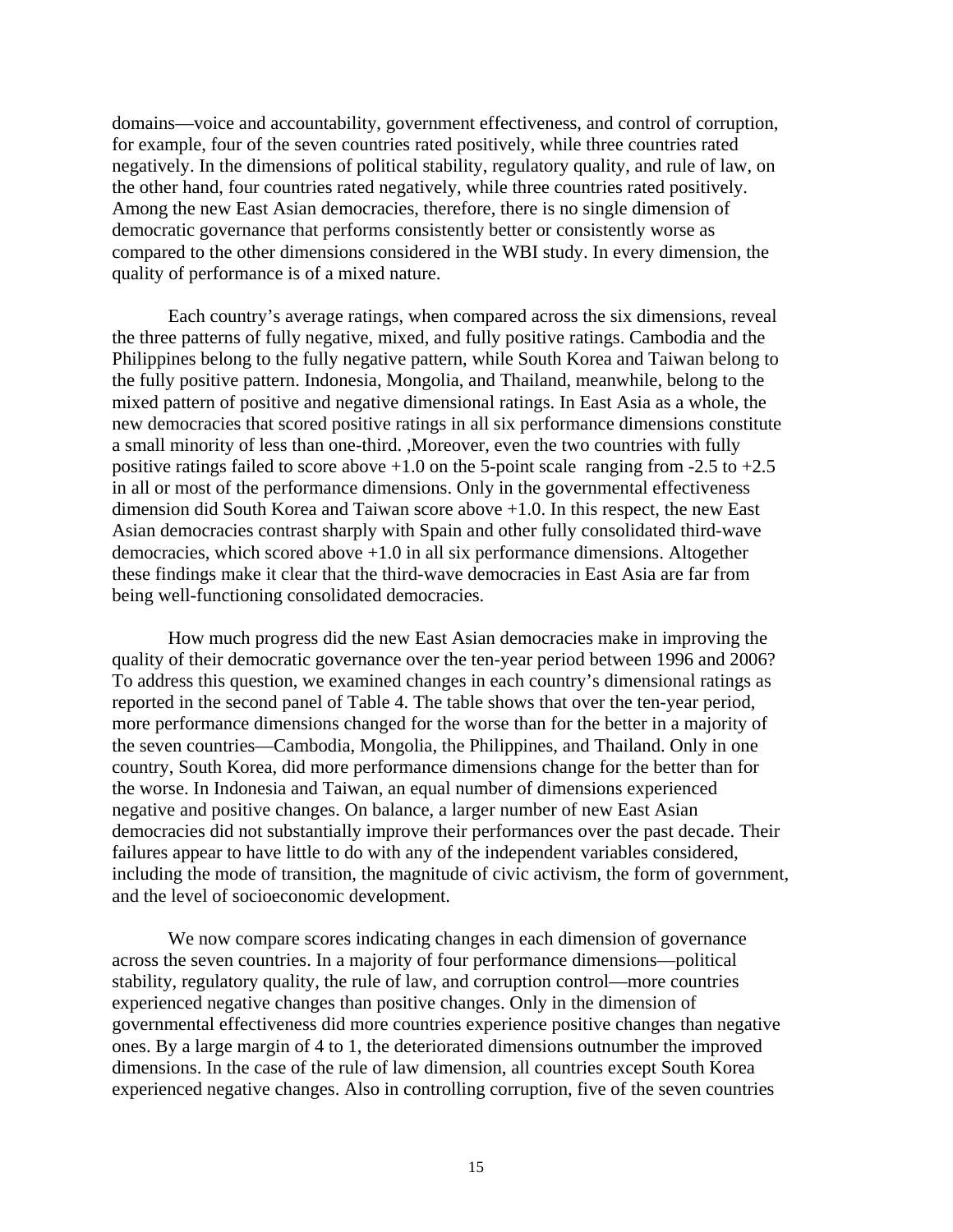registered negative changes. These negative changes indicate *a clear trajectory toward illiberal democracy during the past decade.*

The mostly negative current ratings of the six dimensions indicate that a majority of the new East Asian democracies do not perform as well as most of the other countries examined by the World Bank. Meanwhile, declines in their average ratings over the past ten years indicate that a large majority of these democracies have failed to improve their performance over the period. When these findings are considered together, it is evident that stalled progress in democratic governance is a notable characteristic of substantive democratization in East Asia (Chowdhri 2006; Chang, Chu, and Park 2007). The relatively poor quality of democratic governance and its downward trend have very little to do with the modes of democratic transition, the forms of government, or the levels of civic activism prior to the transition. The distinguishing factors of relatively better performing democracies are high levels of socioeconomic development and longer periods of democratic rule, as shown in South Korea and Taiwan.

#### **Cultural Democratization**

Political culture refers to a variety of political attitudes, beliefs, and values, such as efficacy, tolerance, and trust. The most fundamental of all these psychological orientations is clearly the attitude that democracy is more preferable than any of its alternatives (Diamond 1999; Linz and Stepan 1996; Rose et al. 1998). Unlike other forms of government, democracy is government by *demos* (the people) and thus cannot be foisted upon an unwilling people for any extended period of time. It depends principally on their support for its survival and effective performance (Bratton et al. 2006; Dalton 1999; Mishler and Rose 1999). Only when citizens confer legitimacy on a newly installed democratic regime can it make decisions and commit resources without resorting to coercion. Therefore, there is a growing consensus in the literature on third-wave democracies that democratization is incomplete until an overwhelming majority of the mass citizenry offers unqualified and unconditional support for it (Fukuyama 1995; Diamond 1999; Linz and Stepan 1996).

In the same literature, there is also general agreement that popular support for democracy, especially in new democracies, is a highly complex and dynamic phenomenon with multiple dimensions (Dalton 1999; Klingemann 1999; Shin 2007). It is a multidimensional phenomenon because it involves the acceptance of democracy as a regime along with the rejection of its alternatives. It is a multilevel phenomenon because it involves the acceptance of the liberal democratic mode of governance and the rejection of illiberal democratic alternatives. Many citizens, who have lived most of their lives under authoritarian rule remain undecided about whether a democracy or dictatorship would offer the most satisfying solutions to the many problems facing their societies. Under such uncertainty, they often embrace both democratic and authoritarian political propensities concurrently (Rose et al. 1998; Shin, 1999, 2007). For an accurate account of citizen support for democracy, therefore, it is necessary to measure both the acceptance of democracy and the rejection of authoritarianism at the level of both regime and process.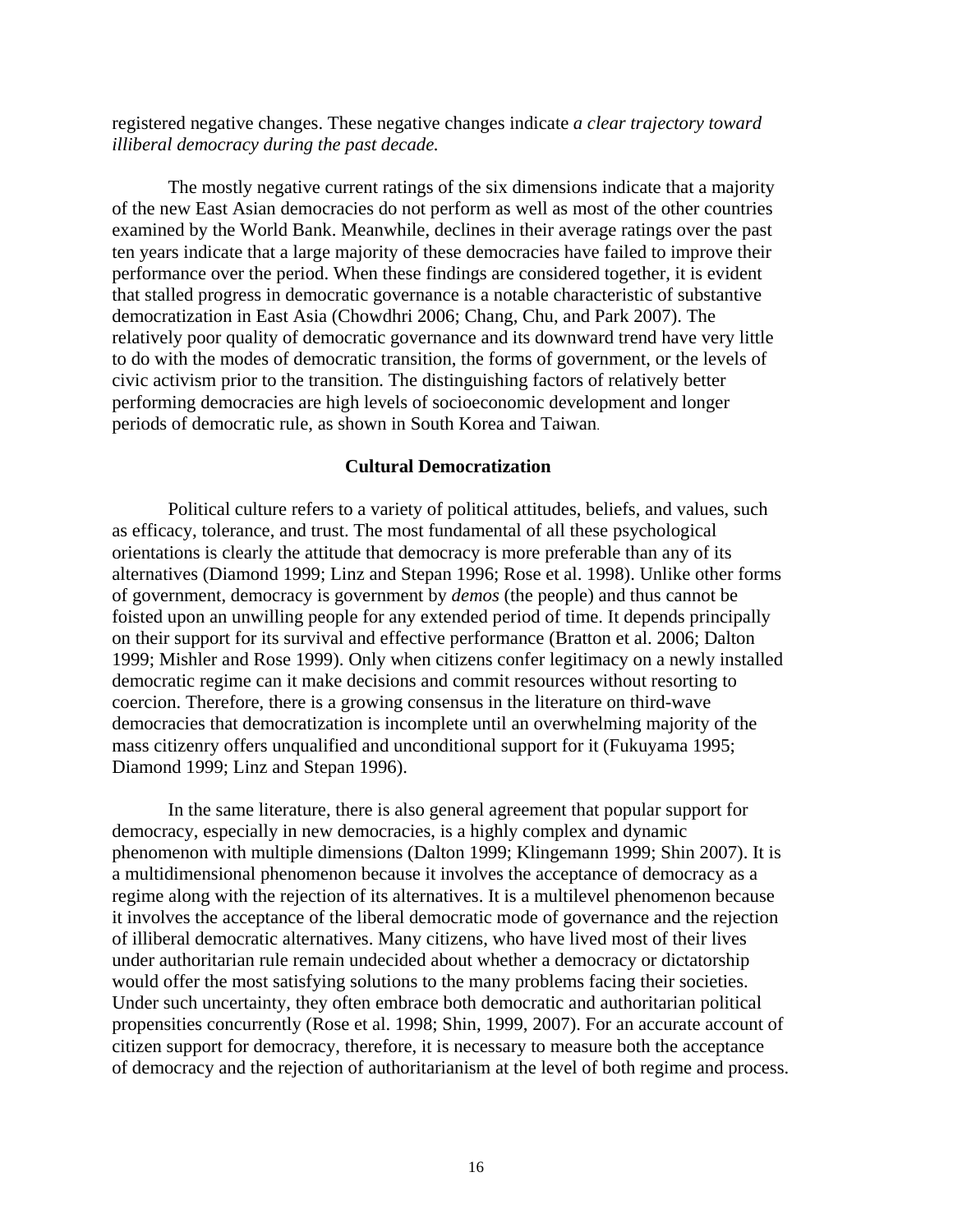To measure democratic regime support, we selected two sets of three questions from the second round of the East Asia Barometer surveys (EAB hereafter) conducted in 2006 and 2007. The three items in one set were intended to tap the extent to which respondents endorse the desirability, suitability, and preferability of democracy as a political system. The three items in the second set, on the other hand, were intended to tap the extent to which respondents were detached from the virtues of authoritarian regimes, including those of military, civilian, and one-party dictatorships. We first counted the number of pro-democratic and antiauthoritarian regime responses to estimate the extent to which East Asians are attached to democracy and detached from its alternatives.

For each East Asian country, Table 5 reports the percentages affirming the desirability, suitability, and preferability of democracy separately and together. In each of the eight countries, large majorities ranging from 57 to 86 percent judged democracy as suitable for its country. In all of these countries, smaller majorities from 54 to 77 percent judged democracy as being capable of solving national problems. In judging democracy's preferability compared to other government forms, however, East Asian countries were divided into two groups: In South Korea, Mongolia, and Taiwan, which are three of the four oldest third-wave East Asian democracies, less than half of the populations expressed such democratic support. In Japan and the other four countries, majorities ranging from 51 to 73 percent expressed unqualified preference for democratic rule. Considering all three of these indicators of pro-democratic responses together reveals that full supporters of democracy constitute minorities ranging from 29 to 46 percent in six countries including Japan, the oldest democracy in East Asia. In Indonesia and Thailand, the newest third-wave democracies in the region, bare majorities of less than 55 percent were full supporters. *Combining all seven new East Asian democracies together, we find full supporters of democracy constitute a minority of 38 percent***.** This indicates that more than three-fifths of the mass citizenry in East Asia have yet to embrace democracy fully even after more than a decade of democratic rule.

## [Table 5 here]

Table 5 also shows detachment from authoritarianism. As we did with democratic support, we counted the number of antiauthoritarian responses and estimated the overall level of detachment from authoritarianism. Scores on this index range from a low of 0 to a high of 3. The table shows that in every East Asian democracy with the exception of Mongolia, substantial or large majorities ranging from 55 to 88 percent rejected each non-democratic alternative. Considering the responses to all three non-democratic regimes—military dictatorship, civilian dictatorship, and one-party dictatorship together, however, shows the fully detached from these regimes constitute minorities in two of the eight countries, Mongolia and the Philippines. Furthermore, considering all seven of the new democracies together reveals that full opponents of antidemocratic regimes constitute a substantial majority of 58 percent. This figure is 20 percentage points larger that that of full supporters of democracy (38%). *Evidently, to a large number of East Asians, fully rejecting democracy's alternatives is one thing, and fully accepting democracy is another*. As a result, East Asians who fully support democracy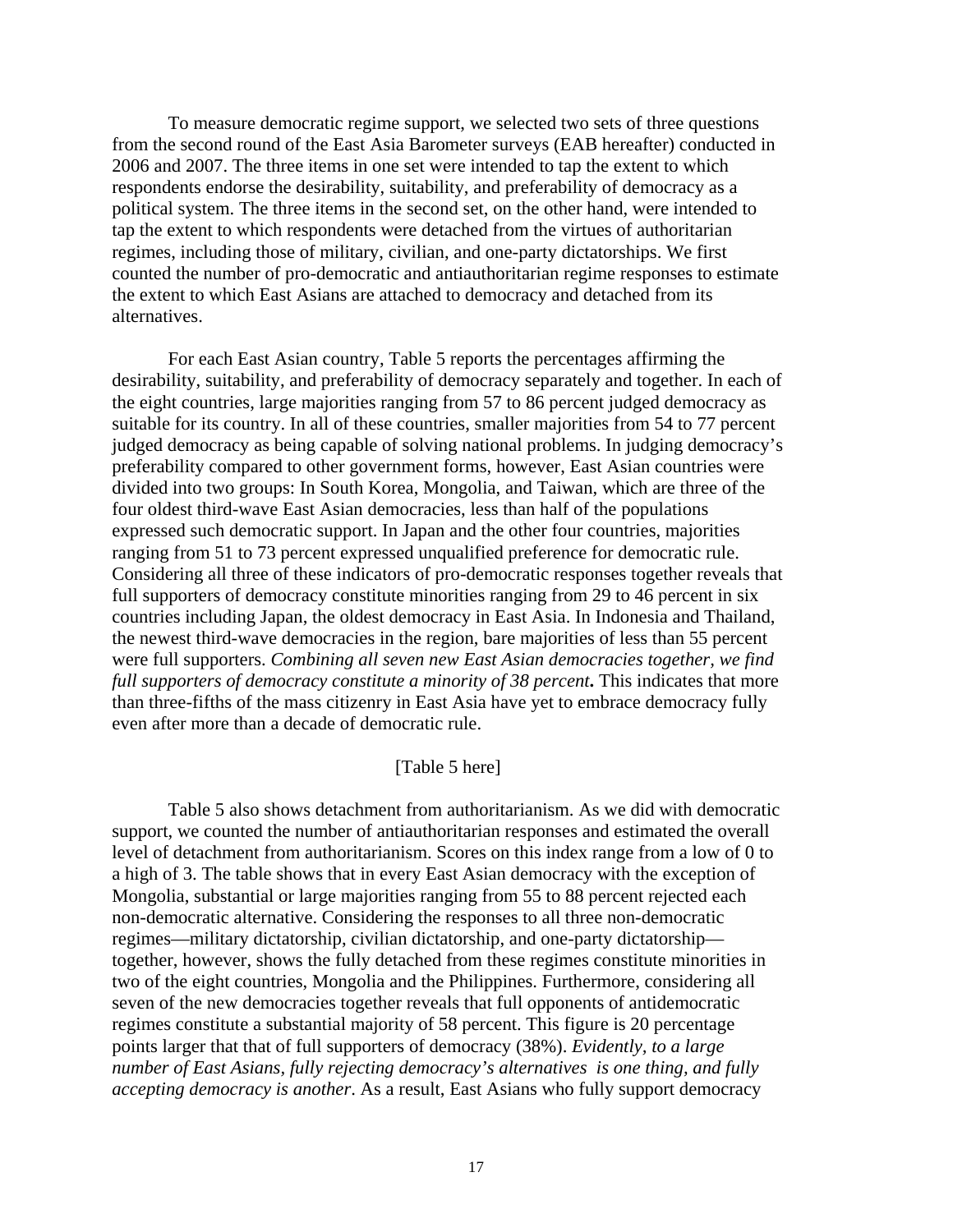*and* fully reject its alternatives constitute minorities ranging from 10 percent in the Philippines to 34 percent in Indonesia. Even in Japan, they constitute a small minority of less than two-fifths (39%).

We now measure the overall levels of democratic regime support across East Asian countries by combining into a 7-point index of overall democratic regime support the scores of two 4-point indexes measuring, respectively, the extent to which East Asians are attached to democracy and detached from authoritarianism. For each East Asian country, Figure 1 reports the mean value on this index with values ranging from a low of 0 to a high of 6. All nine countries registered means ranging from 3.6 to 4.6, a range significantly higher than the index midpoint of 3.0. This finding clearly indicates that in every East Asian country, a majority of the citizens tends to accept democracy and reject its alternatives. This finding does not, however, reveal the particular type of democratic government they support.

# [Figure 1 here]

Do East Asians support the liberal democracy of the West? Or do they support the "Asian-style democracy" known as illiberal democracy? To ascertain the preferred mode of governance, we selected two sets of three items from the EAB. The first set was designed to tap the extent to which East Asians are attached to the norms of liberal democracy—the separation of powers, rule of law, and checks and balances. The second set was designed to tap the extent to which they were detached from the traditional Asian norms of good governance—rule by morality, the state as a national family, and paternalistic rule (see Appendix for the wording of these questions).

 Table 6 shows the percentages affirming each and all of the three liberal democratic norms and those rejecting each and all of the three illiberal norms. In the left panel of the table, we see that the fully attached to the Western liberal norms of governance constitute small minorities ranging from a little over one-tenth in Mongolia, the Philippines, and Thailand to nearly two-fifths in South Korea. In the right panel of the table, we see that the fully detached from the Asian illiberal norms of governance constitute much smaller minorities ranging from less than 5 percent in Indonesia, Mongolia, and Thailand to more than 10 percent in South Korea, Taiwan, and Singapore. Even in Japan, with more than six decades of democratic rule, less than one-third (29%) is fully detached from those illiberal norms. In every East Asian country with the exception of Singapore, therefore, those fully attached to liberal norms outnumber those fully detached from illiberal norms. Understandably, it is far more difficult for East Asians to reject the traditional illiberal norms of governance than to embrace its new liberal norms.

#### [Table 6 here]

 As we did with democratic regime support, we counted the number of pro-liberal responses and anti-illiberal responses and combined them into a 7-point index of preference for liberal democratic governance. Figure 1 reports the mean value on this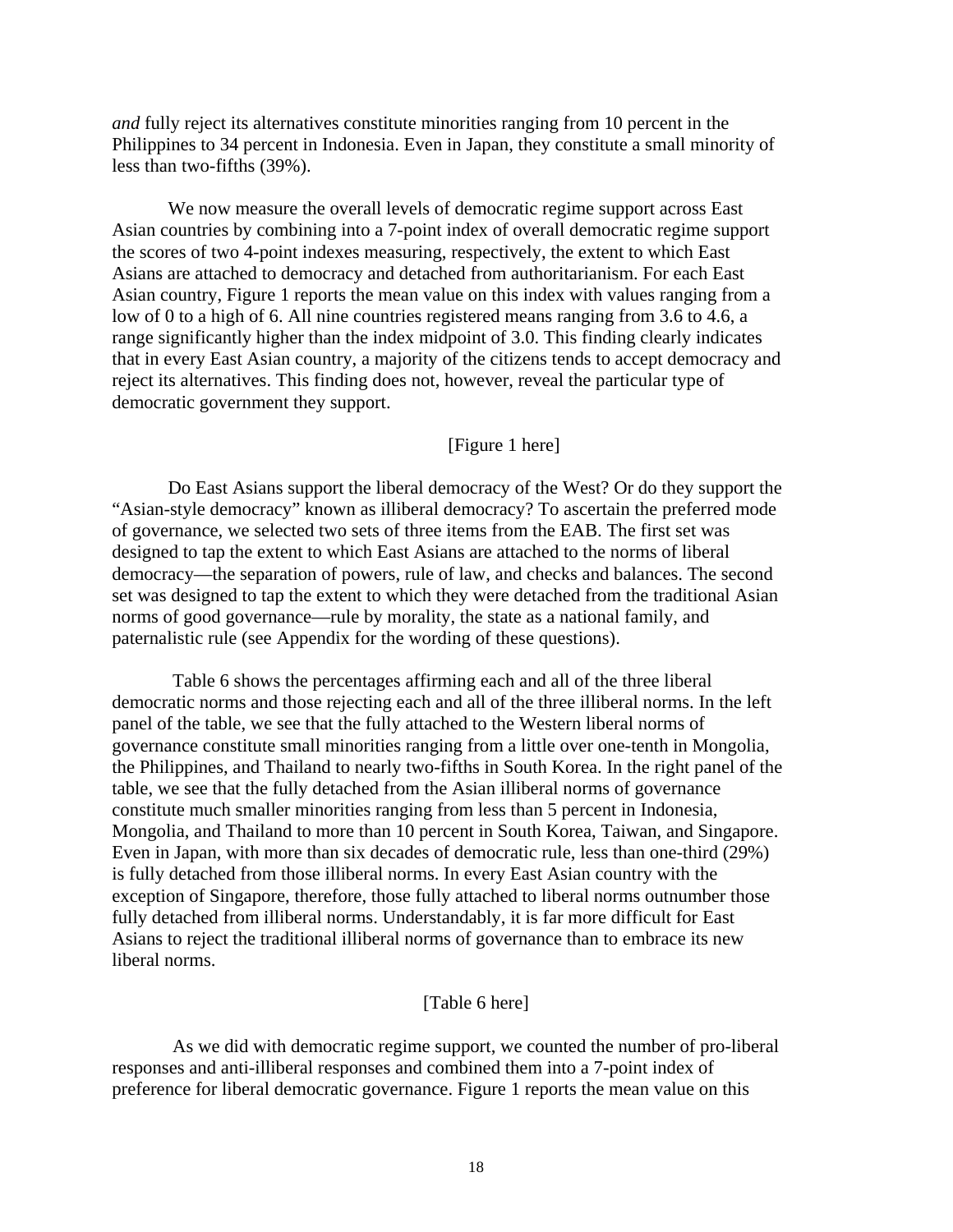index with values ranging from a low of 0 to a high of 6. All East Asian democracies scored below the index midpoint (3.0). Their means range from 1.9 in Mongolia to 2.6 in South Korea, indicating that East Asians are not strong supporters of liberal democracy. In all new East Asian democracies, moreover, the fully committed to the liberal mode of governance constitute very small minorities ranging from less than 1 percent in Mongolia to 16 percent in Japan. Even after more than six decades of democratic rule in this country, less than one-fifth of the electorate endorses liberal democracy unconditionally. This finding is a clear indication *that illiberal political culture persists in East Asia even in the face of the powerfully surging waves of democratization, modernization, and globalization.* 

What proportion of the East Asian citizenries tends to support the Western-style liberal democracy? What proportion tends to support the Asian-style illiberal democracy? To address these questions, we considered whether or not survey respondents scored above 3.0 on the two 7-point indexes tapping support for democracy as a regime and as a liberal mode of governance. Table 7 reports percentages falling into four types of citizens: (1) illiberal autocrats; (2) liberal autocrats; (3) illiberal democrats; and (4) liberal democrats. Illiberal autocrats are those who refuse to endorse democracy either as a regime or as a process, while liberal autocrats reject democracy as a regime but accept it as a process. Illiberal democrats are those who embrace democracy as a regime but reject it as a process, while liberal democrats support democracy as a regime and a process.

#### [Table 7 here]

Table 7 shows that in none of the new East Asian democracies do supporters of liberal democracy constitute a majority. Only in South Korea and Taiwan, do they constitute pluralities. In five other democracies, liberal democrats are outnumbered by illiberal democrats by a large margin of more than 24 percentage points. Even in Japan, they constitute only half the electorate. In Mongolia, Indonesia, and Thailand, moreover, illiberal democrats constitute majorities. In East Asia, the breadth of liberal cultural democratization, as measured by the relative size of liberal democrats, remains narrow. Furthermore, it appears to have little to do with mode of transition, form of government, or civic activism. Socioeconomic development appears to be a driving force of liberal cultural democratization.

On the basis of the survey findings presented above, we can safely state that at the regime level, democracy has already become the most favored regime among the mass publics of all new East Asian democracies. At the process level of formulating and implementing policies, however, democracy has yet to become the most preferred mode of governance in any of the countries. In East Asia, therefore, illiberal democratic cultures are still more prevalent than liberal democratic cultures.

#### **Prospects of Democratization in China and Singapore**

In the whole world today, China and Singapore represent two of the most notable non-democratic regimes. China is the largest and most populous autocracy that has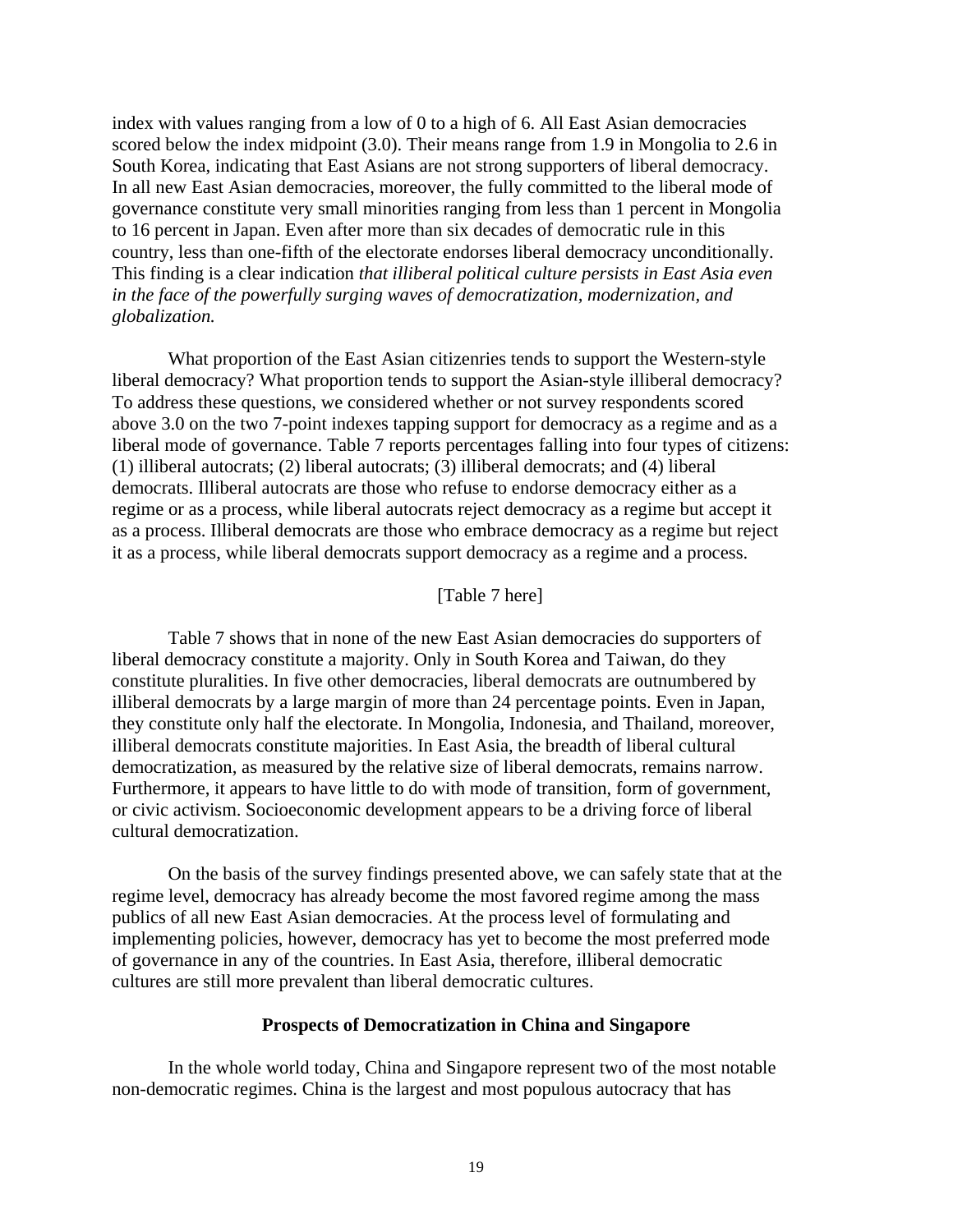successfully mixed capitalism with authoritarian rule. Singapore, on the other hand, represents the most affluent of all authoritarian regimes in the world. For all remarkable socioeconomic development in recent decades, these two countries have failed to democratize. What are their near-term prospects of joining the current wave of global democratization? This section addresses this question.

#### **China: The Core State of Confucian Civilization**

For millennia, China has been the center of Eastern civilization. As the birthplace of Confucianism, it constitutes the core state of this civilization (Huntington 1986). Economically, this country has outperformed other so-called "Asian tigers" to become the world's fastest growing economy and in so doing, has freed nearly half of its population from extreme poverty. Today, more than 90 percent of the population is able to read and write. Internationally, as well, China has successfully integrated into the global economy. As the third largest trader, it holds more than 1.4 trillion dollars in foreign currency reserves. Despite these structural changes that are known in the literature to facilitate democratization, China remains the largest and most dynamic oneparty dictatorship on earth, defying the longstanding theory that links modernization and globalization to democratization (Rowen 2007).

Situated at the apex of East Asian civilization and atop a long stretch of undemocratic countries from Myanmar through Vietnam to North Korea, China's transition to democracy could trigger similar transitions in Northeast and Southeast Asia. China's continuing rise as an economic and military powerhouse under authoritarian rule, on the other hand, could inspire other non-democratic countries in the region and elsewhere to follow its model of capitalism without democracy (Dickson 2007). As the center of East Asian civilization and a rising economic and military powerhouse, China unquestionably holds the key to further democratization of the region and other parts of the world.

In 1988, the National People's Congress passed a law requiring all villages to hold competitive elections for their village committees, and all candidates to be nominated by villagers. Since then, China has experimented with competitive elections at the lowest level of its civil administration to introduce the so-called "four democracies": democratic election, democratic decision-making, democratic management, and democratic supervision. Members of all village committees have been elected directly by their residents, and experiments with direct elections have occurred at township on a selective basis. At the same time, people's congresses at various levels have become increasingly competitive and independent as their deputies have been allowed to hold open hearings and assert their own views in deliberating policy and personnel matters, independent of the ruling party (Guo 2007).

All of these changes can contribute to building electoral democracy in China. Nonetheless, it is fair to say that after more than two decades of electoral experiments, China is still in an early stage of political liberalization, not to mention democratization. Judging by the recent decision of the National People's Congress to put off the popular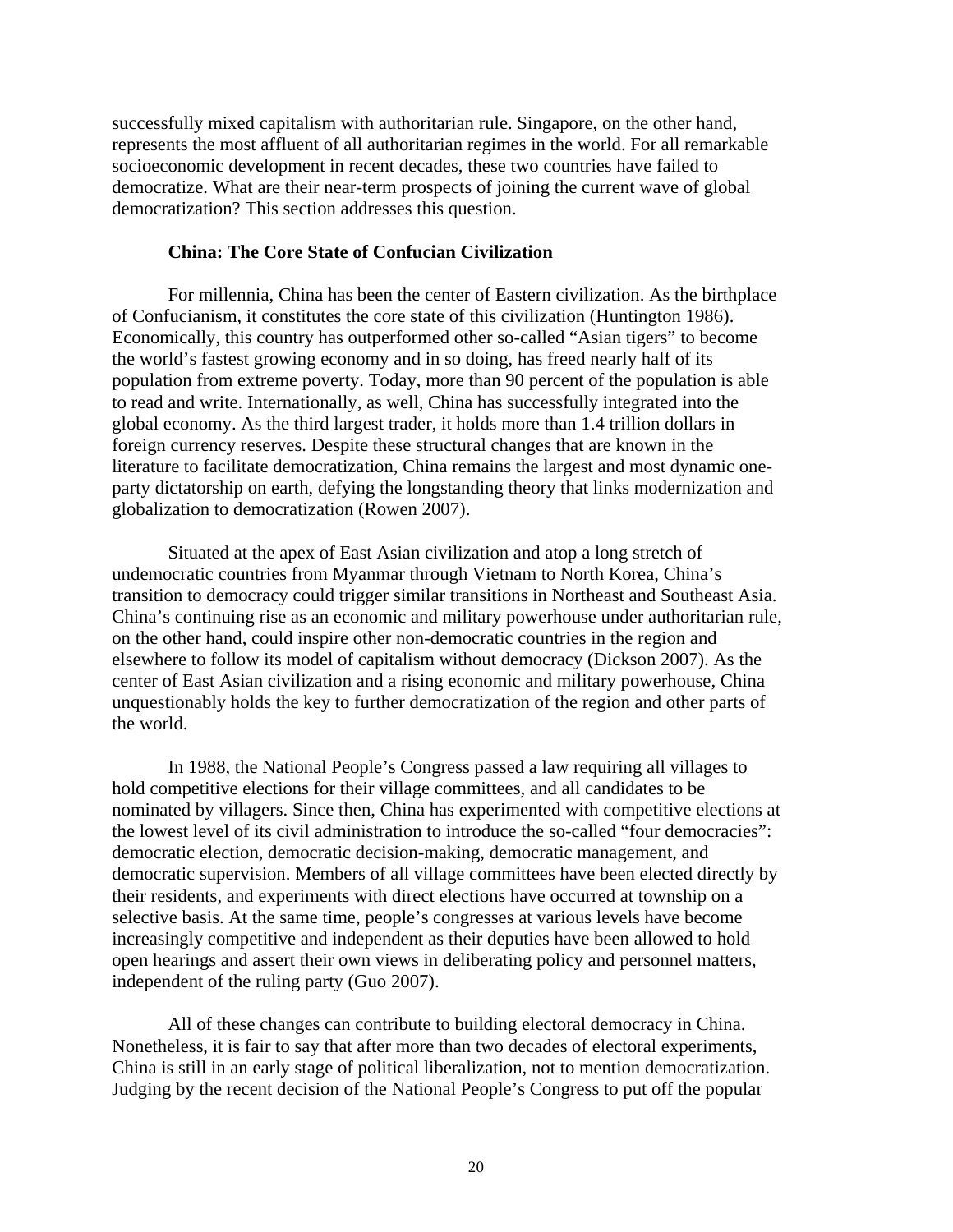election of Hong Kong's leader and the entire legislature for a minimum of one more decade, it is highly unlikely that President Hu Jintao and other fourth-generation leaders will soon allow the Chinese people to choose directly their political leaders, beyond the village and township levels, on the basis of free and competitive multiparty elections (Fewsmith 2004). Through a continuing crackdown on political dissent and independent associations, these leaders seem determined to avoid the fate of the Soviet Union (Goldman 2007). What concerns these leaders most remains "political order and technocratic governance rather than popular participation and regime transformation" (Yang 2007a, 251). Consequently, China's one-party dictatorship, often called "democracy with Chinese characteristics," is not likely to be transformed into a fully electoral democracy unless the leaders are forced to meet an increasing demand for democratization from the people.

There is no doubt that the rapid growth of China's economy has expanded the capitalist or middle class known to have played a key role in the development of democracy in the West. This has led to expectations that China's capitalists or middle class would become the leading agent of democratic regime change (Gilley 2007). Contrary to these expectations, an increasing number of these capitalists have been coopted into the process of one-party rule and become "red capitalists." Even those who are not members of the party have "little interest in challenging the status quo that has allowed them to prosper" (Dickson 2003, 2007). To date, China's growing capitalist and middle class as a whole has failed to become an agent promoting democratic regime change (Solinger 2008).

Are other members of the Chinese mass public more interested in democratizing their authoritarian regime than are their conservative wealthier counterparts? To explore this question, we analyzed the first round of the EAB survey conducted in China in 2003. The survey asked Chinese respondents to rate their current regime on a 10-point scale, where a score of 1 indicates complete dictatorship and a score of 10 indicates complete democracy. It also asked them to rate on a 4-point scale the extent to which they were satisfied or dissatisfied with the way the regime was performing. We considered positive responses to these two questions to determine the proportion of the Chinese who endorsed the current regime as a well-functioning democracy. We compared this proportion across five levels of socioeconomic resources, composed of the respondent's own education and family income. Table 8 reports the results of this analysis.

#### [Table 8 here]

As expected given a lack of experience with democratic politics and limited exposure to a college education, a relatively high proportion (25%) of the Chinese respondents failed to answer one or both questions evaluating their country's democratization. Of those who answered the questions, a large majority of more than four-fifths (82%) rated their current regime as a democracy. A near equal proportion (79%) also expressed satisfaction with its performance as a democracy. When positive responses to both questions are considered together, a substantial majority of seven-tenths (70%) embraced the current regime as a well-functioning democracy. Only a small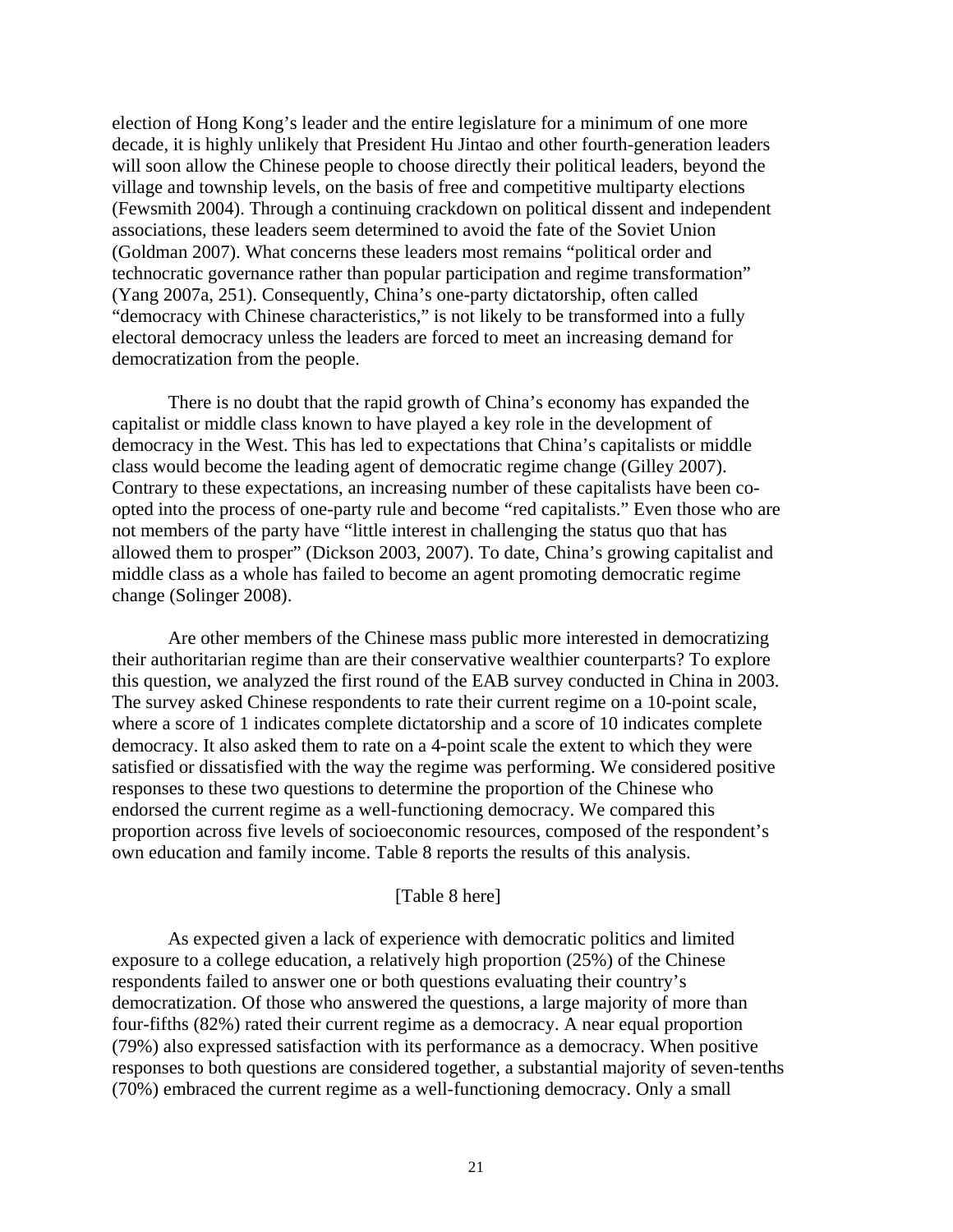minority of one in ten (10%) Chinese fully rejects the current regime as an ill-functioning dictatorship.

Equally notable is the finding that democratic perceptions of the current regime vary little across different segments of the Chinese population. In each of the five segments, defined by respondents' levels of formal education and family income, a large majority of more than 80 percent recognizes the current regime as a democracy. As is the case in other countries, the level of satisfaction with the regime's performance is significantly lower among those better-off than those worse-off. In recognizing it as a democracy rather than a dictatorship, however, the former are not much different from the latter. Regardless of their exposure to social modernization, the Chinese people are alike in failing to recognize the need to transform the existing one-party dictatorship into a democracy. This can be considered one piece of evidence indicating a low level of popular demand for democratization (Shi 2008).

Thanks to rapid socioeconomic development over the past three decades, China today stands on a structural foundation that has been expected to favor democratic regime change (Rowen 2007). Yet elite and mass political cultures remain highly unfavorable to such regime change (Pei 2007; Yang 2007b). A lack of basic knowledge about democracy among the mass public and the unwillingness of the ruling elite to embrace the democratic norms of public participation and competition in the political process is keeping China in an equilibrium between low levels of popular demand for and institutional supply of democracy. Given this low-level equilibrium and its proven ability to adapt to various predicaments (Nathan 2003), the existing authoritarian regime is likely to endure for many years to come (Thornton 2008). This view does not accord with the claim that China will become a liberal democracy with the next fifteen to twenty years (Inglehart and Welzel 2005, 162, 190-191).

#### **Singapore: The Most Deviant Case**

Another notable democratic holdout in the East Asian region is Singapore. Since it was granted independence by the British in 1951, it has been ruled by the People's Action Party (PAP hereafter), and it remains a de facto one-party dictatorship. Even if opposition parties like the Worker's Party of Singapore and the Singapore Democratic Party are allowed to compete in periodic elections, there is no chance for an alternation in power. Opposition parties, who are vocal about the perceived clientism, cronyism, and corruption by the PAP, are usually slapped with libel and slander charges. Individual citizens critical of the PAP's corrupt or malfeasant activities face prison time. Public protest and demonstrations are banned, and there is rigid press censorship. As a result, there are no effective opposition parties that can make Singapore democratic. In fact, in 2006, the Economist Intelligence Unit typified Singapore as a hybrid democracy, while the Freedom House Organization has continuously classified Singapore as a "partly free" country.

Despite increasing modernization and the growth of a robust middle class, Singapore, like China, has remained an illiberal polity, defying the theory that economic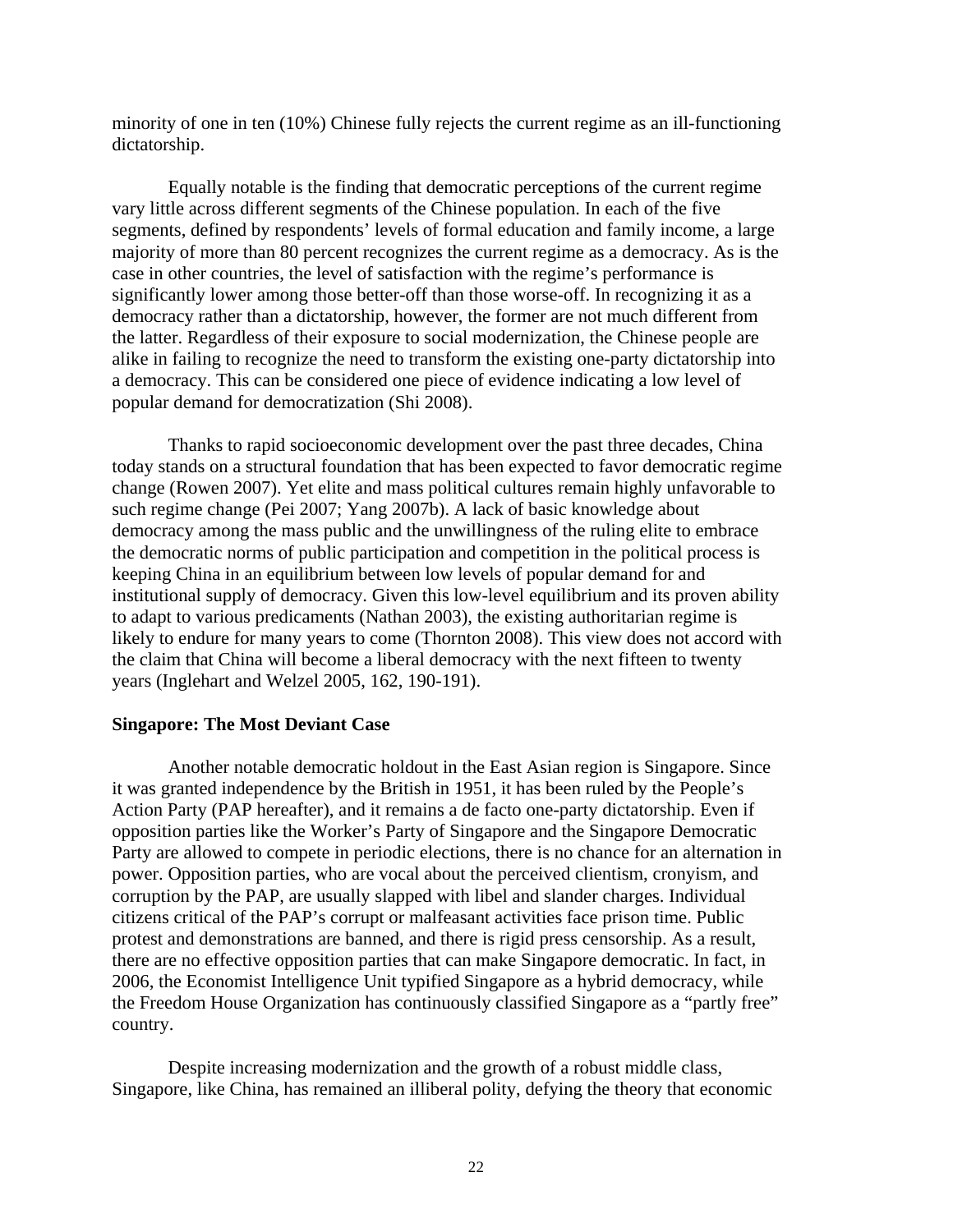development spurs democratic transitions. The PAP has maintained its dominance of the political system by capitalizing on the fear that if the PAP is out of power, Singapore's ethnic fragmentation would produce a weak and unstable regime like the one in place during the early 1960s. The emphasis that Lee Kuan Yew and other leaders of the PAP have placed on public order and social virtue may have emanated from the country's historical experience with ethnic violence. On the other hand, many believe that the Singaporean focus on law and order, morality, and ethics (for example, banning chewing gum, public lashings for those who commit vandalism, and the death penalty for transporting illegal narcotics), stems from the Asian value system that places a high premium on collectivism and the preference of greater communal good rather than on the Western values of individualism and liberalism.

To determine the extent to which Singaporeans support the current illiberal regime, we analyzed responses to the questions from the second round of the EAB survey that tap the democratic perception of the current regime and satisfaction with it. Nearly three-quarters (73%) perceived the current regime as a democracy, and a larger majority of 85 percent expressed satisfaction with it (see Table 9). When these two ratings of the current regime are considered together, two-thirds (67%) endorsed the current regime as a well-functioning democracy while less than one-fifth (8%) rejects it as a malfunctioning non-democracy. Supporters of the existing authoritarian regime outnumber its opponents by a large margin of more than 8 to 1. As in China, there is little variance in the percentages of such regime supporters and opponents across the five segments defined by the respondents' levels of education and income. Regardless of their exposure to social modernization, Singaporeans are alike in failing to recognize a need to transform their authoritarian regime into a democracy

#### [Table 9 here]

Recent developments indicate that there is little change in the illiberal conceptions of politics and governance among the leaders of the PAP. On August 12, 2004, Lee Hsien Loong, the oldest son of Senior Minister Lee Kuan Yew, took over as the prime minister of Singapore from Goh Chok Tong. Since then, the PAP has lost none of its dominance. In the May 2006 parliamentary elections, the younger Lee led the PAP to win 82 of the 84 seats by a variety of means including the handing out of cash bonuses to the electorate. Although he expresses an international outlook, he remains steadfastly attached to the Asian values of maintaining law and order and national consensus. In Singapore, recent leadership change is not likely to democratize de facto one-party rule in the foreseeable future. Nor is a majority of its citizens likely to demand its transformation into a competitive multiparty democratic system. These assessments run contrary to the prediction that Singapore will become a liberal democracy before 2015 (Inglehart and Welzel 2005, 156 &160).

Majorities of ordinary Chinese people and Singaporeans are alike in perceiving their particular regime as a democracy and in expressing satisfaction with its performance. Besides remaining attached to the Confucian value of political stability, they prefer the illiberal to liberal mode of governing (see Table 6). From these findings, it is apparent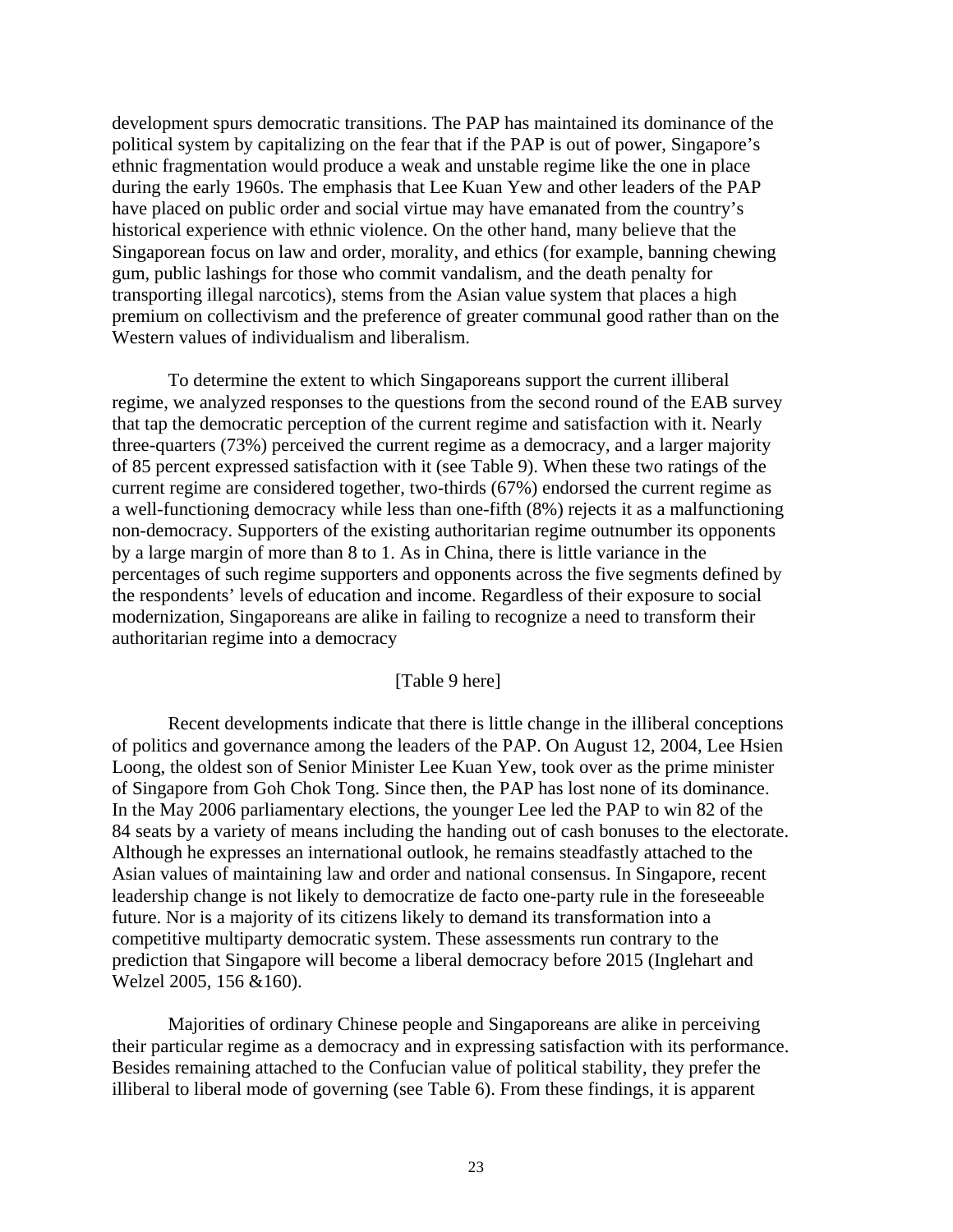that the mass citizenries of the two countries demand as little democracy as their elites provide. Trapped in the low-level equilibrium of democratic supply and demand, the near-term prospects for democratic regime change in these two countries are not bright.

#### **Conclusion**

This chapter has examined East Asia responses to the surging third wave of global democratization. For the past two decades, this wave has transformed seven of the thirteen autocracies in the region into democracies. Of these seven, two were driven back to autocratic rule by the military. Even with the election of a civilian government in one of these two (Thailand) on December 23, 2007, there are more autocracies than democracies in the region. Included in this group of autocracies are the largest and most populous country and the core state of Confucian civilization. In view of the slow pace of democratic regime change and its limited liberal range, it is fair to conclude that there has been no truly region-wide movement towards democracy. It is also fair to say that of all regions in the world except the Middle East, East Asia remains markedly resistant to the third wave of democratization. This is one notable characteristic of third-wave democratization in East Asia.

Institutionally, why is it that a region blessed with rapid economic development remains cursed with democratic underdevelopment? Prominent theories of democratic transitions contribute little to the explanation of this conundrum. The theories of modernization and culture cannot explain why South Korea and Taiwan successfully transitioned to democracy while Singapore and Malaysia failed to do so. Why Mongolia joined the third wave, while China, North Korea, and Vietnam failed to do so, cannot be explained in terms of past regime experience. Why Indonesia and Mongolia became liberal democracies, while neighboring Malaysia and China failed to become even electoral democracies, cannot be explained in terms of diffusion theory. Unquestionably, these domestic contextual factors, known to be democratic regime facilitators in other regions, all fail to solve the democratic conundrum set forth in East Asia.

As a region in democratic change, East Asia is different from Europe and Latin America in that there is no regional organization promoting democracy and human rights (Chu 2006; Shelley 2005). The region is also geographically distant from the clusters of powerful democracies in the West. Even within the region, its core state of Confucian civilization remains a powerful authoritarian state resisting the spread of democracy. Authoritarian states in the region have been, by and large, immune from democratic reform impulses generated from the external environment. Due to the absence of such external impulses, democratic transitions have primarily had to emerge out of democratic demand from the mass citizenry in the form of a vigorous civic movement. This may explain why East Asia remains a democratically underdeveloped region. Another possible reason is the undemocratic conceptions of democracy and good governance among political leaders and their unwillingness to submit to the democratic norms of pluralism and diversity.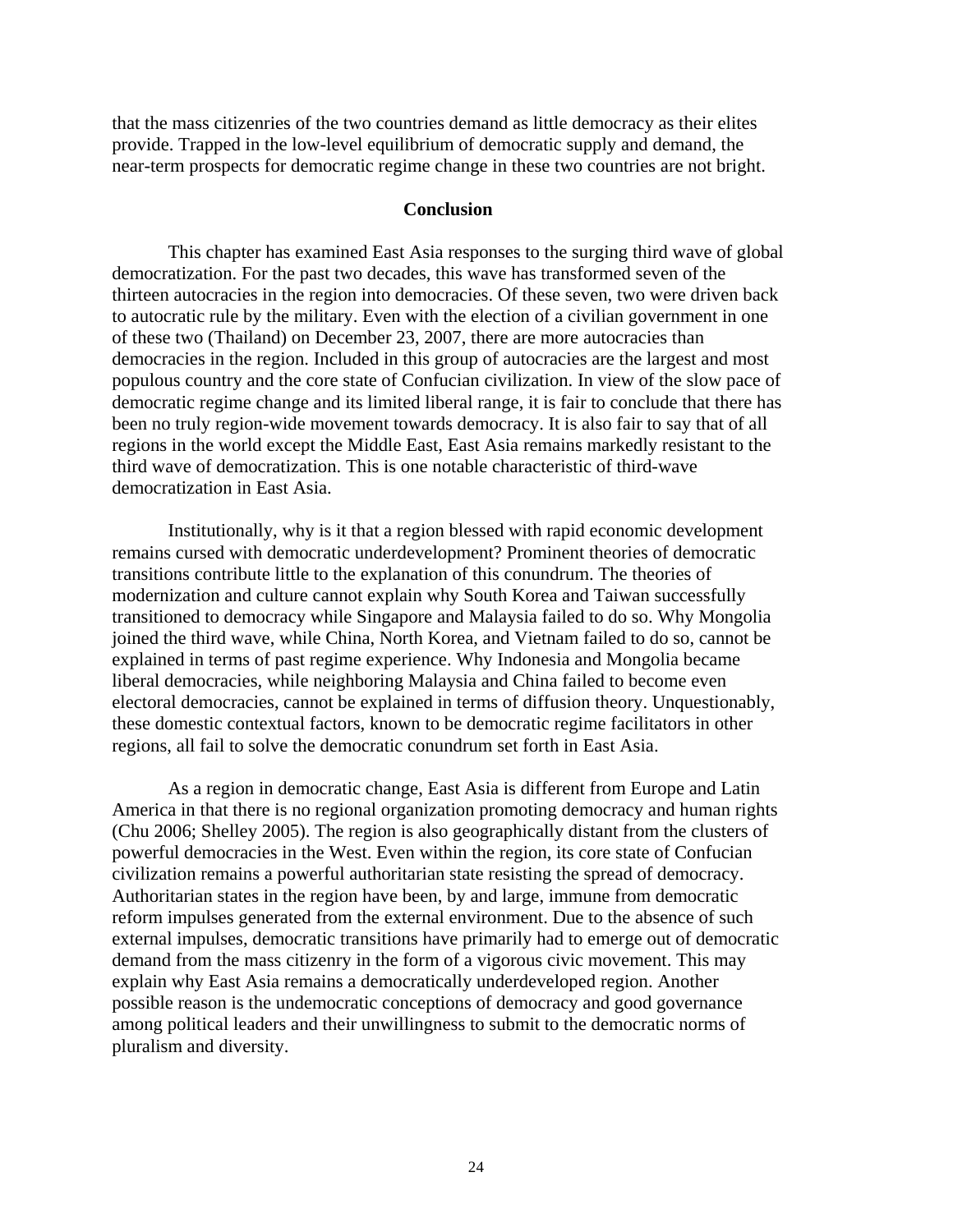Substantively, despite growing experience with democratic politics, all new democracies in East Asia have failed to become effective liberal democracies. While many third-wave democracies in Europe became consolidated within the first decade of democratic rule, new East Asian democracies remain defective or illiberal democracies even in their second or third decade of democratic rule (Chang 2003; Cheng**,** Chu, and Park 2007; Croissant; 2004). To alleviate their problems of democratic governance, they have recently carried out highly innovative electoral reforms favoring the majority of the electorate at the expense of the minority and as a result have begun to make considerable progress in building stable and coherent party systems. Departing from the other regional reforms favoring the minority instead of the majority, and grounded in the Asian notion of political stability as the supreme goal of governance, this mixed-member majority system constitutes another distinguishing characteristic of East Asian democratization.

Culturally, liberal democracy has not become "the only game in town." As a political regime, it enjoys the general support of substantial or large majorities of the East Asian citizenries. As a process, however, it fails to receive the majority approval. In every East Asian country with the exception of Japan, autocrats and illiberal democrats outnumber liberal democrats. Even among liberal democrats, including those in Japan, moreover, majorities are not unqualified in accepting liberal democracy as the most preferred regime and mode of governance. In East Asia today, unqualified citizen commitment to the deepening and expanding of limited democracy into fully liberal democracy is neither wide nor deep. A lack of progress in building a liberal democratic culture can be considered the third notable characteristic of third-wave democratization in East Asia.

On the whole, the third wave of democratization in East Asia has been more like *an ebb-and-flow tide than a surging wave*. There is little prospect for the further democratization of authoritarian regimes in the near term mainly because citizens of East Asian countries and their political leaders are trapped in an equilibrium between low levels of democratic supply and demand. On the other hand, the existing new democracies in the region are likely to gradually become more effective and stable through growing citizen experience with democratic politics and the increasing institutionalization of the majoritarian political party and electoral systems. These rules of the game can serve to prevent the recurrence of divided government and legislativeexecutive stalemates. In making these Western institutions of representative democracy work, the liberal norms of the West are not likely to prevail over the illiberal political norms of East Asia (Bell et al. 1995; Shelly 2005). *The illiberal cultural values and norms do not prevent the birth or emergence of a democratic regime, but they do determine how its institutions function on a daily basis. For this reason, democracies in East Asia may never resemble the liberal democracies of the West.*

 Theoretically, East Asian experiences to date provide a number of insights into the ongoing debates about the contours, dynamics, sources, and consequences of current global democratization. Contrary to the modernization theory, which claims democracy is economically preconditioned, for example, democracy has blossomed in one of the world's poorest countries (Mongolia). Contrary to the notion that democracy requires a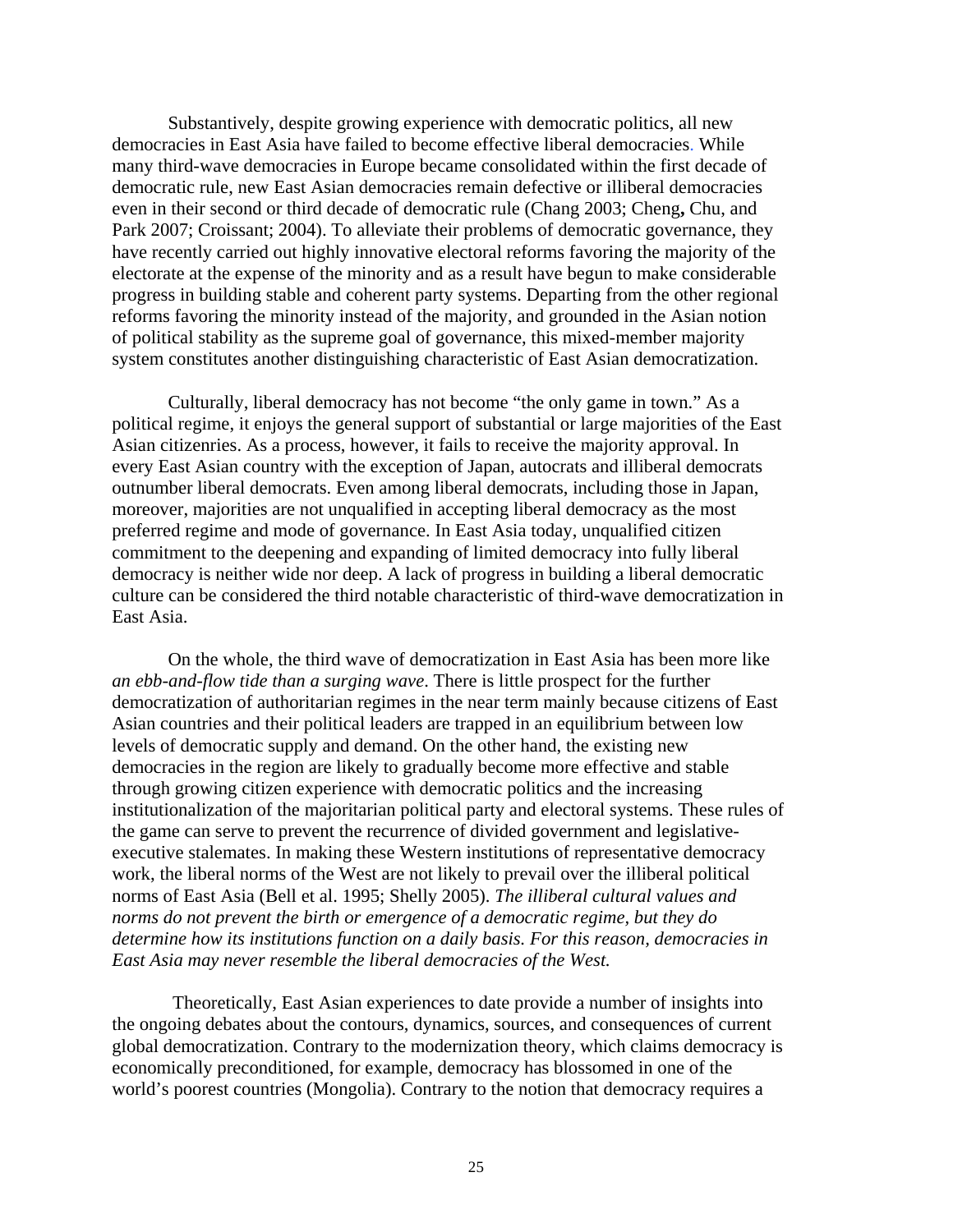Judeo-Christian or liberal political culture, it has also successfully emerged in Buddhist (Mongolia and Thailand), Confucian (South Korea and Taiwan), and Muslim (Indonesia) countries. The successful emergence of democracies in culturally, economically, and politically diverse countries appears to support the *universalist* claim that the whole world can become democratic (Diamond 2008; Friedman 1995).

Nonetheless, the failure of nearly two-thirds of East Asian countries to become and remain democratic appears to support more strongly the *precondionalist* claim that democracy is not suitable for any and every type of society (Dahl 1991; Sartori 1995). Moreover, the enduring illiberal mode of democratic governance in all of the remaining democratic countries in East Asia supports the *sequentialist* claim that the introduction of democracy prior to the establishment of modern political institutions, such as the rule of law, leads to incomplete democracy (Rose and Shin 2001; see also Chua; 2004; Mansfield and Snyder 2007; Zakaria 1997). The persistent and pervasive embrace of illiberal political norms by the East Asian mass citizenries also supports the widely discredited *Asian values thesis* in the West that the liberal mode of democratic governance will not become a universal phenomenon (Bell et al. 1995; Jones 1994; Zakaria 1994). It also undermines the characterization of Asian exceptionalism as an illusion (Fukuyama 1997).

Over the next two to three decades, East Asia is not likely to become a region of liberal democratic miracles. Instead, this region of amazing economic progress is likely to unfold the illiberal or a-liberal patterns of democratization hidden by Occidentalism. The democratic transformation of authoritarian regimes and the enrichment of illiberal democracies will continue to evolve very slowly and in different ways in the various nations. The specific evolutionary paths the different countries will take will depend upon how political leaders and the mass citizenries understand and perceive democratic politics and how they interact through democratic institutions.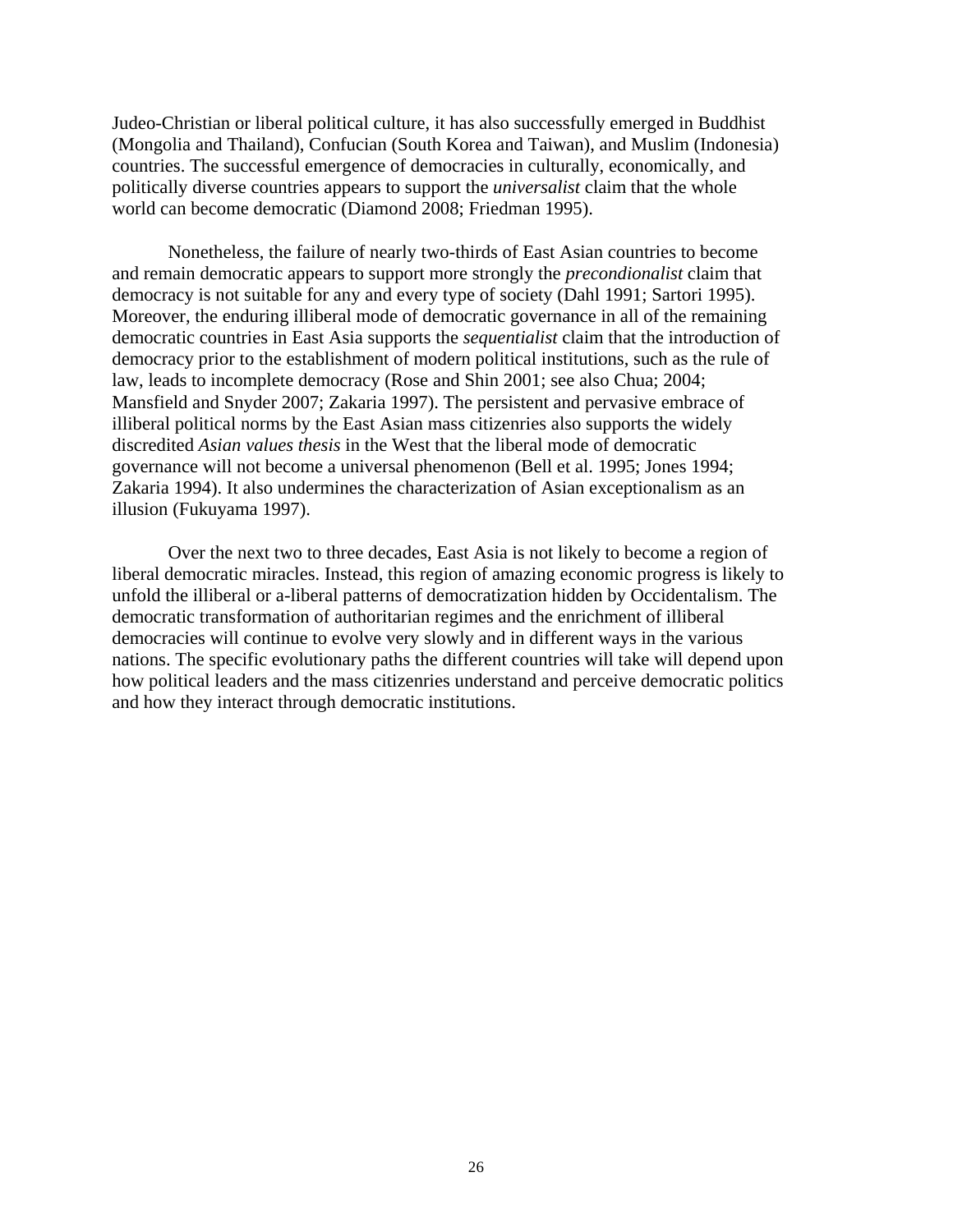#### **References**

- Alagappa, Muthiah ed. 2001. *Civil Society and Political Change in Asia*. Stanford: Stanford University Press.
- Bell, Daniel A. 2000. *East Mets West: Human Rights and Democracy in East Asia*. Princeton: Princeton University Press.
- Bell, Daniel A. 2006. *Beyond Liberal Democracy.* Princeton University Press, 2006

Bell, Daniel, D. Brown, K. Jayasuriya and D. Jones, 1995. eds. *Towards Illiberal Democracy in Pacific Asia*. New York: St. Martin's Press.

- Bratton, Michael, Robert Mattes*,* and E. Gyimah-Boadi. 2006. *Public Opinion, Democracy, and Market Reform in Africa.* Cambridge: Cambridge University Press.
- Carlson, Matthew. 2007. "Public Opinion on Dimensions of Governance," *Japanese Journal of Political Science* 8: 285-303.
- Chang, Yutzung Chang, Yun-han Chu, and Frank Tsai. 2005. "Confucianism and Democratic Values in Three Chinese Societies," *Issues & Studies* 41 (4) (December):1-33.
- Chang, Yutzung, Yun-han Chu, and Chong-Min Park. 2007. "Struggling Democracies in East Asia," *Journal of Democracy* 18 (3) 66-80.
- Cheng, Tun-Jen, "Political Institutions of the Malaise of East Asian New Democracies," *Journal of East Asian Studies* 3 (2003), 1-41.
- Chowdhri, Satyabrata. 2006. "Asia's Dysfunctional Democracies," *Japan Times* (April 13).
- Chua, Amy. 2004. *World on Fire: Exporting Democracy and Free Markets Breed Ethnic Hatred and Global Instability*. New York: Knopf.
- Chu, Yun-han. 2006. "Third-Wave Democratization in East Asia: Challenges and Prospect,' *ASIEN* 100: 11-17.
- Compton, Robert. 2000. *East Asian Democratization: Impact of Globalization, Culture, and Economy*. New York: Praeger.
- Croissant, Aurel. 2002. Electoral Politics in Southeast and East Asia at http://library.fes.de/fulltext/iez/01361inf.htm
- Croissant, Aurel. 2004. "From Transition to Defective Democracy: Mapping Asia Democratization," *Democratization* 11(5): 156-178.
- Curtis, Gerald. 1997. "For Democratic Development: The East Asian Prospect," *Journal of Democracy* 8 (3): 139-145.
- Dahl, Robert A. 1991. *Polyarchy: Participation and Opposition*. New Haven: Yale University Press.
- Dalton, Russell J. 1999. "Political Support in Advanced Industrial Democracies." In *Critical Citizens: Global Support for Democratic Governance*, ed., P. Norris. Oxford: Oxford University Press.
- Diamond, Larry. 1999. *Developing Democracy –Toward Consolidation*. Baltimore: Johns Hopkins University.
- Diamond, Larry. 2008. *The Spirits of Democracy*. New York: Henry Holt.
- Diamond, Larry and Leonardo Morlino. 2005*. Assessing the Quality of Democracy*. Baltimore: Johns Hopkins University.
- Dickson, Bruce. 2003. *Red Capitalists in China*. Cambridge: Cambridge University Press.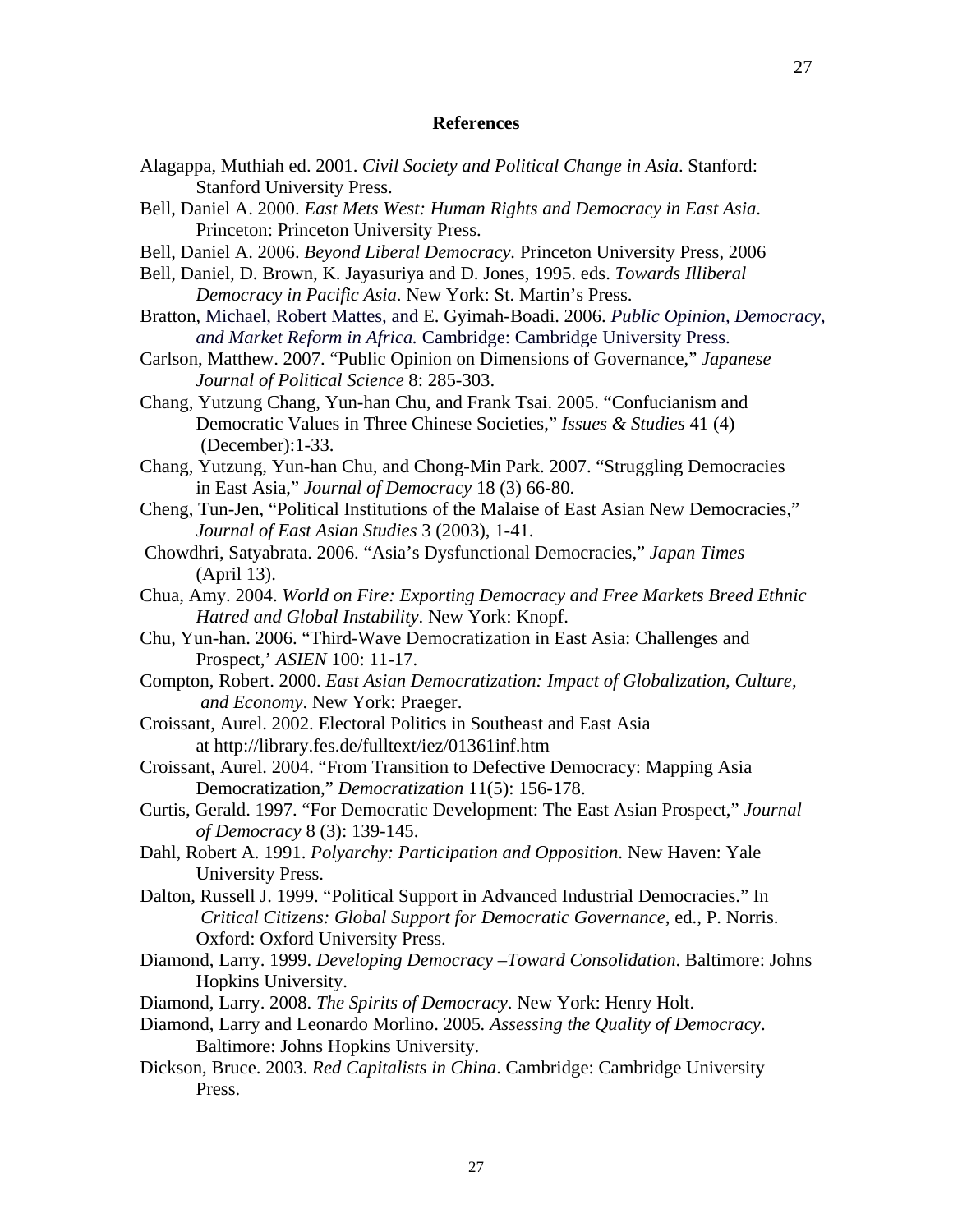- Dickson, Bruce. 2007. "The Future of China's Party-State," *Current History* (September), 243-245.
- Ear, Sophal. 1997. "Cambodia: Negotiating Peace Accords," http://www.sinoptic.ch/ceria/textes/Cambodge\_SophalEar.pdf
- Emerson, Donald. 1996 "Singapore and 'the Asian Value' Debate," *Journal of Democracy* 6 (4): 95-105.
- Fewsmith, Joseph. 2004. "China's New Leadership: a One-Year Assessment," *Orbis* (Spring), 205-215.
- Foot, Rosemary. 1997. "Human Rights, Democracy and Development," *Democratization* 4 (2): 139-153.
- Freedom House. 2008. "Freedom in the World 2008 Survey" at [www.freedomhouse.org.](http://www.freedomhouse.org/)
- Friedman*,* Edward. ed. 1995. *The Politics of Democratization*: *Generalizing East Asian Experiences*. Boulder: Westview Press.
- Friedman, Edward. 2003. "A Comparative Politics of Democratization in China," *Journal of Contemporary China* 12 (24): 103-123.
- Fukuyama, Francis. 1995. "The Primacy of Culture," *Journal of Democracy* 6 (1): 7-14
- Fukuyama, Francis. 1997. "The Illusion of Exceptionalism," *Journal of Democracy* 8 (3): 146-149.
- Fukuyama, Francis, Bjoron Dressel, and BooSeung Chang. 2005. "Facing the Perils of Presidentialism," *Journal of Democracy* 16 (2): 102-116.
- Barbara Geddes, "What Causes Democratization?" in Charles Boix and Susan Stokes, eds. *The Oxford Handbook of Comparative Politics (*2007): 316-339.
- Gilley, Bruce. 2007. "Democrats Will Emerge," *Current History* (September), 245-247.
- Ginsburg, Tom. 2008. "Lessons from Democratic Transitions: Case Studies from Asia," *Orbis* (winter), 91-105.
- Goldman, Merle. 2007. "Authoritarian Populists—for Now," *Current History* (September), 247-249.
- Gomez, Edmund. Ed. 2002. *Political Business in East Asia*. London: Routledge.
- Guo, Dingping. 2007. "Chinese Model of Political Development: Comparative Perspective," *Journal of East Asian Affairs* 21 (2): 117-138.
- Haggard, Stephan and Robert R. Kaufman. 1995. *The Political Economy of Democratic Transition*. Princeton: Princeton University Press.
- Hagopian, Frances and Mainwaring, Scott (2005). *The Third Wave of Democratization in Latin America*. New York: Cambridge University Press
- Hood, Stephen .1998. "The Myth of Asian-Style Democracy," *Asian Survey* 38 (9): 853-866.
- Huntington, Samuel. 1993. *The Third Wave: Democratization in the Late Twentieth Century*. Norman and London: University of Oklahoma Press.
- Huntington, Samuel. 1998. *The Clash of Civilizations and the Remaking of World Order*. New York: Simon and Schuster.
- Im, Hyug Baeg. 2004. "Faltering Democratic Consolidation in South Korea," *Democratization* 11 (5): 179-197.
- Inglehart, Ronald and Chritian Welzel. 2005. *Modernization, Cultural Change, and Democracy.* Cambridge: Cambridge University Press.
- Inoguchi, Takashi and Edward Newman. 1997. "Introduction: 'Asian Values and Democracy in Asia,"<http://www.unu.edu/unupress/asian-values.html>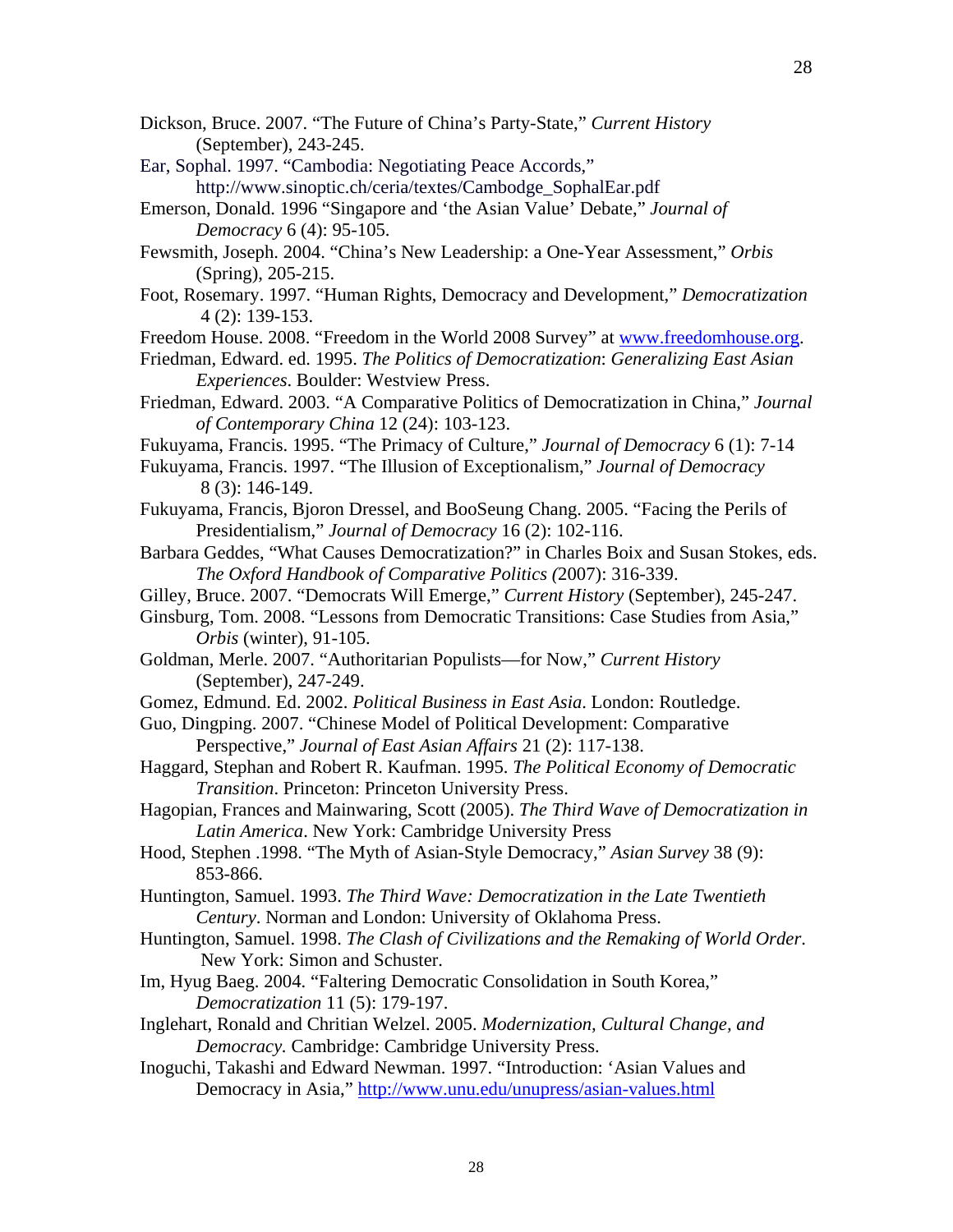- Karatnycky, Adrian and Peter Ackerman. 2005."How Freedom is Won: From Civic Resistance to Durable Democracy," at [www.freedomhouse.org.](http://www.freedomhouse.org/)
- Ketcham, Ralph. 2004. *The Idea of Democracy in the Modern Era*. Lawrence: University Press of Kansas.
- Kihl, Young Whan. 2004. *Transforming Korean Politics*. New York: M. E. Sharpe.
- Klingemann, Hans-Dieter. 1999. "Mapping Political Support in the 1990s: A Global Analysis." In *Critical Citizens: Global Support for Democratic Governance*, ed., Pippa Norris. Oxford: Oxford University Press: 31-56.
- Koh, Tommy. 1993. "The 10 Values Which Undergird East Asian Strength and Success," *The International Herald Tribune (December11), p. 6.*
- Kurlantzick, Joshua. 2007. "Going Down," *New Republic* (December 5).
- Lee, Junhan. 2002. "Primary Causes of Democratization," *Asian Survey* 42 (6): 821-37.
- Lijphart, Arend. 1999. *Patterns of Democracy*. New Haven: Yale University Press.
- Ling, L. H. M. and Chih-yu Shih. 1998. "Confucianism with a Liberal Face: the Meaning of democratic Politics in Postcolonial Taiwan," *The Review of Politics* 60 (1):
- Lindner, Wolf and Andre Bachtiger. 2005. "What Drives Democratization in Asia and Africa?" *European Journal of Political Research* 44: 861-880.
- Linz Juan and Alfred Stepan. 1996. *Problems of Democratic Transitions and Consolidation*. Baltimore: Johns Hopkins University Press.
- Mansfield, Edward and Jack Snyder. 2007. *Electing to Fight*. Cambridge: Cambridge University Press.
- Nathan, Andrew. 2003. "Authoritarian Resilience," *Journal of Democracy* 14 (1): 6-17.
- Neher, Clark. D. 1994. "Asian Style Democracy," *Asian Survey* 34 (11): 949-961
- O'Donnell, Guillermo, Jorge Vargas Cullell, and Osvaldo M. Iazzetta. 2004. *The Quality of Democracy*. Notre Dame, IN: The University of Notre Dame Press.
- Park, Chong-Min and Doh Chull Shin. 2006. "Do Asian Values Deter Popular Support for Democracy?" *Asian Survey* 46 (3): 341-361.
- Pei, Minxin. 2007. "How Will China Democratize," *Journal of Democracy* 18 (3): 53-57.
- Pye, Lucian. 1997 *Asian Power and Politics: the Cultural Dimension of Authority*. Cambridge, MA: Harvard University Press.
- O'dwyer, Shaun. 2003. "Democracy and Confucian Values," *Philosophy East and West* 3 (1): 39-61.
- Quadir, Fahimul and Jayant Lele eds. 2005. *Democracy and Civil Society I Asia. New York*: Palgrave.
- Reilly, Benjamin. 2006. *Democracy and Diversity: Political Engineering in the Asia- Pacific.* Oxford: Oxford University Press.
- Reilly, Benjamin.2007. Is There an "Asian Model of Democracy," *Comparative Political Studies* 40 (11),1350-1371.
- Robinson, Richard .1996. "The Politics of Asian Values" *The Pacific Review* 9(3): 215-236.
- Rose, Richard, William Mishler, and Christian Haerpfer.1998. *Democracy and its Alternatives*. Baltimore: Johns Hopkins University Press.
- Rose, Richard and Doh Chull Shin. 2001. "Democratization Backwards: The Problem of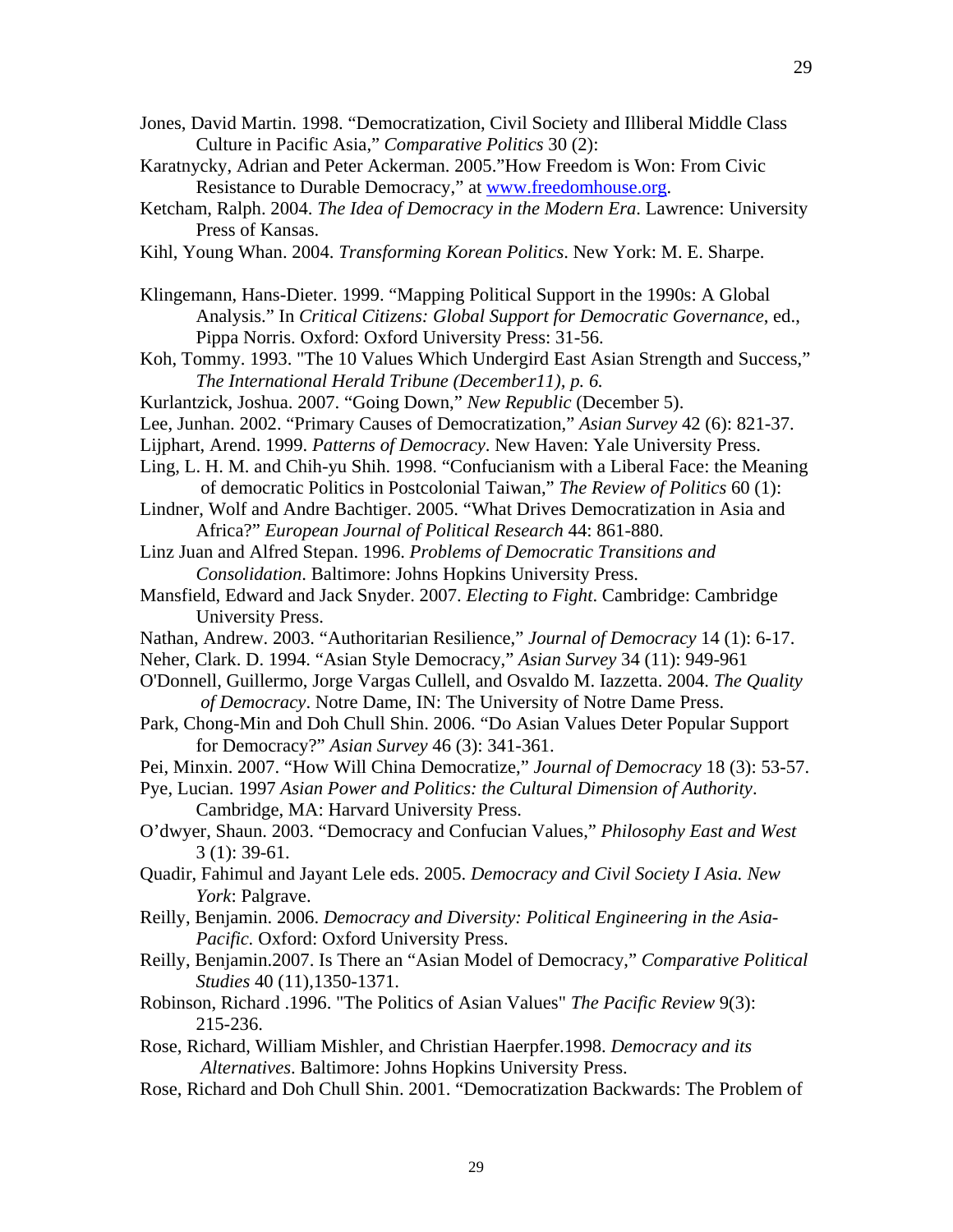Third-Wave Democracies," *British Journal of Political Science*," 31 (2): 331-354.

- Rowen, Henry. 2007. "What Will the Chinese People Be Free," *Journal of Democracy* 18 (3): 38-52.
- Sartori, Giovanni. 1995. "How Far Can Free Government Travel?" *Journal of Democracy*: 6(3): 101-111.
- Shelly, Becky. 2005. *Democratic Development in East Asia*. London: Routledge.
- Shi, Tianjian. 2008. "China: Democratic Values Supporting an Authoritarian System," in Yun-han Chu, Larry Diamond, Andrew Nathan, and Doh Chull Shin, eds. *How East Asians View Democracy*. New York: Columbia University Press.
- Shin, Doh Chull. 1994. "On The Third Wave of Democratization: A Synthesis and Evaluation of Recent Theory and Research," *World Politics* 47: 135-70.
- Shin, Doh Chull. 1999. *Mass Politics and Culture in Democratizing Korea*. Cambridge: Cambridge University Press.
- Shin, Doh Chull. 2007. "Democratization: Perspectives from Global Citizenry" in Russell Dalton and Hans-Dieter Klingemann, eds. *The Oxford Handbook of Political Behavior*, 259-282.
- Shin, Doh Chull and Junhan Lee. 2003. "Comparing Democratization in the East and the West," *Asia Pacific Perspectives* 3 (1): 40-49.
- Shin, Doh Chull and Rollin Tusalem.2007."The Cultural and Institutional Dynamics of Global Democratization." *Taiwan Journal of Democracy* 3(1): 1-28.
- Solinger. Dorothy. 2008. "Business Groups: For or Against the Regime?" in Bruce Gilley and Larry Diamond, eds. Political Change in China: Comparisons with Taiwan (Lynne Rienner, 95-114.
- The Nexus of Democratization: Guanxi and Governance in Taiwan and the PRC," presented at a conference "Democratization in Greater China" held at Stanford University on October 20-21, 2006.
- Thompson, John. 2000. "The Survival of Asian Values as 'Zivilisationskritik," *Theory and Society* 29: 651-86.
- Thompson, Mark. 2001. "Whatever happened to Asian Values?" *Journal of Democracy* 12 (4): 145-165.
- Thornton, John L. 2008. "Long Time Coming: the Prospects for Democracy in China," *Foreign Affairs* (January/February).
- Tu, Wei-ming ed. 1996. *Confucian Traditions in East Asian Modernity*. Cambridge, Mass.: Harvard University Press
- Yang, Dali. 2007a. "Trying to Stay in Control," *Current History* (September), 249-251.
- Yang, Dali. 2007b. "China's Long March to Freedom," *Journal of Democracy* 18 (3): 58-64.
- World Bank. 2005. *East Asia Decentralizes Making Local Government Work*. Washington DC.: The World Bank Press.
- World Bank. 2007. *Governance Matters 2007* (available at [http://www.govindicators.org\)](http://www.govindicators.org/).
- Zakaria, Fareed. 1994. "Culture is Destiny: A Conversation with Lee Kuan Yew," *Foreign Affairs* 73 (2): 109-126.
- Zakaria, Fareed. 1997. "The Rise of Illiberal Democracy," *Foreign Affairs* 76 (6): 22-43.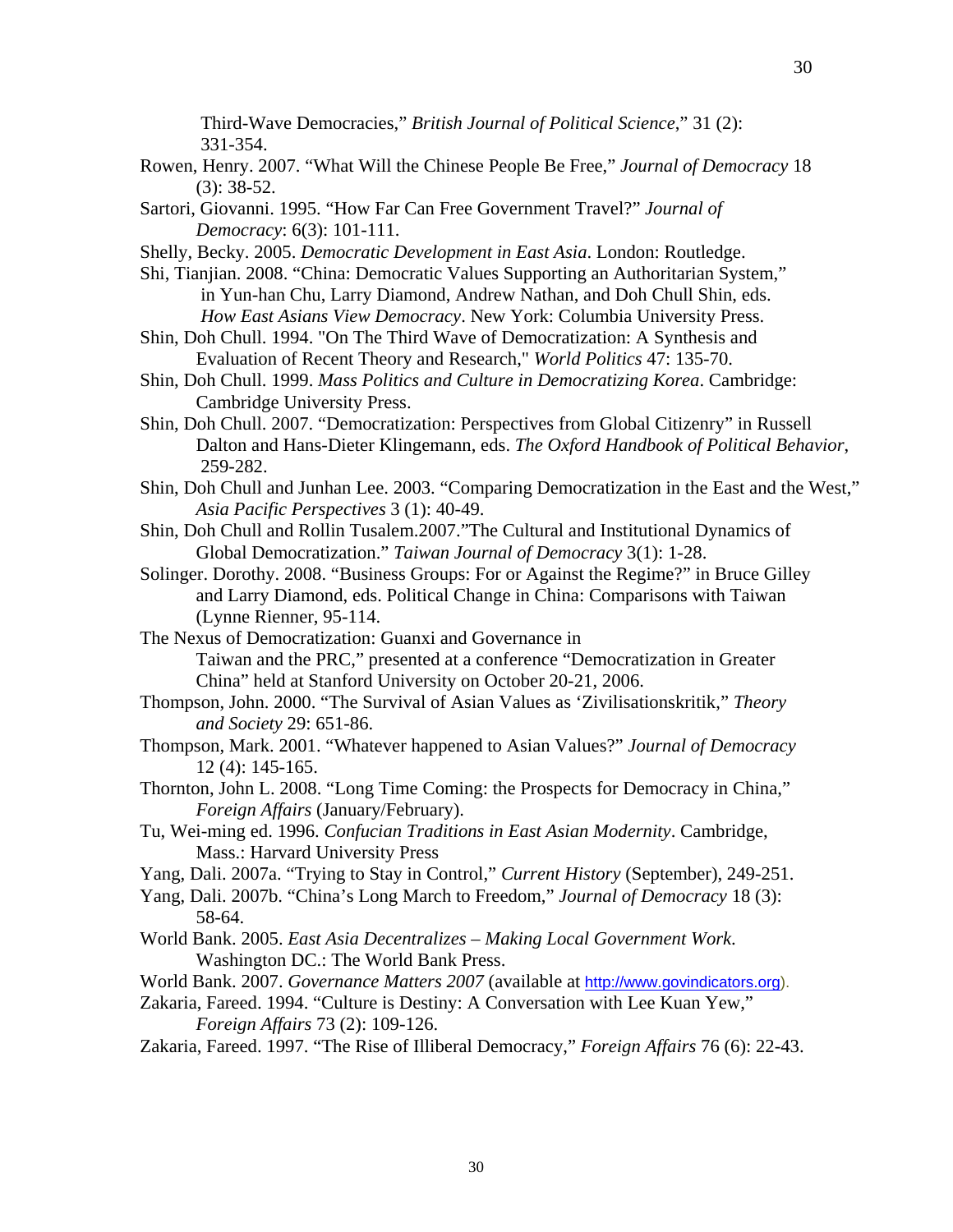#### **Further Readings**

- Alliance for Reform and Democracy in Asia. 2005. *Asia Democracy Index* available at [http://www.asiademocracy.org/content\\_view.php?section\\_id=11&content\\_id=586.](http://www.asiademocracy.org/content_view.php?section_id=11&content_id=586)
- Bertelsmann Stiftung. Ed. 2008. Bertelsmann Transformation Index 2008. Berlin: Verlag Bertelsmann Stiftung.
- Chu, Yun-han, Larry Diamond, Andrew Nathan, and Doh Chull Shin, eds. 2008. *How East Asians View Democracy*. New York: Columbia University Press.
- Dalton, Russell and Doh Shin, eds. 2006. *Citizens, Democracy, and Markets Around the Pacific Rim*, Oxford University Press.
- Dalton, Russell, Doh Chull Shin, and Yun-han Chu. Eds. 2008. *Party Politics in East Asia*. Boulder, CO: Lynne Rienner.
- Diamond, Larry. 2008. *The Spirit of Democracy*. New York: Henry Hold and Company.
- Diamond, Larry and Leonardo Morlino. Eds. 2005. *Assessing the Quality of Democracy*. Baltimore: Johns Hopkins University.
- Diamond, Larry and Marc Plattner. Eds. 1998. *Democracy in East Asia*. Baltimore: Johns Hopkins University Press.
- Hsiao, Hsin-Hunag Michael. ed. 2006. *Asian New Democracies: The Philippines, South Korea and Taiwan Compared. Taipei*: Taiwan Foundation for Democracy.
- Laothamatas, Anek. ed., 1997. *Democratization in Southeast and East Asia*. New York: St. Martin's Press.
- Lynch, Daniel C. 2006. Rising China and Asian Democratization. Stanford: Stanford University Press.
- Ravich, Samath. 2000. *Marketization and Democratization: East Asian Experiences*, Cambridge; New York: Cambridge University Press, 2000.
- Rich, Ronald. 2007. *Pacific Asia in Quest for Democracy*. Boulder, CO: Lynne Rienner.
- Thompson, Mark R. 2004. *Democratic Revolutions: Asia and Eastern Europe*. London: Routledge.
- Wood, Alan. 2004. *Asian Democracy in the World History*. London: Routledge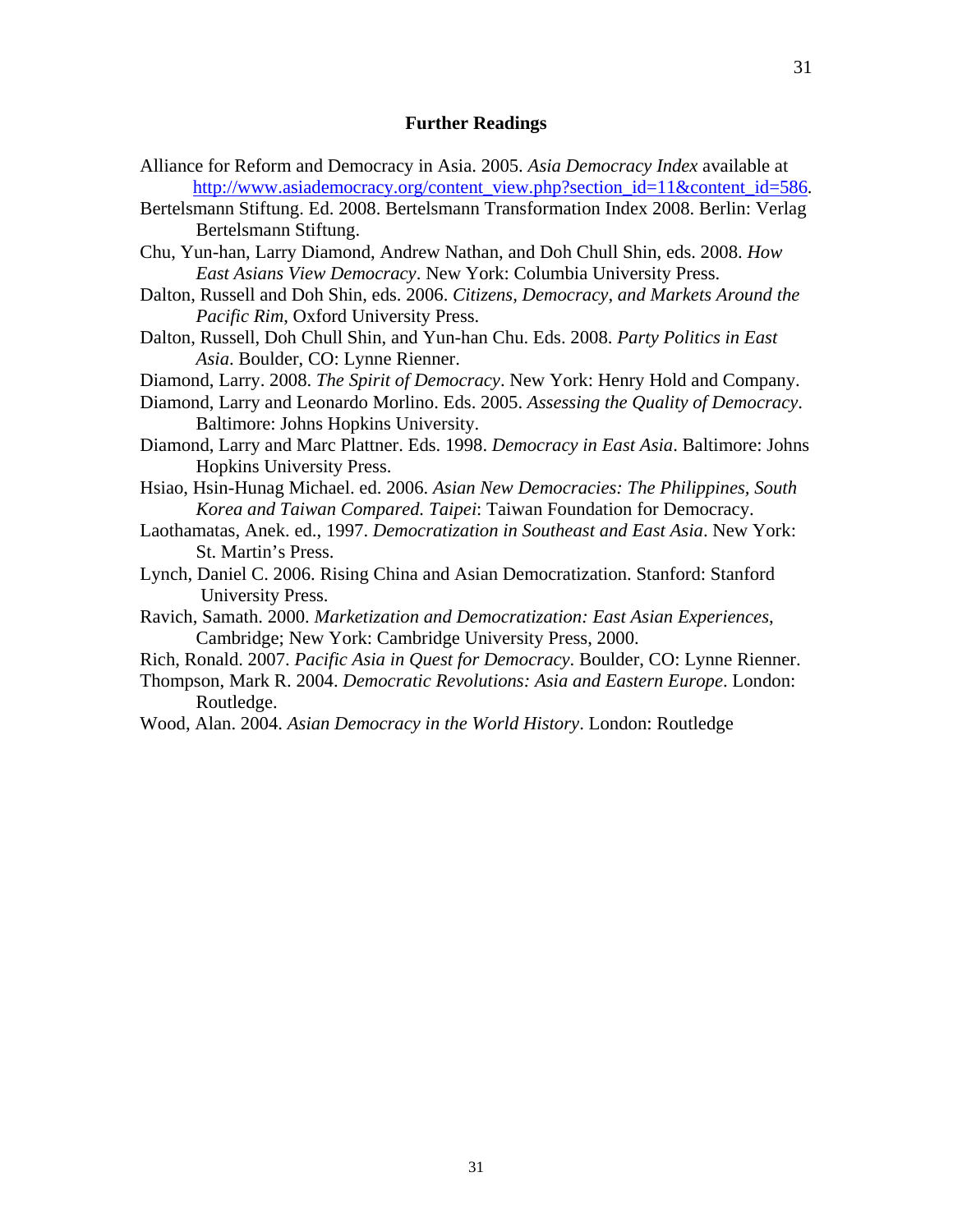|                    |             |             | Year        |             |             |
|--------------------|-------------|-------------|-------------|-------------|-------------|
| <b>Country</b>     | 1985        | 1990        | 1995        | 2000        | 2007        |
| Cambodia           | 7(7/7)      | 7(7/7)      | 6(6/6)      | 6(6/6)      | 5.5(6/5)    |
|                    | Not free    | Not free    | Not free    | Not free    | Not free    |
| <b>China</b>       | 6(6/6)      | 7(7/7)      | 7(7/7)      | 6.5(7/6)    | 6.5(7/6)    |
|                    | Not free    | Not free    | Not free    | Not free    | Not free    |
| Indonesia          | 5.5(5/6)    | 5.5(6/5)    | 6.5(7/6)    | 3.5(3/4)    | 2.5(2/3)    |
|                    | Partly free | Partly free | Not free    | Partly free | Free        |
| <b>North Korea</b> | 7(7/7)      | 7(7/7)      | 7(7/7)      | 7(7/7)      | 7(7/7)      |
|                    | Not free    | Not free    | Not free    | Not free    | Not free    |
| <b>South Korea</b> | 4.4(4/5)    | 2.5(2/3)    | 2(2/2)      | 2(2/2)      | 1.5(1/2)    |
|                    | Partly free | Free        | Free        | Free        | Free        |
| <b>Japan</b>       | 1(1/1)      | 1(1/1)      | 1.5(1/2)    | 1.5(1/2)    | 1.5(1/2)    |
|                    | Free        | Free        | Free        | Free        | Free        |
| <b>Malaysia</b>    | 4(3/5)      | 4.5(5/4)    | 4.5(4/5)    | 5(5/5)      | 4(4/4)      |
|                    | Partly free | Partly free | Partly free | Partly free | Partly free |
| Mongolia           | 7(7,7)      | 4(4, 4)     | 2.5(2, 3)   | 2.5(2, 3)   | 2(2, 2)     |
|                    | Not Free    | Partly Free | Free        | Free        | Free        |
| <b>Myanmar</b>     | 7(7/7)      | 7(7/7)      | 7(7/7)      | 7(7/7)      | 7(7/7)      |
|                    | Not free    | Not free    | Not free    | Not free    | Not free    |
| <b>Philippines</b> | 3.5(4/3)    | 3(3/3)      | 3(2/4)      | 2.5(2/3)    | 3.5(4/3)    |
|                    | Partly free | Partly free | Partly free | Free        | Partly free |
| <b>Singapore</b>   | 4.5(4/5)    | 4(4/4)      | 5(5/5)      | 5(5/5)      | 4.5(5/4)    |
|                    | Partly free | Partly free | Partly free | Partly free | Partly free |
| <b>Taiwan</b>      | 5(5/5)      | 3(3/3)      | 3(3/3)      | 1.5(1/2)    | 1.5(2/1)    |
|                    | Partly free | Partly free | Partly free | Free        | Free        |
| <b>Thailand</b>    | 3.5(3/4)    | 2.5(2/3)    | 3.5(3/4)    | 2.5(2/3)    | 5(6/4)      |
|                    | Partly free | Free        | Partly free | Free        | Partly free |
| <b>Vietnam</b>     | 7(7/7)      | 7(7/7)      | 7(7/7)      | 6.5(7/6)    | 6(7/5)      |
|                    | Not free    | Not free    | Not free    | Not free    | Not free    |
| Free $(\% )$       | 7.10%       | 21.40%      | 21.40%      | 42.90%      | 35.70%      |
| Partly Free (%)    | 50.00%      | 42.90%      | 35.70%      | 21.40%      | 28.60%      |
| Not Free $(\% )$   | 42.90%      | 35.70%      | 42.90%      | 35.70%      | 35.70%      |

**Table 1: Changing Characters of Political Systems in East Asia** 

**Notes:** Values of political rights and civil liberties are in parentheses; Free: 1-2.5; Partly Free: 3-5; Not Free: 5.5-7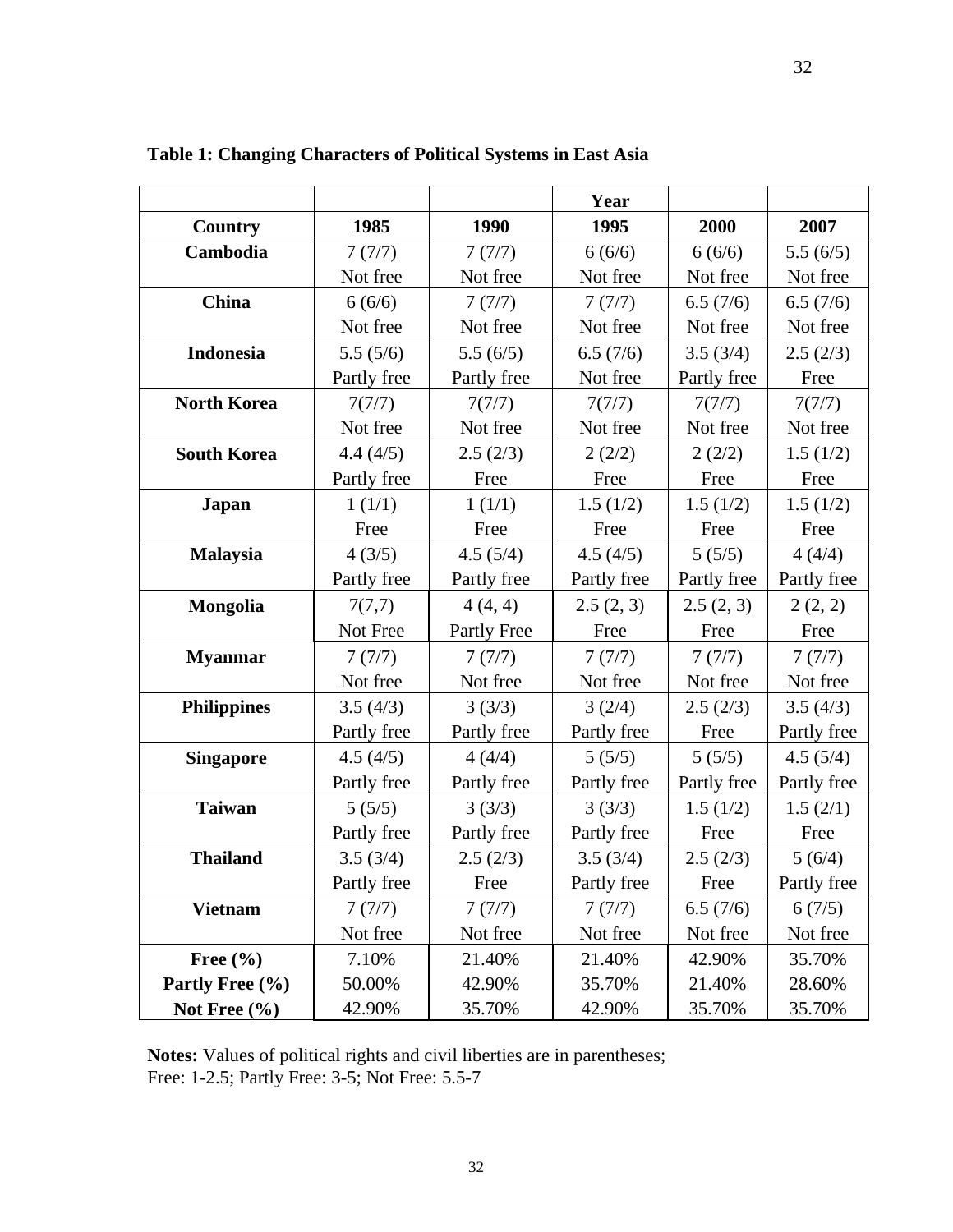|                                                                        | Cambodia                             | <b>Indonesia</b>                            | Mongolia                                    | <b>Philippines</b>      | <b>South</b><br>Korea                       | <b>Taiwan</b>                               | <b>Thailand</b>                             |
|------------------------------------------------------------------------|--------------------------------------|---------------------------------------------|---------------------------------------------|-------------------------|---------------------------------------------|---------------------------------------------|---------------------------------------------|
| <b>Method</b> of<br><b>Transition</b>                                  | Intervention<br>/Transplace-<br>ment | Transplace-<br>ment                         | Transplace-<br>ment                         | Replace-<br>ment        | Transplace-<br>ment                         | Transfor-<br>mation                         | Transpalce-<br>ment                         |
| Year of<br><b>Transition</b>                                           | 1991                                 | 1998                                        | 1990                                        | 1986                    | 1987                                        | 1992                                        | 1992                                        |
| <b>Strength of Non-</b><br><b>Violent Civic</b><br><b>Associations</b> | Weak                                 | Strong                                      | Strong                                      | Strong                  | Strong                                      | Moderate                                    | Moderate                                    |
| <b>Level of Violence</b>                                               | Significant<br>Violence              | High<br>Violence                            | None-<br>Violent                            | Significant<br>Violence | Significant<br>Violence                     | None-<br>violent                            | Significant<br>Violence                     |
| Source of<br><b>Violence</b>                                           | State and<br>Opposition              | State and<br>Opposition                     | None                                        | <b>State</b>            | State and<br>Opposition                     | None                                        | <b>State</b>                                |
| <b>Force Driving</b><br>the Transition                                 | External<br>Intervention             | Civil<br>society and<br>Political<br>Elites | Civil<br>Society and<br>Political<br>Elites | Civil<br>Society        | Civil<br>Society and<br>Political<br>Elites | Civil<br>Society and<br>Political<br>Elites | Civil<br>Society and<br>Political<br>Elites |
| <b>Pre-Transitional</b><br>Rating                                      | $\overline{7}$                       | 6                                           | $\boldsymbol{7}$                            | 3.5                     | 4.5                                         | 5                                           | 2.5                                         |
| 2007 Rating                                                            | 5.5                                  | 2.5                                         | $\overline{c}$                              | 3                       | 1.5                                         | 1.5                                         | 5.5                                         |
| Change in<br>Compositing<br>rating                                     | $+1.5$<br>(increase)                 | $+3.5$<br>(increase)                        | $+5.0$<br>(increase)                        | $+0.5$<br>(increase)    | $+3.0$<br>(increase)                        | $+3.5$<br>(increase)                        | $-3.0$<br>(decrease)                        |

**Table 2. Modes of Transition and Democracy Ratings in East Asia** 

**\*\*Transition data obtained from Karatnycky and Ackerman (2005); Freedom House data obtained from www.freedomhouse.org. Mode of transition is classified according to Huntington's (1993) classification scheme**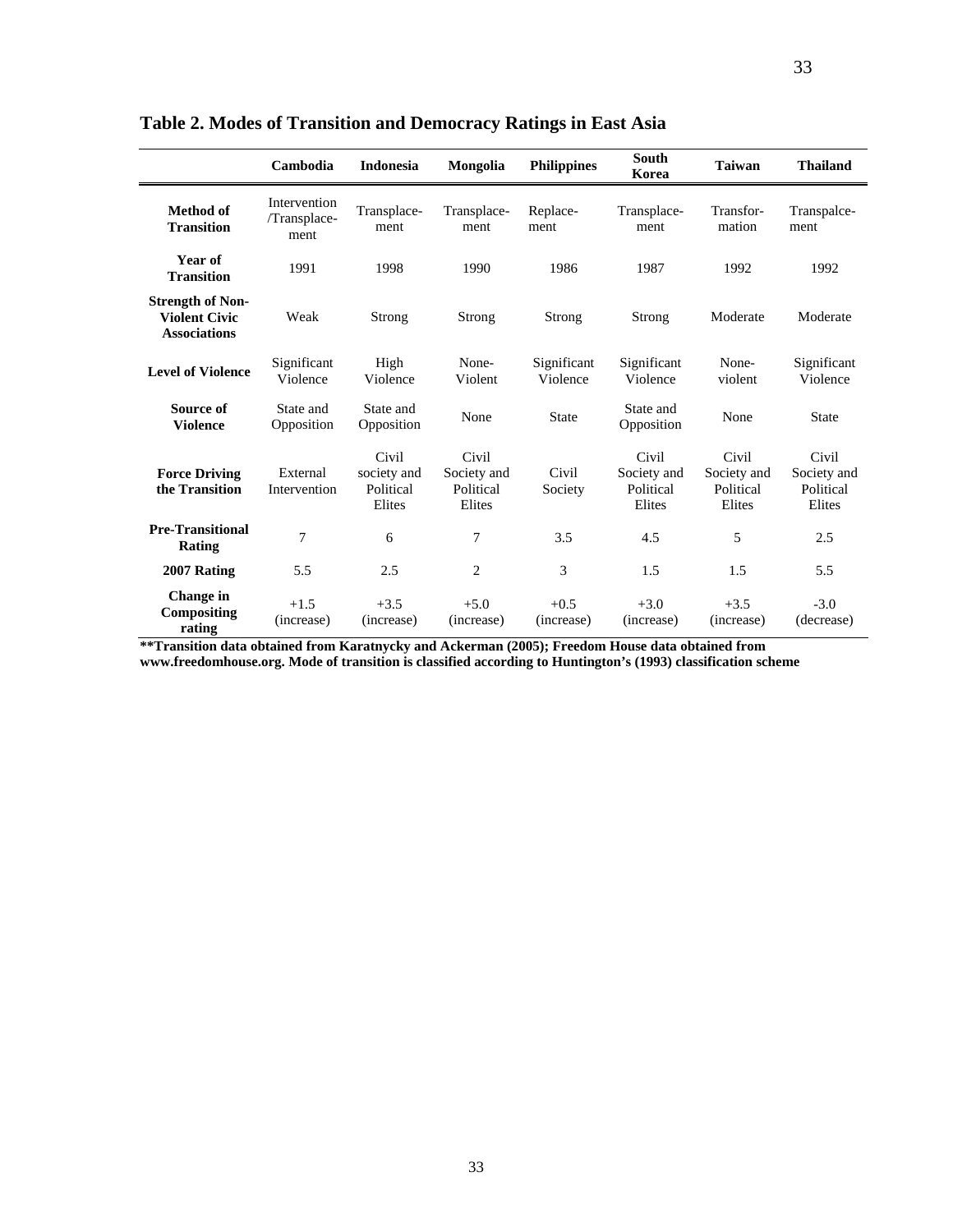| Country     | Form of Government | <b>Former Electoral</b>   | New Electoral          |
|-------------|--------------------|---------------------------|------------------------|
|             |                    | System                    | System                 |
| Cambodia    | Parliamentary      | <b>Closed List PR</b>     | <b>Closed List PR</b>  |
|             |                    |                           | (1998)                 |
| Indonesia   | Presidential       | <b>Closed List PR</b>     | Open list PR           |
|             |                    |                           | (2002)                 |
| Japan       | Parliamentary      | Single None-              | <b>Mixed Plurality</b> |
|             |                    | <b>Transferable Vote</b>  | PR (1994)              |
| Mongolia    | Parliamentary      | <b>Block Vote</b>         | Two Round              |
|             |                    |                           | System $(2000)$        |
| Philippines | Presidential       | Plurality/Block Vote      | <b>Mixed Plurality</b> |
|             |                    |                           | PR (1998)              |
| South Korea | Presidential       | <b>Modified Plurality</b> | Mixed Plurality        |
|             |                    |                           | PR (1996/2003)         |
| Taiwan      | Presidential       | <b>Mixed SNTV-PR</b>      | <b>Mixed Plurality</b> |
|             |                    |                           | <b>PR</b>              |
| Thailand    | Parliamentary      | <b>Block Vote</b>         | Mixed Plurality        |
|             |                    |                           | PR (2007)              |

# **Table 3 Forms of government and Electoral Systems in Asian Democracies**

Source: Benjamin Reilly (2007)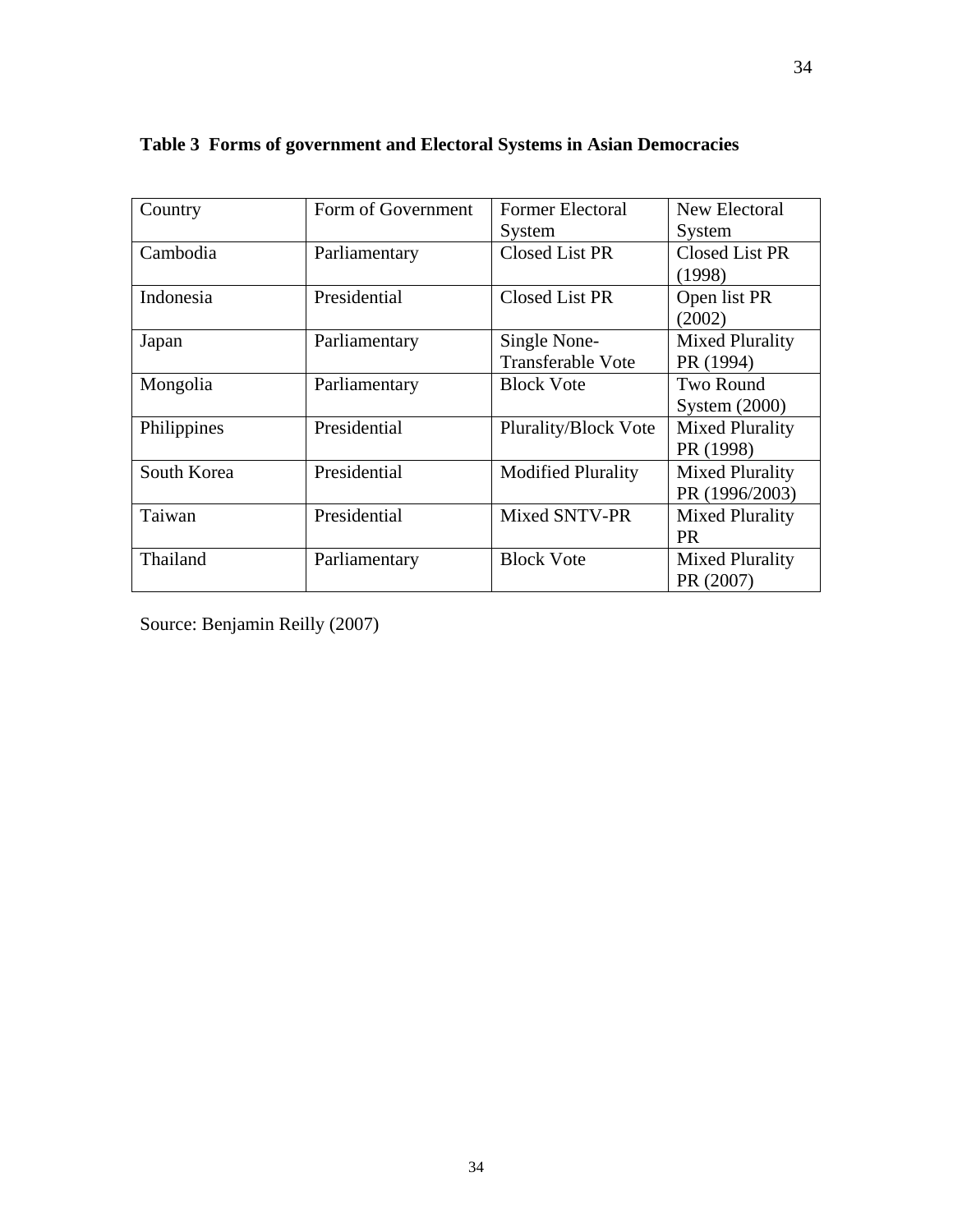# **Table 4 The Shifting Qualities of Democratic Governance**

(World Bank Governance Indicators)

| Country     | Voice and |         | Political government<br>Accountability stability effectiveness | regulatory<br>quality | rule of<br>law | corruption<br>control |
|-------------|-----------|---------|----------------------------------------------------------------|-----------------------|----------------|-----------------------|
| Japan       | 0.91      | 1.11    | 1.29                                                           | 1.27                  | 1.40           | 1.31                  |
| Cambodia    | $-0.98$   | $-0.48$ | $-1.01$                                                        | $-0.63$               | $-1.11$        | $-1.19$               |
| Indonesia   | 0.25      | $-1.11$ | 0.38                                                           | $-0.26$               | $-0.82$        | 0.77                  |
| South Korea | 0.71      | 0.42    | 1.05                                                           | 0.70                  | 0.72           | 0.31                  |
| Mongolia    | 0.10      | 0.78    | $-0.46$                                                        | $-0.31$               | $-0.32$        | $-0.54$               |
| Philippines | $-0.18$   | $-1.26$ | $-0.01$                                                        | $-0.06$               | $-0.48$        | $-0.06$               |
| Taiwan      | 0.79      | 0.51    | 1.11                                                           | 0.94                  | 0.77           | 0.53                  |
| Thailand    | $-0.50$   | $-0.99$ | 0.29                                                           | 0.37                  | 0.03           | 0.26                  |

# **A. 2006 WBI Scores**

# **B. Changes in WBI Scores over the 1996-2006 period**

| Country     | Voice and      | Political | government    | regulatory | rule of | corruption |
|-------------|----------------|-----------|---------------|------------|---------|------------|
|             | Accountability | stability | effectiveness | quality    | law     | control    |
| Japan       | $+0.06$        | $+0.22$   | $-0.05$       | $+0.71$    | $-0.06$ | $+0.10$    |
|             |                |           |               |            |         |            |
| Cambodia    | 0.00           | $+0.93$   | $+0.11$       | $-0.66$    | $-0.02$ | $-0.08$    |
| Indonesia   | $+1.38$        | $-0.30$   | $+0.24$       | $-0.69$    | $-0.46$ | $+1.32$    |
| South Korea | $+0.24$        | $+0.31$   | $+0.13$       | $+0.18$    | $+0.01$ | $-0.21$    |
| Mongolia    | $-0.37$        | $+0.20$   | $+0.07$       | $-0.38$    | $-0.39$ | $-0.22$    |
| Philippines | $-0.40$        | $-0.77$   | $+0.02$       | $-0.70$    | $-0.45$ | $-0.22$    |
| Taiwan      | $-0.19$        | $-0.48$   | $+0.32$       | $+0.06$    | $-0.04$ | $-0.21$    |
| Thailand    | $-0.80$        | $-0.71$   | $-0.15$       | $-0.22$    | $-0.55$ | $+0.13$    |

Source: World Bank Governance Indicator available at [http://www.govindicators.org](http://www.govindicators.org/)

.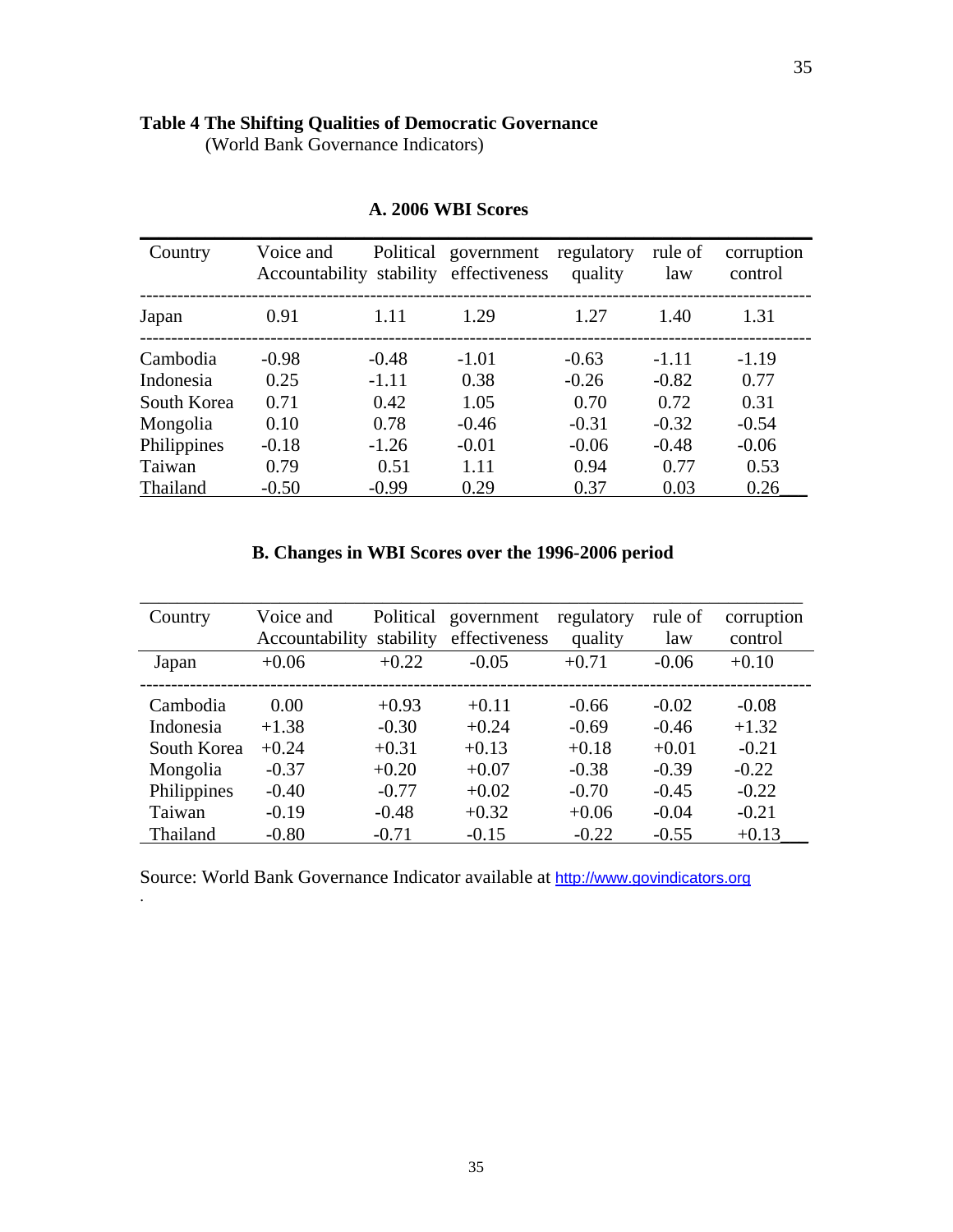|                | <b>Attachment to Democracy</b> |                    |               |              |     | Detachment from Authoritarinism |                                 |        |            |            |
|----------------|--------------------------------|--------------------|---------------|--------------|-----|---------------------------------|---------------------------------|--------|------------|------------|
|                | Suit-.<br>ability              | Prefer-<br>ability | Effi-<br>cacy | All<br>three |     | dictator. dictator. dictator    | Military Civilian One-party All | three. | All<br>S1X | (N)        |
| Japan          | 75%                            | 63%                | 67%           | 46%          | 91% | 78%                             | 83%                             | 71%    |            | 39% (1067) |
| S. Korea       | 79                             | 43                 | 55            | 29           | 91  | 83                              | 88                              | 77     | 25         | (1212)     |
| Mongolia       | 85                             | 39                 | 77            | 31           | 83  | 35                              | 71                              | 28     | 14         | (1211)     |
| Philippines 57 |                                | 51                 | 56            | 24           | 73  | 59                              | 65                              | 39     | 10         | (1200)     |
| Taiwan         | 67                             | 48                 | 54            | 28           | 88  | 76                              | 82                              | 69     | 23         | (1587)     |
| Thailand       | 82                             | 73                 | 66            | 50           | 71  | 69                              | 73                              | 55     | 31         | (1546)     |
| Indonesia      | 80                             | 64                 | 76            | 53           | 62  | 84                              | 87                              | 56     | 34         | (1598)     |
| Singapore      | 86                             | 59                 | 66            | 42           | 92  | 86                              | 88                              | 81     | 37         | (1012)     |

**Table 5. Levels of Pro-democratic and Antiauthoritarian Regime Orientations** 

Source: The East Asia Barometer surveys (II)

Figure 1 Levels of Support for Democracy as a Regime and a Process



Source: The East Asia Barometer surveys (II)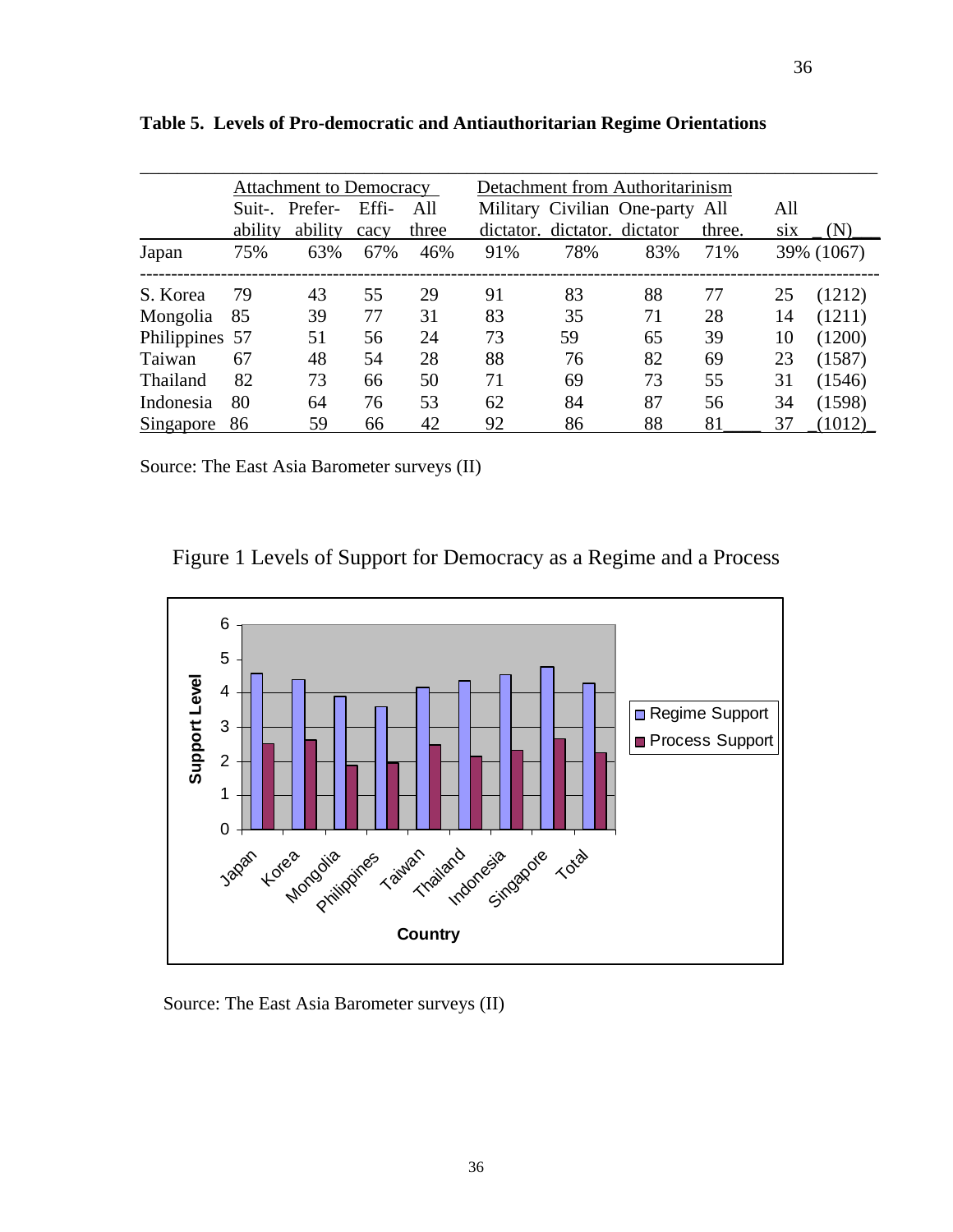|             |         |                         |          |       | Attachment to Liberal Governance Detachment from Illiberal Governance |                  |          |       |     |            |
|-------------|---------|-------------------------|----------|-------|-----------------------------------------------------------------------|------------------|----------|-------|-----|------------|
|             | Rule of | separation checks & all |          |       |                                                                       | rule by paternal | familial | all   | All |            |
|             | Law     | of powers               | balances | three | morality rule                                                         |                  | rule     | three | S1X | (N)        |
| Japan       | 64%     | 59%                     | 54%      | 32%   | 54%                                                                   | 54 %             | 69%      | 29%   |     | 16% (1067) |
| S. Korea    | 73.     | 72                      | 57       | 39    | 34                                                                    | 39               | 60       | 11    | 6   | (1212)     |
| Mongolia    | 43      | 43                      | 36       | 12    | 17                                                                    | 21               | 26       | 3     | 0   | (1211)     |
| Philippines | 59      | 32                      | 43       | 13    | 40                                                                    | 24               | 43       | 6     | 2   | (1200)     |
| Taiwan      | 68      | 57                      | 35       | 18    | 63                                                                    | 21               | 70       | 14    | 5   | (1587)     |
| Thailand    | 34      | 28                      | 38       | 11    | 26                                                                    | 22               | 39       | 5     | 2   | (1546)     |
| Indonesia   | 68      | 56                      | 56       | 30    | 52                                                                    | 8                | 23       | 2     |     | (1598)     |
| Singapore   | 36      | 49                      | 46       | 11    | 40                                                                    | 35               | 41       | 13    |     | 3(1012)    |

# **Table 6 Levels of Attachment to the Liberal Mode of Governance and Detachment from the Illiberal Mode of Governance**

Source: the East Asia Barometer surveys (II)

# **Table 7 Types of Political Orientations**

|                  | <b>Illiberal</b> | Liberal          | <b>Illiberal</b> | Liberal   |        |
|------------------|------------------|------------------|------------------|-----------|--------|
| Country          | Autocrats        | <b>Autocrats</b> | Democrats        | Democrats |        |
| Japan            | 12.3%            | 3.7%             | 34.1%            | 50.0%     | (1067) |
| S. Korea         | 10.7             | 3.8              | 40.3             | 45.2      | (1212) |
| Mongolia         | 28.7             | 1.4              | 58.8             | 10.2      | (1211) |
| Philippines      | 31.3             | 10.2             | 45.1             | 13.5      | (1200) |
| Taiwan           | 18.1             | 5.5              | 37.9             | 38.4      | (1597) |
| <b>Thailand</b>  | 14.9             | 2.8              | 59.4             | 14.9      | (1546) |
| Indonesia        | 18.1             | 2.1              | 51.6             | 28.2      | (1598) |
| <b>Singapore</b> | 23.0             | 2.8              | 59.4             | 14.9      | (1012) |

Source: The East Asia Barometer surveys (II)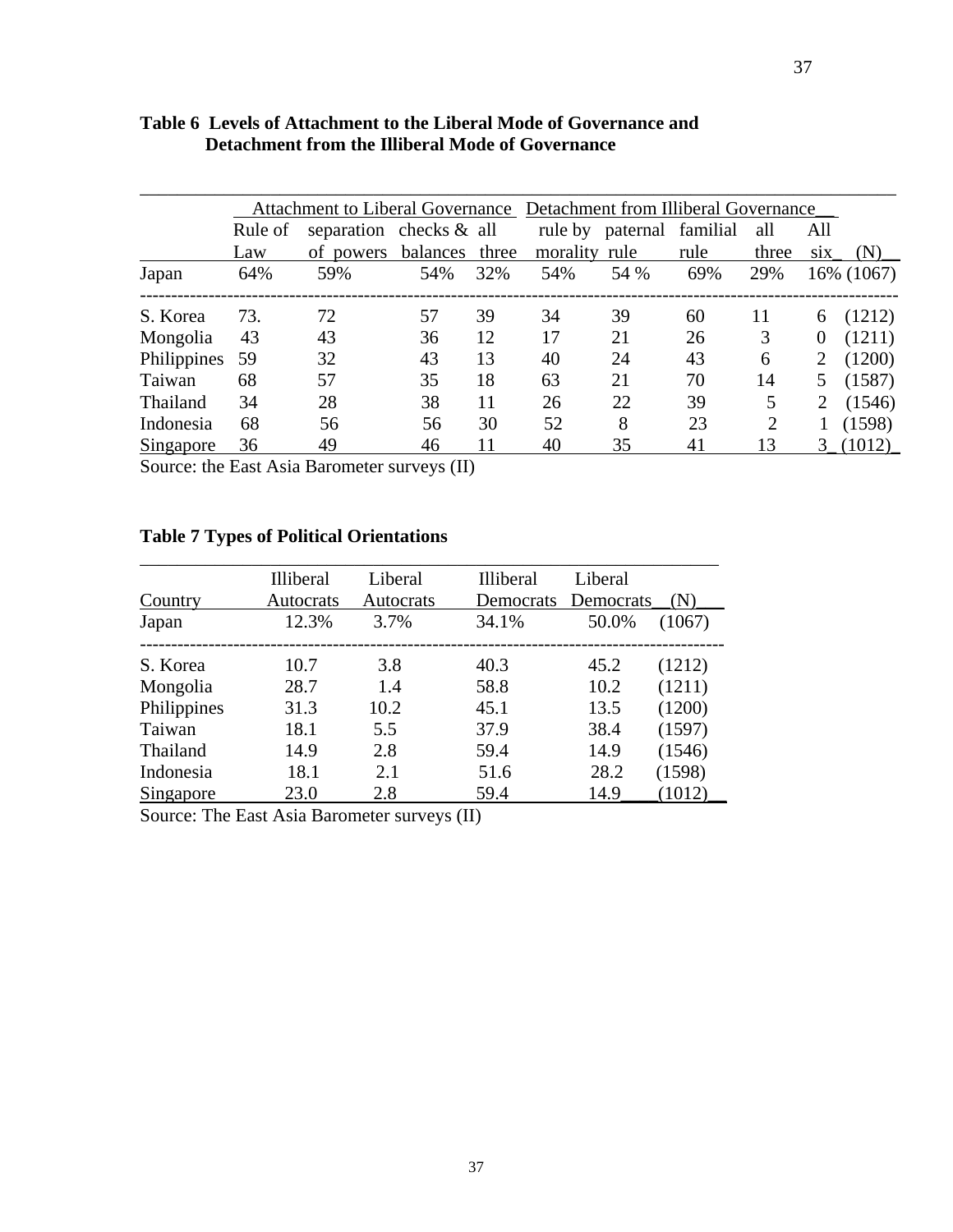| Assessments of the Entire |        | Socioeconomic Resources Levels | <b>Statistic</b> |        |     |              |       |
|---------------------------|--------|--------------------------------|------------------|--------|-----|--------------|-------|
| Current regime            | sample | lowest low                     |                  | middle |     | high highest | (eta) |
| as a Democracy            | 82%    | 86%                            | 85%              | 82%    | 80% | 82%          | (00)  |
| as Satisfying             | 79     | 90                             | 84               | 81     |     | 73           | (.01) |
| Both (WFD)                | 70     | 81                             | 76               | 70     | 68  | 67           | (.08) |
| None (MFA)                | 10     | h                              |                  | 9      |     |              |       |
| (N)                       | 3180)  | (291)                          | (592)            | (829)  |     | (690)        |       |

**Table 8 How the Chinese Assess the Current Regime and Its Performance** 

\_\_\_\_\_\_\_\_\_\_\_\_\_\_\_\_\_\_\_\_\_\_\_\_\_\_\_\_\_\_\_\_\_\_\_\_\_\_\_\_\_\_\_\_\_\_\_\_\_\_\_\_\_\_\_\_\_\_\_\_\_\_\_

Key: WFD = Well-functioning democracy  $MFA = \text{Malfunctioning autocracy}$ 

Source: The East Asia Barometer Surveys (I)

# **Table 9 How Singaporeans Assess the Current Regime and Its Performance**

| Assessments of the Entire |        |        | Socioeconomic Resources Levels |        |      |         |              |  |  |  |
|---------------------------|--------|--------|--------------------------------|--------|------|---------|--------------|--|--|--|
| Current regime            | sample | lowest | low                            | middle | high | highest | (eta)        |  |  |  |
| as a Democracy            | 73%    | 70%    | 74%                            | 77%    | 76%  | 69%     | (.01)        |  |  |  |
| as Satisfying             | 85     | 85     | 87                             | 84     | 85   | 89      | (0.00)       |  |  |  |
| Both (WFB)                | 67     | 63     | 65                             | 67     | 65   | 69      | (0.00)       |  |  |  |
| None (MFA)                | x      | h      |                                | ч      |      |         | $\dot{.}00)$ |  |  |  |
| (N)                       |        |        |                                |        |      | (87     |              |  |  |  |

Keys: WFD = Well-functioning democracy MFA = Malfunctioning autocracy

Source: The East Asia Barometer Surveys (II).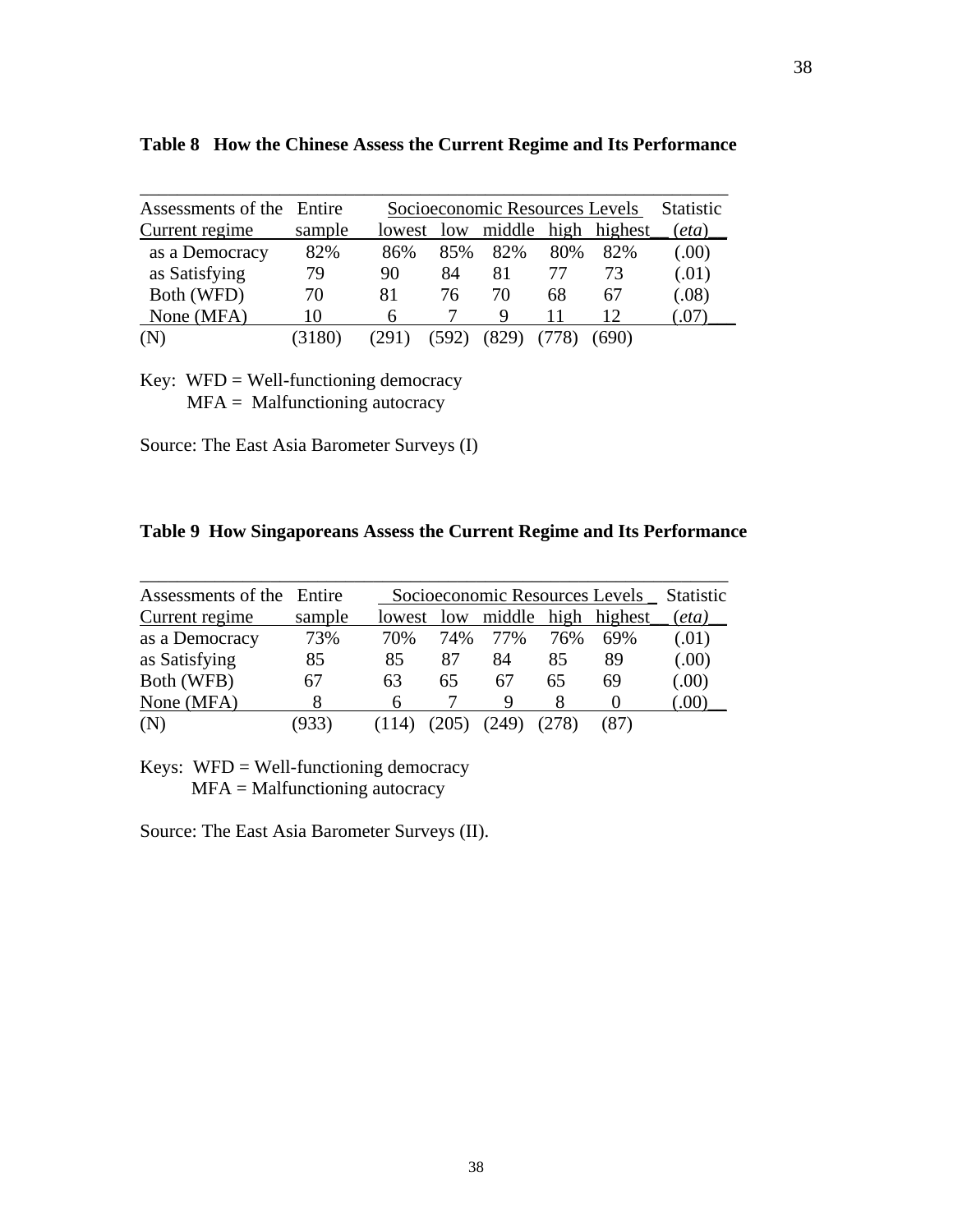## **Appendix East Asia Barometer Survey Questions**

#### **Support for Democracy as a Regime**

#### **1) Pro-Democratic Regime Orientations**

- Q101 Here is a scale ranging from a lot of 1 to a high of 10. On this scale, 1 means complete dictatorship and 10 means complete democracy. To what extent do you want our country democratic now? Please choose a number on this scale.
- Q103 Here is a similar scale of 1 to 10 measuring the extent to which people think democracy is suitable for our country. If "1" means that democracy is completely unsuitable for your country today and "10" means that it is completely suitable, where would you place our country today?
- Q121 Which of the following statements comes closest to your own opinion?
	- 1) Democracy is always preferable to any other kind of government.
	- 2) Under some circumstances, an authoritarian government can be preferable to a democratic one.
	- 3) For people like me, it does not matter whether we have a democratic or a non-democratic regime.

#### **2) Antiauthoritarian Regime Orientations**

 There are many ways to govern a country. Would you disapprove or approve of the following alternatives? For each statement, would you say you strongly approve, approve, disapprove, or strongly disapprove?

- Q124. We should get rid of parliament and have a strong leader decide things.
- Q125. Only one party is allowed to stand for election and hold office.
- Q126. The military should come in to govern the country.

#### **Support for Democracy as a Process**

#### **3) Orientations In favor of the Liberal Mode of Governance**

 I have here other statements. For each statement, would you say you strongly agree, somewhat agree, somewhat disagree, or strongly disagree

- Q137. When judges decide important cases, they should accept the view of the Executive branch.
- Q138. If the government is constantly checked [i.e. monitored and supervised] by the legislature, it cannot possibly accomplish great things.
- Q141. When the country is facing a difficult situation, it is ok for the government to disregard the law in order to deal with the situation.